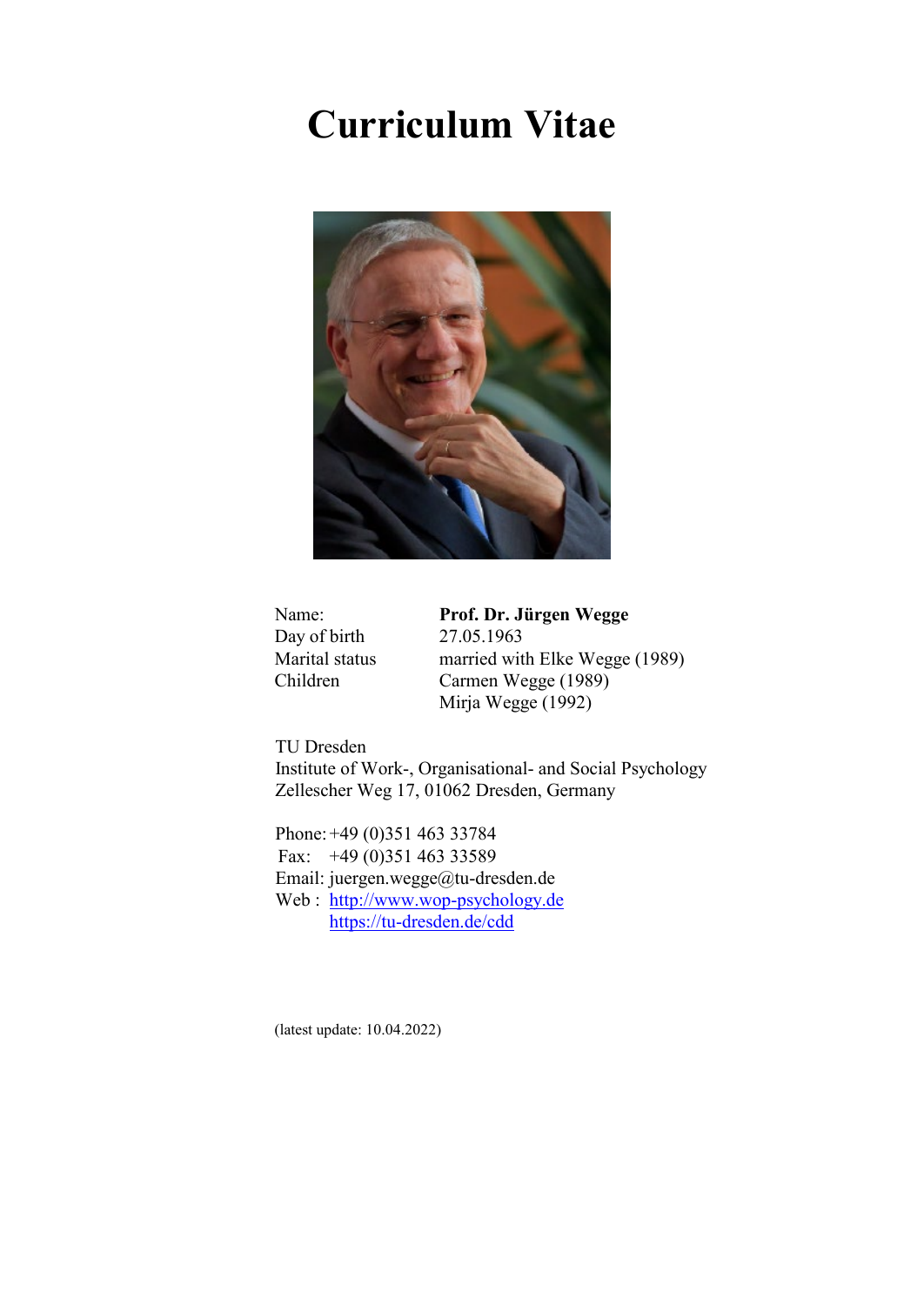| <b>CURRENT ACADEMIC POSITION</b><br>Full Professor in Work- and Organizational Psychology (W3)<br>TU Dresden, Germany | $10/2007$ - present |
|-----------------------------------------------------------------------------------------------------------------------|---------------------|
| <b>PRIOR ACADEMIC POSITIONS</b>                                                                                       |                     |
| Full Professor in Psychology (C3)                                                                                     | 12/2004-9/2007      |
| University of Munich (LMU), Germany                                                                                   |                     |
| Psychology of Excellence in Business and Education                                                                    |                     |
| Visiting Professorships                                                                                               |                     |
| University of Bielefeld, Germany (C4)                                                                                 | 10/2002-3/2003      |
| University of Konstanz, Germany (C3)                                                                                  | 10/2001-3/2002      |
| Senior Lecturer                                                                                                       |                     |
| University of Dortmund, Germany                                                                                       | 2000-2004           |
| Department of Work- and Organizational Psychology                                                                     |                     |
| <b>Assistant Professor</b>                                                                                            |                     |
| University of Dortmund, Germany (C1)                                                                                  | 1994-2000           |
| Department of Work- and Organizational Psychology                                                                     |                     |
| Lecturer                                                                                                              |                     |
| University of Dortmund, Germany                                                                                       | 1991-1993           |
| Department of Work- and Organizational Psychology                                                                     |                     |
| University of Wuppertal, Germany                                                                                      | 1989-1990           |

## **EDUCATION**

*Department of Psychology*

| Dr. habil (PD), University of Dortmund                              | 1994-2003 |
|---------------------------------------------------------------------|-----------|
| [Postdoctoral lecture qualification, no grades]                     |           |
| <i>Area of Study:</i> Organizational Psychology, Social Psychology  |           |
| Habilitation: Führung von Arbeitsgruppen.                           |           |
| [Leadership of work groups]                                         |           |
| Dr. phil, University of Dortmund                                    | 1989-1994 |
| <i>Area of Study:</i> General Psychology, Organizational Psychology |           |
| Thesis: Motivation, Informationsverarbeitung und Leistung.          |           |
| [Motivation, information processing and performance]                |           |
| (pass with distinction)                                             |           |
| Diploma in Psychology, Ruhr-Universität Bochum                      | 1983-1988 |
| [Equivalent to Masters degree]                                      |           |
| Area of Study: General Psychology: Motivation, Problem Solving      |           |
| <i>Thesis:</i> Der Einfluss der Selbstaufmerksamkeit, des lauten    |           |
| Denkens und der Motivation auf die Leistung beim                    |           |
| Problemlösen.                                                       |           |
| [The impact of self-awareness, thinking aloud and motivation        |           |
| on verbal problem solving] (pass with distinction)                  |           |
| Abitur, Hattingen                                                   | 1973-1982 |
| [General qualification for university entrance] (grade: 1,2)        |           |
|                                                                     |           |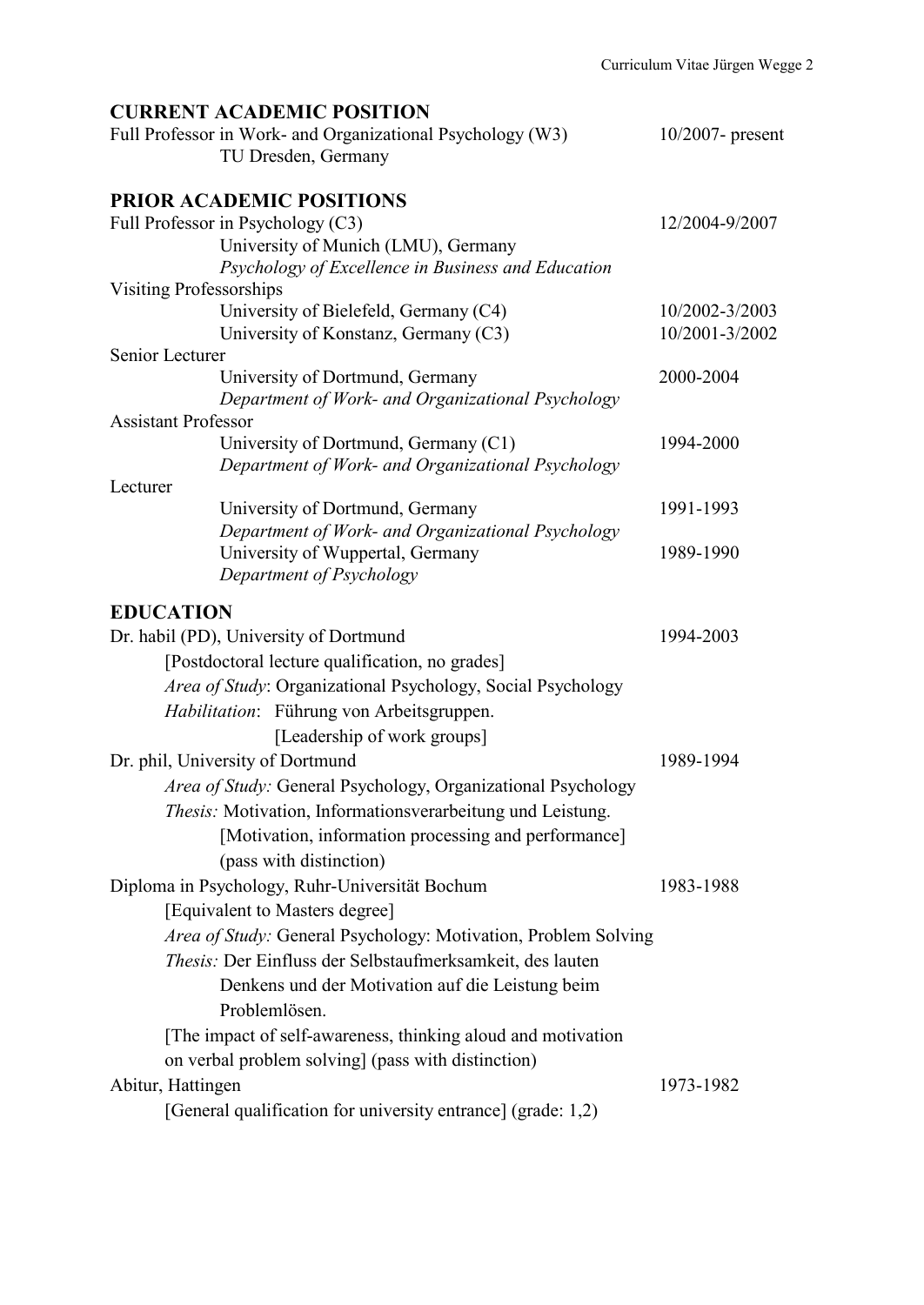## **PUPLICATIONS**

## **refereed articles in journals:**

## pending

- Ihmels, A., Morgenroth, T., Shemla, M. & Wegge, J. (submitted). Signaling change: What companies hope to gain from appointing women to glass cliff positions?
- Ihmels, A., Jungbauer, K.-L., Shemla, M. & Wegge, J. (submitted). Archival evidence for the glass cliff in Spain and Germany: Political discussions on female quotas influence the appointment of women to precarious leadership positions.
- Ihmels, A., Haslam, S. A., Shemla, M. & Wegge, J. (in revision). Revisiting the glass cliff: Evidence that company visibility moderates the appointment of female leaders in times of crisis.
- Jungmann, F., Truxillo, D. & Wegge, J. (submitted). Impact of age-differentiated leadership on emotional exhaustion and job satisfaction of aging employees.
- Jungmann, F., Wegge, J., & Zwick, T. (submitted). Leading aging workforces: Antecedents of age-oriented leadership behavior.
- Kruse, P., Chipeta, M., Surujla, B. & Wegge, J. (in revision). Measuring good intentions Development and validation of a social entrepreneurial intention scale.
- Rahnfeld, M., Wendsche, J., Ihle, A., Wegge, J. & Kliegel, M. (submitted). Burnout and cognitive functioning: A prospective study with nurses in geriatric care.
- Rahnfeld, M., Wendsche, J. & Wegge, J. (submitted). Job demands and resources as drivers of exhaustion and leaving intentions: A prospective analysis with geriatric nurses.
- Shemla, M., Wegge, J., Kanfer, R. & Schmidt, K. H. (submitted). Men's and women's health disorders as a function of gender composition in work teams: A multilevel examination.
- Shemla, M., Wegge. J., Kearney, E. & Schraub, E. (submitted). Does perceiving differences in teams make us feel less alike? The moderating role of diversity and identification on affective linkages in work teams.

## Accepted or in print

Wegge, J., Goerdeler, K. J. & Dörfel, D. (accepted). 'Dead bodies as a daily business' – affective work events, emotions and emotion regulation in the work of undertakers. *Work*, *Journal of Prevention, Assessment & Rehabilitation.*

## published

- Lütke Lanfer, S. S., Enge, S., Melzer, M., Wegge, J. & Kliegel, M. (2022). Feasibility of a home-based task-switching training in middle-aged care givers. *Journal of Cognitive Enhancement.* Advance online publication, <https://doi.org/10.1007/s41465-021-00237-0>
- Nowak, J., Emmermacher, A., Wendsche, J., Döbler, A.-S. & Wegge, J. (2022). Presenteeism and absenteeism in the manufacturing sector: A multilevel approach identifying underlying factors and relations to health. *Current Psychology (online publication).*  https://doi.org/10.1007/s12144-022-03013-1.
- Döbler, A.-S., Emmermacher, A., Richter-Killenberg, S., Nowak, J., & Wegge, J. (2021, early online). New insights into self-initiated work design: The role of job crafting, selfundermining and five forms of job satisfaction for employee´s health and work ability. *German Journal of Human Resource Management.* [https://doi.org/10.1177/23970022211029023](https://doi.org/10.1177%2F23970022211029023)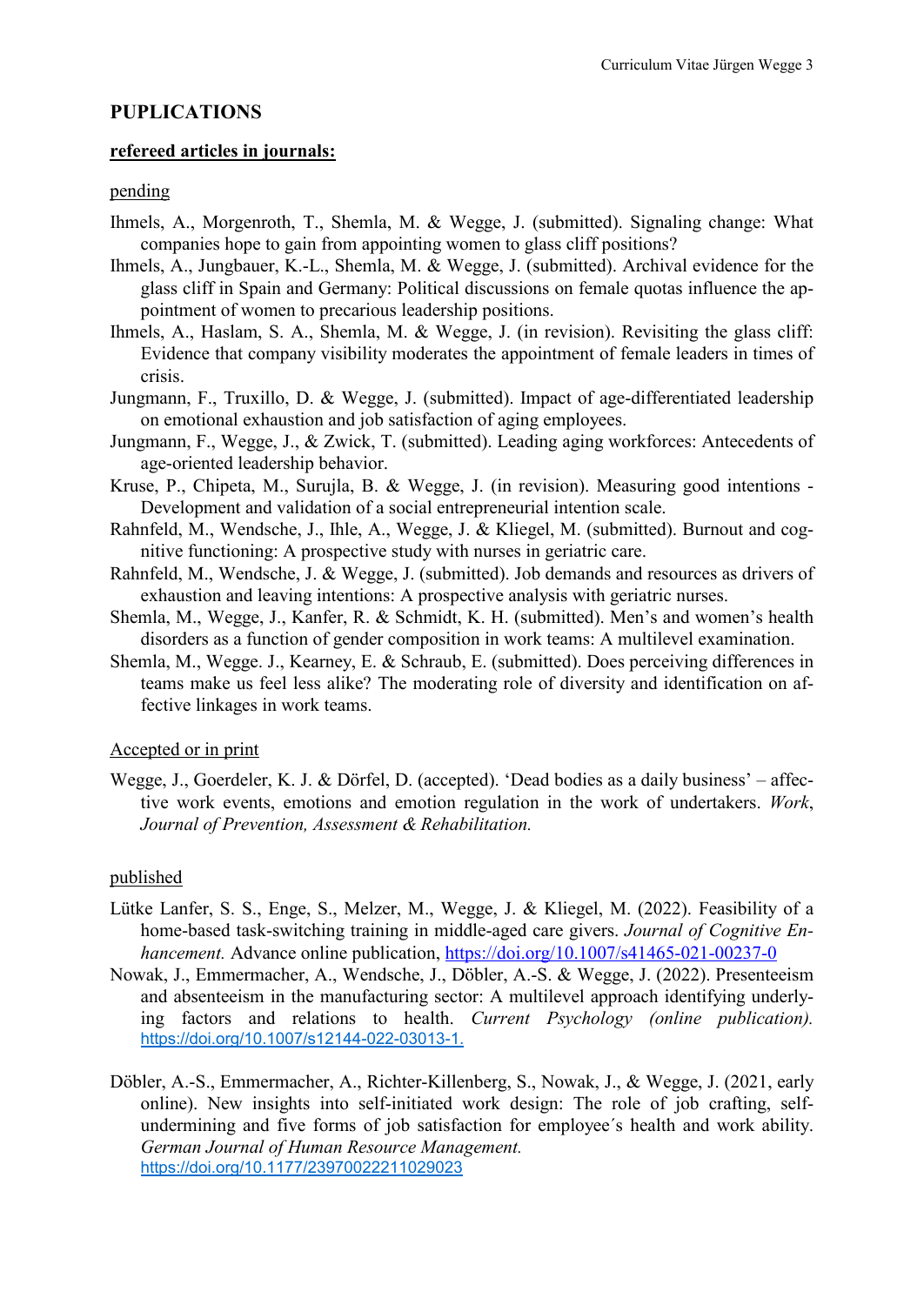- Frömmer, D., Hollnagel, G., Franke-Bartholdt, L., Strobel, A. & Wegge, J. (2021). Linking authentic leadership, moral voice and silence – A serial mediation model comprising follower constructive cognition and moral efficacy. *German Journal of Human Resource Management, 35,* 436-466. [https://doi.org/10.1177/2397002220984440](https://doi.org/10.1177%2F2397002220984440)
- Karabinski, T., Haun, V. C., Nübold, A., Wendsche, J. & Wegge, J. (2021). Interventions for improving psychological detachment from work: A meta-analysis. *Journal of Occupational Health Psychology, 26*, 224-242.<https://doi.org/10.1037/ocp0000280>*.*
- Li, J., Shemla, M., & Wegge, J. (2021). The preventative benefit of group diversification on group performance decline: An investigation with latent growth models. *Journal of Organizational Behavior, 42,* 332-348*. https://doi.org/10.1002/job.2498*
- Schermuly, C. C., Wach, D., Kirschbaum, C. & Wegge, J. (2021). Coaching of insolvent entrepreneurs and the change in coping resources, health, and cognitive performance. *Applied Psychology: An International Review, 70, 556-574*. doi: 10.1111/apps.12244
- Schulz, A. D., Schöllgen, I., Wendsche, J., Fay, D. & Wegge, J. (2021). The dynamics of social stressors and detachment: Long-term mechanisms impacting wellbeing*. International Journal of Stress Management, 28*(3), 207–219. [https://doi.org/10.1037/str0000216](https://doi.apa.org/doi/10.1037/str0000216)
- Wach, D., Stephan, U., Weinberger, E., & Wegge, J. (2021). Entrepreneurs' stressors and well-being: A recovery perspective and diary study. *Journal of Business Venturing, 36, (5);* 1060169*.* https://doi.org/10.1016/j.jbusvent.2020.106016
- Jungmann, F., Wegge, J., Liebermann, S. C., Ries, B. C. & Schmidt, K.-H. (2020). Improving team-functioning and performance in age-diverse teams: Evaluation of a leadership training. *Work, Aging and Retirement, 6,* 175-194. https:/doi:10.1093/workar/waaa003
- Kemter, A., Winkler, R. & Wegge, J. (2020). Alter(n)sgerechte Führung. Für jedes Alter das richtige Händchen, *f&w*, (12), 11-14.
- Kruse, P., Wach, D. & Wegge, J. (2020; early online). What motivates social entrepreneurs? A meta-analysis on predictors of social entrepreneurial intention. *Journal of Small Business Management.* DOI: 10.1080/00472778.2020.1844493
- Reineboth, M., Thu Ha, N. L. Fanke-Bartholdt, L. Frömmer, D. Wegge, J. & Strobel, A. (2020). "Wie authentisch führe ich"? Prüfung einer Selbsteinschätzungsform des Deutschen Inventars Authentischer *Führung, Gruppe, Interaktion, Organisation. Zeitschrift für Angewandte Organisationspsychologie (GIO*); *51*, 199-212. https://doi.org/10.1007/ s11612-020-00519-9.
- Shemla, M., Kearney, E., Stegemann, S. & Wegge. J. (2020). Unlocking the performance potential of functionally diverse teams: The paradoxical role of leader mood. *Journal of Occupational and Organizational Psychology, 93,* 530-555*.* [https://dx.doi.org/10.1111/joop](https://dx.doi.org/10.1111/joop%0b.12303) [.12303](https://dx.doi.org/10.1111/joop%0b.12303)
- Wegge, J. & Meyer, B. (2020). Age-diversity and age-based faultlines in teams: Understanding a Brezel phenomenon requires a Brezel theory. *Work, Aging and Retirement, 6, 8-14.* <https://doi.org/10.1093/workar/waz017>
- Wendsche, J., Ihle, A., Wegge, J., Penz, M. S., Kirschbaum, C., & Kliegel, M. (2020). Prospective associations between burnout symptomatology and hair cortisol. *International Archives of Occupational and Environmental Health, 93*(6), 779-788. doi: 10.1007 /s00420-020-01528-3.
- Wegge, J., Jungbauer, K., & Shemla, M. (2019). When inspiration does not fit the bill: Charismatic leadership reduces performance in team crises for followers high in self-direction. *Journal of Management &* Organization, 1-18. doi:10.1017/jmo.2019.64
- Bornewasser, M. & Wegge, J. (2018). Moderne Stressdiagnostik am Arbeitsplatz theoretische und methodische Fortschritte [Modern stress assessment at work – theoretical and methodological advancements] *Wirtschaftspsychologie, 20, 3-11.*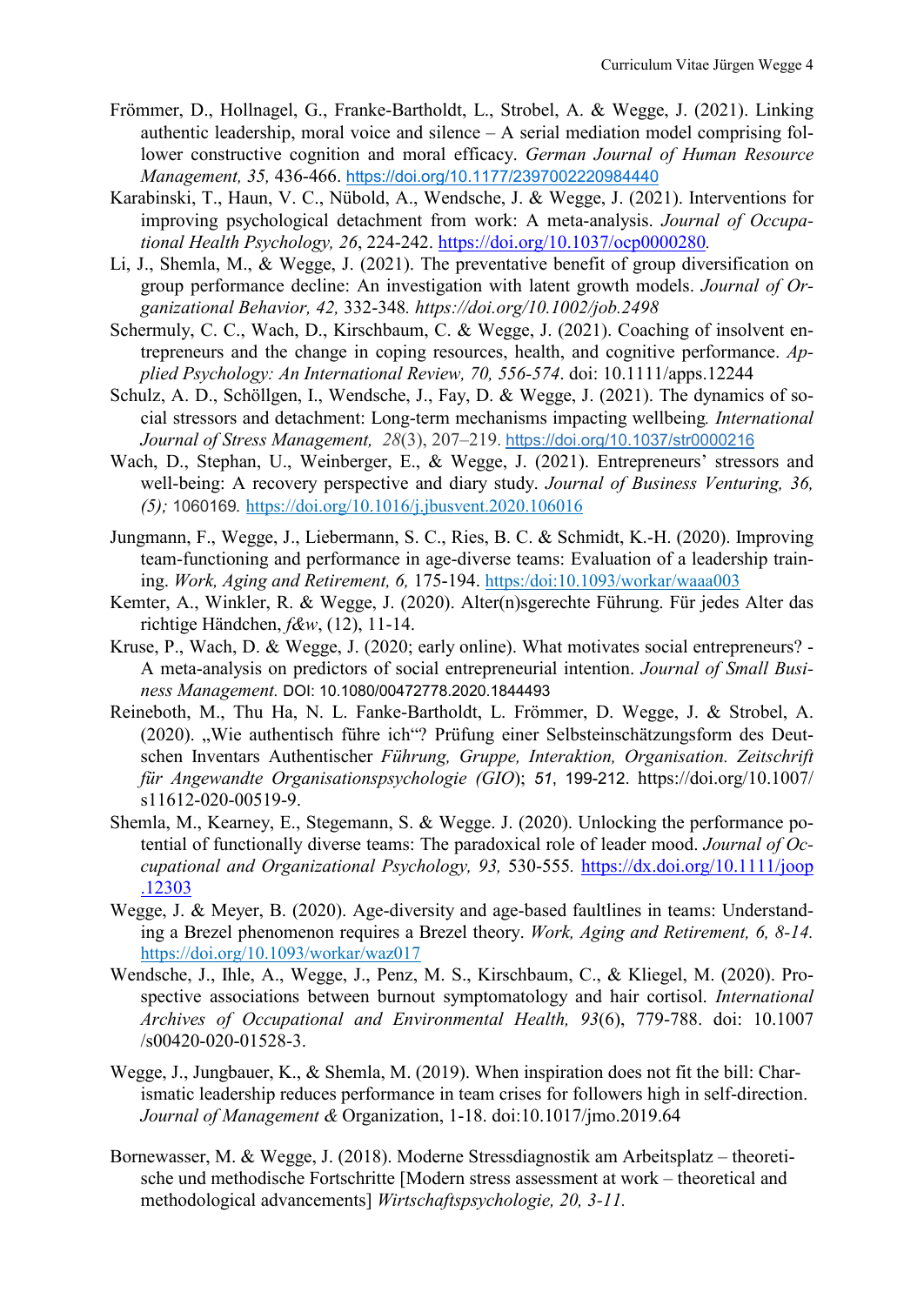- Franke-Bartholdt, L., Frömmer, D., Wegge, J. & Strobel, A. (2018). Authentische Führung Entwicklung und Validierung einer modifizierten deutschen Fassung des Authentic Leadership Inventory von Neider und Schriesheim (2011). *Zeitschrift für Arbeits- und Organisationspsychologie, 62,* 142-160*.*
- Jungbauer, K., Loewenbrück, K., Wendsche, J., Reichmann, H. & Wegge, J. (2018). How does leadership influence incident reporting intention in healthcare? A dual process model of leader-member exchange. *German Journal of Human Resource Management, 32,* 27- 51.
- Li, J., Meyer, B., Shemla, M., & Wegge, J. (2018). From being diverse to becoming diverse: A dynamic team diversity theory. *Journal of Organizational Behavior, 39,* 956-970.
- Salzman, E., Pintor, S. & Wegge, J. (2018). Shared leadership effectiveness: Perceived task complexity as moderator. *Team Performance Management, 24*, 298-315.
- Shemla, M. & Wegge, J (2018). Managing diverse teams by enhancing team identification: The mediating role of perceived diversity, *Human Relations, 72,* 755-777. [https://doi.org/10.1177/0018726718778101\)](https://doi.org/10.1177/0018726718778101)
- Wach, D., Stephan, U., Gorgievski. M. J. & Wegge, J. (2018). Entrepreneurs' Achieved Success: Developing a multi-faceted measure. *International Entrepreneurship and Management Journal, 14,* 1-29*.* (early online: [https://doi.org/10.1007/s11365-018-0532-5\)](https://doi.org/10.1007/s11365-018-0532-5)
- Weinberger, E., Wach, D., Stephan, U. & Wegge, J. (2018). Having a creative day: Understanding entrepreneurs' daily idea generation through a recovery lens. *Journal of Business Venturing, 33,* 1-19.
- Fritzsche, L., Wach, D., Jungmann, F. & Wegge, J. (2017). Zur Bedeutung von Faultlines als Grenzen bei der Teamarbeit. *Gruppe. Interaktion. Organisation. Zeitschrift für Angewandte Organisationspsychologie (GIO), 48, 127-135*. doi: 10.1007/s11612-017-0364-8
- Wendsche, J., Ghadiri, A. Bengsch. A. & Wegge, J. (2017). Antecedents and outcomes of nurses' rest break organization: A scoping review. *International Journal of Nursing Studies, 75*, 65–80. doi: 10.1016/j.ijnurstu.2017.07.005
- Wendsche, J., Hacker, W. & Wegge, J. (2017). Understaffing and registered nurses turnover: The moderating role of regular rest breaks. *German Journal of Human Resource Management, 31,* 238-259. doi: 10.1177/2397002216683880
- Bilinska, P., Wegge, J. & Kliegel, M. (2016). Caring for the elderly but not for the own old employees? Organizational age climate, age stereotypes and turnover intentions in young and old nurses. *Journal of Personnel Psychology, 15,* 95-105.
- Knoll, M., Wegge, J., Unterrainer, C., Silva, S. & Jønsson, T. (2016). Is our knowledge on voice and silence in organizations growing? Building bridges and (re)discovering opportunities. *German Journal of Human Resource Management, 3-4,* 161-194.
- Wendsche, J., Lohmann-Haislah, A. & Wegge, J. (2016). The impact of supplementary short rest breaks on task performance – A meta-analysis. *Sozialpoiltik.CH, 2,* 1-24.
- Wendsche, J., Hacker, W. Wegge, J. & Rudolf, M. (2016). High job demands and low job control increase nurses' professional leaving intentions – The role of care setting and profit orientation, *Research in Nursing and Health, 39,* 353-363.
- Goerdeler, K.-J., Wegge, J., Schrod, N., Bilinska, P. & Rudolf, M. (2015). "Yuck, that`s disgusting!" – "No, not to me!" - Antecedents of disgust in geriatric care and its relation to emotional exhaustion and intention to leave. *Motivation and Emotion, 39,* 247-259.
- Ihle, A, Borella, E., Rahnfeld, M., Müller, S. R., Enge, S., Hacker, W., Wegge, J. & Kliegel, M. (2015). The role of cognitive resources in explaining age-related and individual differences in work ability and health in nursing. *European Journal of Ageing, 12, 131–140.*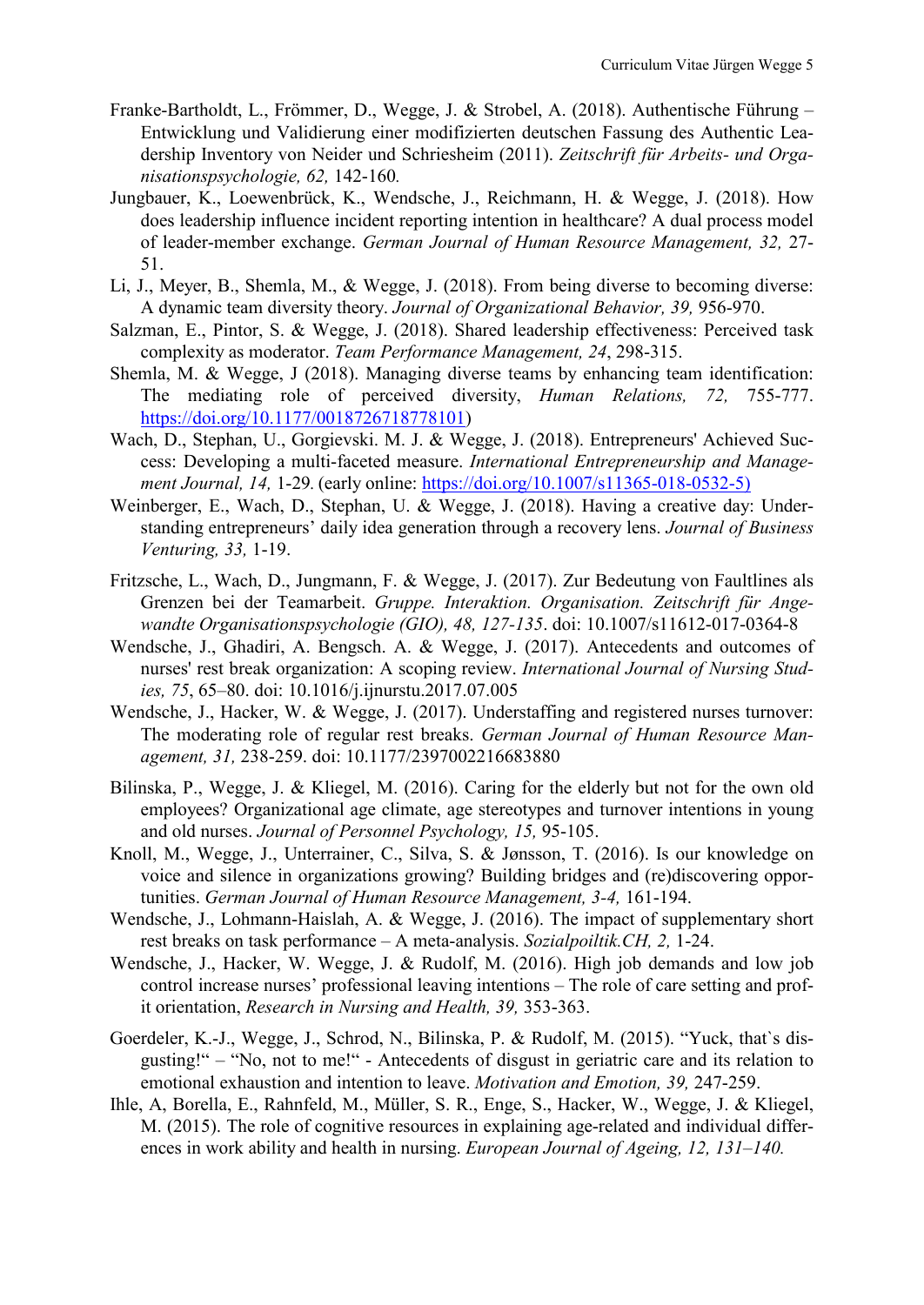- Liebermann, S., Wegge, J., Müller, A. & Weigel, M. (2015). Antecedents of the expectation of remaining in nursing until retirement age. *Journal of Advanced Nursing, 71,* 1624- 1638*.*
- Mende, S., Wegge, J. Jeppesen, H. J., Jønsson, T. & Unterrainer, C. (2015). Einstellungen und Reaktanzerleben bei geglückter und misslungener Partizipation: Welche Rolle spielt die zuvor erlebte und die gewünschte betriebliche Partizipation? [Attitudes and experience of reactance in the case of successful and failed participation. Which role play the experienced and the desired operational participation?]. *Zeitschrift für Arbeits- und Organisationspsychologie, 59,* 165-187.
- Meyer, B., Shemla, M. Li, J. & Wegge, J. (2015). On the same side of the faultline: Inclusion in the leader's subgroup and employee performance, *Journal of Management Studies, 52,*  354-380.
- Pearce, C. & Wegge, J. (2015). Where do we go from here? Is responsibility sustainable? *Organizational Dynamics, 44,* 156-160.
- Wegge, J. & Jungmann, F. (2015). Altersgemischte Teamarbeit: Ein Training für die bessere Zusammenarbeit von Jung und Alt in Arbeitsgruppen. *Zeitschrift für betriebliche Prävention und Unfallversicherung (BPUVZ), 127*, 116-120.
- Wegge, J. & Jungmann, F. (2015). Erfolgsfaktoren der Zusammenarbeit von Jung und Alt im Team. *Informationsdienst Altersfragen, 42*, 3-9.
- Bilinska, P., Grellert, F. & Wegge, J. (2014). Junge Hüpfer führen alte Haudegen: Alles eine Frage der Kompetenz? *Personal Quarterly, 66,* 22-27*.*
- Diestel, S., Wegge, J., & Schmidt, K.-H. (2014). The impact of social context on the relationship between individual job satisfaction and absenteeism: The roles of different foci of job satisfaction and work-unit absenteeism. *Academy of Management Journal, 57,* 353- 382.
- Fritzsche, L. Wegge, J., Schmauder, M., Kliegel, M., & Schmidt, K. H. (2014). Good ergonomics and team diversity reduce absenteeism and errors in car manufacturing. *Ergonomics*, *57*, 148-161.
- Frömmer, D., Wegge, J. & Strobel, A. (2014). Risiko durch Verschlossenheit? Das Zusammenspiel von Führung, Mitarbeiterschweigen und Managerversagen, *Wirtschaftspsychologie, 16, 39-44.*
- Steffen, N., Shemla, M., Wegge, J., & Diestel, S. (2014). Organizational tenure and employee performance: A multi-level analysis. *Group and Organization Management, 39,* 664-690.
- Wegge, J., Shemla, M. & Haslam, S. A. (2014). Leader behavior as a determinant of health at work: Specification and evidence of five key pathways. *German Journal of Human Resource Management, 28,6*-23.
- Wendsche, J., Hacker, W., Wegge, J., Schrod, N. Roitzsch, K., Tomaschek, A. & Kliegel, M. (2014). Rest break organization in geriatric care and turnover: A multimethod crosssectional study. *International Journal of Nursing Studies, 51,* 1246-1257.
- Zwingmann, I., Wegge, J., Wolf, S., Rudolf, M., Schmidt, M., & Richter, P. (2014). Is transformational leadership healthy for employees? A multilevel analysis in 16 nations. *German Journal of Research in Human Resource Management, 28,* 24-51.
- Hentschel, T., Shemla, M., Wegge, J., & Kearney, E. (2013). Diversity and team functioning: The role of diversity beliefs and affect. *Small Group Research, 44,* 33-61.
- Liebermann, S., Wegge, J., Jungmann, F., & Schmidt, K.-H. (2013). Age diversity and individual team member health: The moderating role of age and age stereotypes. *Journal of Occupational and Organizational Psychology, 86,* 184-202.
- Liebermann, S., Wegge, J., & Müller, A. (2013). Drivers of the expectation of remaining in the same job until retirement age: A working life span demands-resource model. *European Journal of Work and Organisational Psychology, 22,* 347-361*.*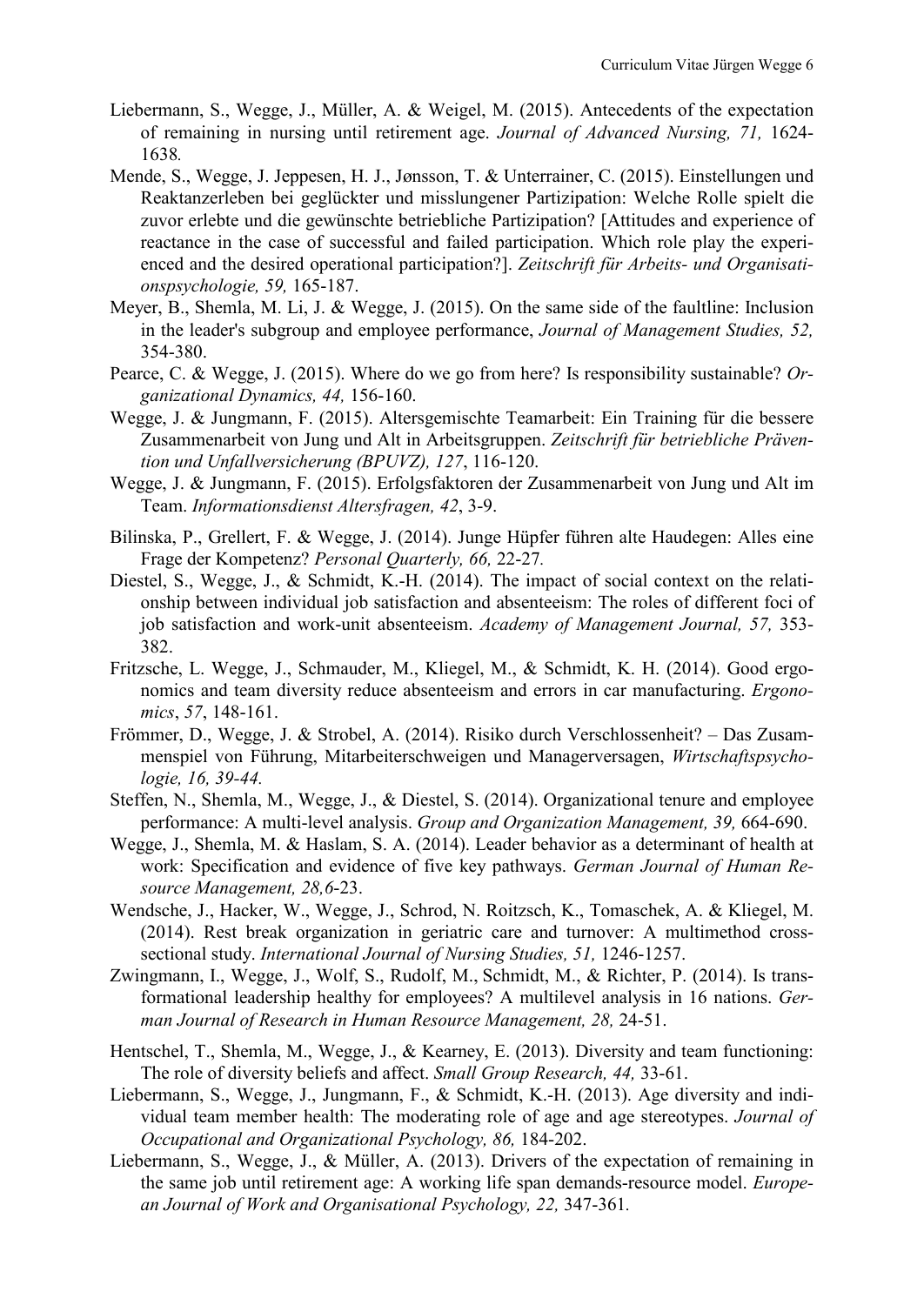Wegge, J. (2013). Alter(n)sgerechte Führung*. Corax, (5),* 11-15.

- Frömmer, D., Wegge, J. & Strobel, S. (2012). Bleiben Sie authentisch! Moralische Führung braucht authentische Führungskräfte. *Spectrum, (1),* 6-8.
- Kleint, S., Frömmer, D. & Wegge, J. (2012). Vertrauen im Innovationsprozess: Messung und Förderung. *Praeview, (2) 8-9*.
- Ries, B. C., Diestel, S., Wegge, J. & Schmidt, K.-H. (2012). Altersheterogenität und Gruppeneffektivität: Der Einfluss von Konflikten und Wertschätzung für Altersheterogenität. *Zeitschrift für Arbeitswissenschaft, 66,* 58-71.
- Wegge, J., Jeppesen, H.-J., & Weber, W. G. (2012). Broadening our perspectives: Weleadership is both less romantic and more democratic. *Industrial and Organizational Psychology, 5, 418-420.*
- Wegge, J., Schmidt, K.-H., Piecha, A., Ellwart, T. Jungmann, F. & Liebermann, S. (2012). Führung im demografischen Wandel. *Report Psychologie, 37,* 344-354.
- Wegge, J., Schuh, S. C., & van Dick, R. (2012). I feel bad We feel good!? Emotion as a driver for personal and organizational identity and organizational identification as a resource for serving unfriendly customers. *Stress and Health, 28,* 123-136.
- Wegge, J., Jungmann, F., Liebermann, S., Shemla, M., Ries, B. C., Diestel, S. & Schmidt, K.- H. (2012). What makes age diverse teams effective? Results from a six-year research program. *Work, 41,* 5145-5151.
- Wegge, J. (2012). Jung und Alt in einem Team. Aktuelle Einsichten der psychologischen Forschung*. BRANDaktuell, (1),* 8.
- Wetter, O. E., Wegge, J., Jonas, K. & Schmidt, K.-H. (2012). Can dual goals for speed and accuracy on the same performance task prevent speed-accuracy trade-offs? *Journal of Personnel Psychology, 11,* 118-126*.*
- Jungmann, F. & Wegge, J. (2011). Das Miteinander der Generationen am Arbeitsplatz. *iga-Aktuell (1),* 2-3.
- Ries, B. C., Schmidt, K.-H, Liebermann, S., & Wegge, J. (2011). Jung und Alt in einem Team: Ohne Vorurteile gewinnt die Kooperation. *Die BKK, 99,* 618-623.
- Wegge, J., Jungmann, F., Liebermann, S., Schmidt, K.-H., & Ries, B. C. (2011). Altersgemischte Teamarbeit kann erfolgreich sein. Empfehlungen für eine ausgewogene betriebliche Altersstruktur. *Sozialrecht und Praxis, 21*, 433-442.
- Wegge, J., Jungmann, F., & Waschau, U. (2011). Jüngere und ältere Kollegen in einem Team: hoffentlich eine gesunde Mischung. *DGUV Akademie Journal,* (2)*,* 7.
- Wegge, J., Jungmann, F., Schmidt, K.-H., & Liebermann, S. (2011). Das Miteinander der Generationen am Arbeitsplatz [The cooperation of generations at work]. *iga Report, 21,* 64- 97.
- Breu, C., Wegge, J, & Schmidt, K.-H. (2010). Alters-, Geschlechts- und "Tenure"-diversität in Verwaltungsteams – Erklären Faultlines mehr Varianz bei Teamkonflikten und Burnout als traditionelle Diversitätsindikatoren? [Age-, gender- and tenure-diversity in administrative teams: Do faultlines explain more variance in team conflicts and burnout compared to traditional diversity indicators?] *Zeitschrift für Arbeitswissenschaft, 64,* 147-159.
- Frömmer, D., Wegge, J. & Wiedemann, J. (2010). Eigenverantwortliches Lernen und Lernen aus Fehlern als Faktoren der Teamleistung - die Weiterentwicklung eines Messverfahrens zur Teamdiagnose [Self-regulated learning and learning from errors as factors of team performance – further development of a team quality questionnaire]*, Wirtschaftspsychologie, 12,* 41-52.
- Pearce, C. L., Hoch, J. E., Jeppesen, H. J., & Wegge, J. (2010). New forms of management: Shared and distributed leadership in organizations. *Journal of Personnel Psychology, 9,* 151-153.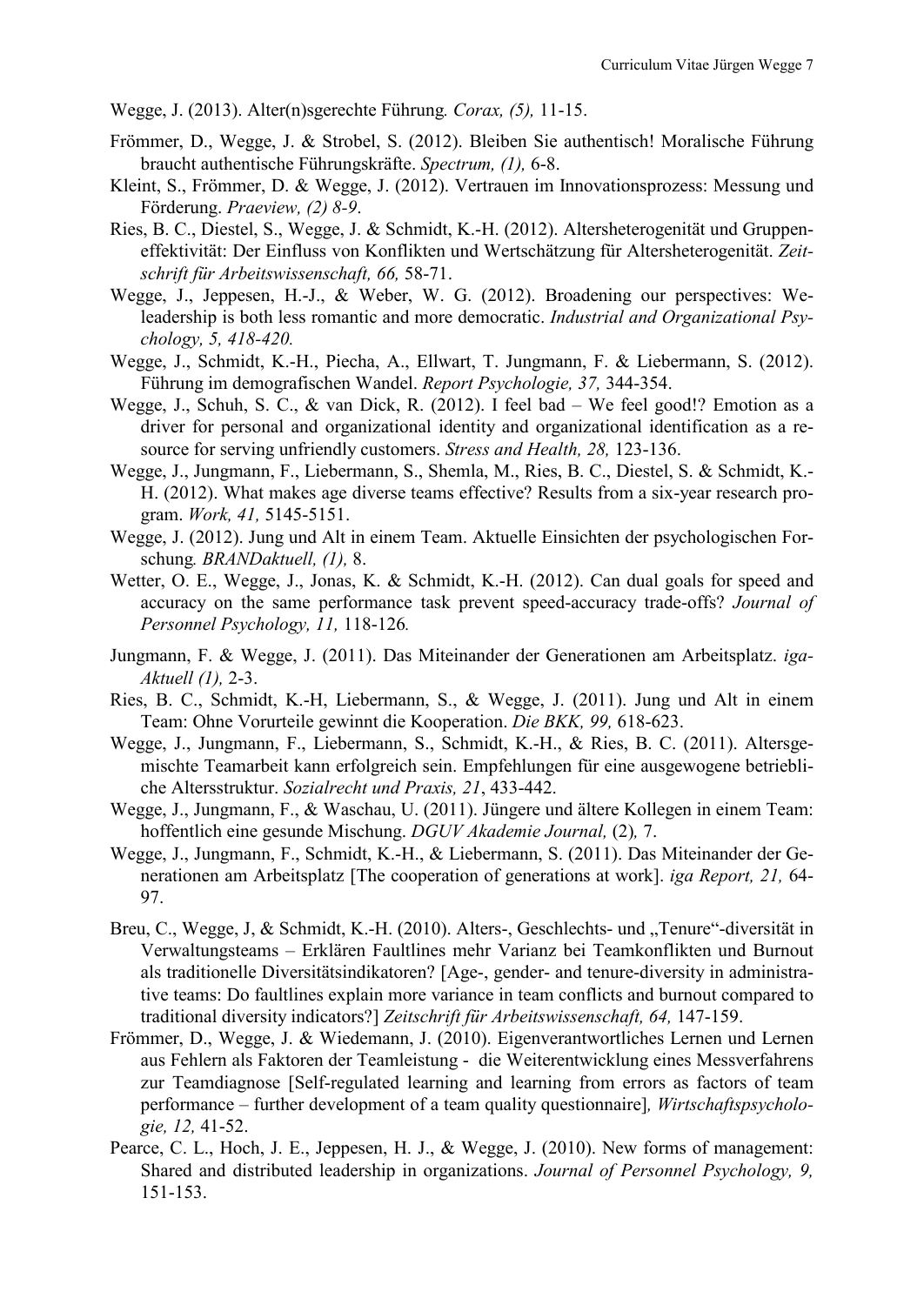- Ries, B. C., Diestel, S., Wegge, J. & Schmidt, K.-H. (2010). Die Rolle von Alterssalienz und Konflikten in Teams als Mediatoren in der Beziehung zwischen Altersheterogenität und Gruppeneffektivität. [The role of age salience and conflict in teams as mediators in the relationship between age heterogeneity and group effectiveness]. *Zeitschrift für Arbeits- und Organisationspsychologie, 54,* 117-130*.*
- Ries, B. C., Diestel, S., Wegge, J. & Schmidt, K.-H. (2010). Altersheterogenität und Gruppeneffektivität – Die moderierende Rolle des Teamklimas [Age diversity and group effectiveness – The moderating role of team climate]. *Zeitschrift für Arbeitswissenschaft, 64,*  137-146.
- Wegge, J, Jeppesen, H.-J., Weber, W. G., Pearce, C. L., Silvia, S. A., Pundt, A., Jonsson, T., Wolf, S., Wassenaar, C. L., Unterrainer, C., & Piecha, A. (2010). Promoting work motivation in organizations: Should employee involvement in organizational leadership become a new tool in the organizational psychologists' kit? *Journal of Personnel Psychology, 9*, 154-171.
- Wegge, J., van Dick, R. & von Bernstorff, C. (2010). Emotional dissonance in call centre work. *Journal of Managerial Psychology, 25,* 596-619*.*
- Brockow, T., Schulze, J., Fürst, F., Sawatzki, R., Wegge, J., Kliegel, M., Zwingenberger, W., Thönges, B., Eberhard, C. & Resch, K.-L. (2009). Entwicklung des sächsischen Gesundheitsziels "Aktives Altern - Altern in Gesundheit, Autonomie und Mitverantwortlichkeit. [Development of the Saxon Health Target "Active aging – aging in health, autonomy and participation]. *Bundesgesetzblatt Gesundheitsforschung Gesundheitsschutz, 52,* 775-788.
- Haslam, S. A., Wegge, J., & Postmes, T. (2009). Are we on a learning curve or a treadmill? The benefits of participative group goal setting become apparent as tasks become increasingly challenging over time. *European Journal of Social Psychology, 39, 430-446.*
- Wegge, J., Roth, C., Neubach, B., Schmidt, K. H. & Kanfer, R. (2008). Age and gender diversity as determinants of performance and health in a public organization: The role of task complexity and group size. *Journal of Applied Psychology, 93, 1301-1313.*
- Wegge, J., Roth, C., & Schmidt, K. H. (2008). Eine aktuelle Bilanz der Vor- und Nachteile altersgemischter Teamarbeit. [A current synopsis of the benefits and disadvantages of agediverse teamwork]. *Wirtschaftspsychologie, 10,* 30-43.
- Wegge, J., Frieling, E. & Schmidt, K. H. (2008). Editorial: "Pest, Hunger und Krieg sind glücklich überwunden – nun sind die Alten da!". [Editorial: "Pestilence, hunger and war are overcome - now we face the elderly]. *Wirtschaftspsychologie, 10,* 3-5.
- Roth, C., Wegge, J. & Schmidt, K. H. (2007). Konsequenzen des demographischen Wandels für das Management von Humanressourcen. [Consequences of demographic changes for the management of human resources]. *Zeitschrift für Personalpsychologie, 6,* 99-116.
- Wegge, J., Bipp, T. & Kleinbeck, U. (2007). Goal setting via video-conferencing. *European Journal of Work and Organizational Psychology, 16, 169-194.*
- Wegge, J., Schmidt, K.H., Parkes, C. & van Dick, R. (2007). "Taking a sickie". Job satisfaction and job involvement as interactive predictors of absenteeism in a public organization*.*  Journal of Occupational and Organizational Psychology, 80, 77-89.
- Wegge, J., Vogt, J. & Wecking, C. (2007). Customer induced stress in call center work: A comparison of audio and videoconference. *Journal of Occupational and Organizational Psychology, 80,* 693-712.
- Roth, C., Wegge, J., Schmidt, K. H. & Neubach, B. (2006). Altersheterogenität als Determinante von Leistung in Arbeitsgruppen der öffentlichen Verwaltung. [Age heterogeneity as determinant of performance in teams of a public administration]. *Zeitschrift für Arbeitswissenschaft, 60, 266-273.*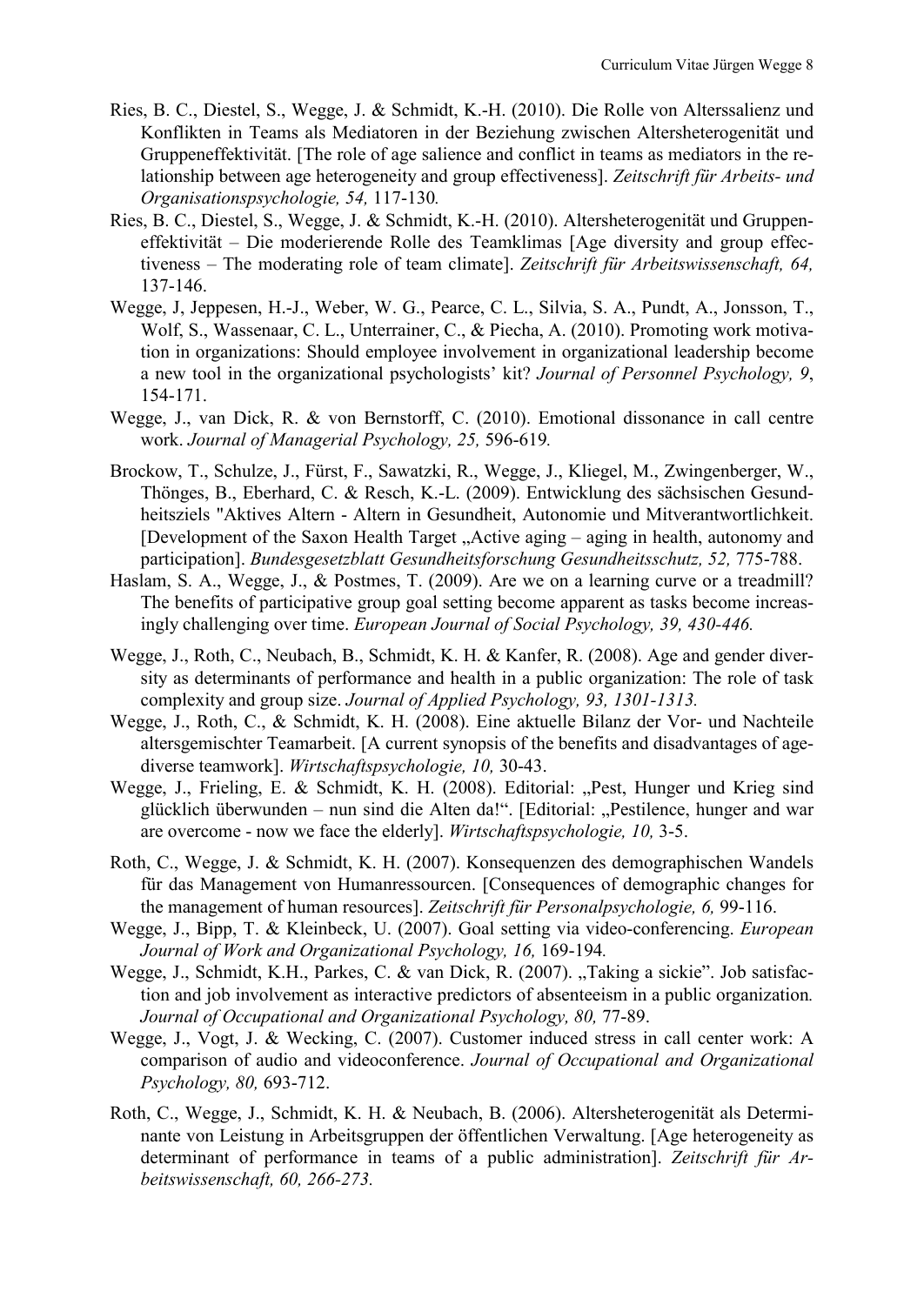- Neubach, B., Roth, C., Wegge, J. & Schmidt, K.-H. (2006). Alt und Jung in einem Team wie wirkt sich Altersdiversität auf die Arbeitsleistung aus? [Old and young in one team – how does age diversity affect performance?]. *Wirtschaftspsychologie Aktuell, 13, 37-40.*
- Wegge, J. (2006). Communication via videoconference: Emotional and cognitive consequences of seeing one's own picture, affective personality dispositions and disturbing events. *Human Computer Interaction, 21*, 273-318.
- Wegge, J. & Schmidt, K.-H. (2006). Altersheterogenität von Arbeitsgruppen als Determinante von Innovation*,* Gruppenleistung und Gesundheit. [Age diversity of work groups as a determinant of innovation, performance and well-being]. *Zeitschrift für Arbeitswissenschaft, 60,* 75-76*.*
- Wegge, J., van Dick, R., Fisher, K. G., Wecking, C. & Moltzen, K. (2006). Work motivation, organisational identification and well-being in call centre work. *Work and Stress, 20,* 60- 83.
- Wegge, J., van Dick, R., Fisher, K. G., West, M. & Dawson, J. F. (2006). A test of basic assumptions of Affective Events Theory (AET) in call centre work. *British Journal of Management, 17,* 237-254.
- Wegge, J., Zedler, C. & Lührig, T. (2006). "Rating bei KMU's": Eine empirische Untersuchung zur Gewichtung und Verfälschbarkeit von Basel-II Ratingfaktoren bei der Kreditvergabe. [Ratings of small companies": An empirical investigation regarding the weighing and faking of Basel-II rating factors in judging credit standing]. *Wirtschaftspsychologie, 8*, 64-82.
- Wegge, J. & Haslam, S. A. (2005). Improving work motivation and performance in brainstorming groups: Effects of three group goal setting strategies. *European Journal of Work and Organizational Psychology, 14,* 400-430*.*
- Bierhoff, H.-W., Wegge, J., Bipp, T, Kleinbeck, U., Attig-Grabosch, C. & Schulz, S. (2005). Entwicklung eines Fragebogens zur Messung von Eigenverantwortung oder: "Es gibt nichts Gutes, außer man tut es". [Development of a questionnaire to measure personal responsibility or: "Don't talk about it, just do it"]. *Zeitschrift für Personalpsychologie, 4,* 4- 18*.*
- Wecking, C. & Wegge, J. (2005). Identifikation und stabilisierte Arbeitszufriedenheit als Ressourcen im Umgang mit Kunden im Call Center. [Identification and stabilized job satisfaction as resources in the interaction with customers of call centers]. *Wirtschaftspsychologie, 7*, 35-48.
- Wegge, J. & Bipp, T. (2004). Videokonferenzen in Organisationen: Chancen, Risiken und personalpsychologisch relevante Anwendungsfelder [Videoconferencing in organizations: Chances, risks, and relevant applications for personnel psychology]. *Zeitschrift für Personalpsychologie, 3*, 95-111.
- Wegge, J. & Kleinbeck, U. (2004). Forschung in der Arbeits- und Organisationspsychologie: Rückblick und Ausblick [Research of work and organizational psychology: Review and outlook]. *Zeitschrift für Arbeits- und Organisationspsychologie, 48. 36-43.*
- Wegge, J. & Kleinbeck, U. (2002). Editorial zum Themenheft Emotion und Arbeit [Editorial for the special issue emotion and work]. *Zeitschrift für Arbeits- und Organisationspsychologie, 46,* 171-172.
- Wegge, J. & Neuhaus, L. (2002). Emotionen bei der Büroarbeit am PC: Ein Test der "affective events"-Theorie [Emotions and office work with computers: A test of "affective events"-theory]. *Zeitschrift für Arbeits- und Organisationspsychologie, 46,* 173-184.
- Wegge, J. & Metz-Göckel, H. (2001). Was bewegt menschliches Handeln? [What drives human behaviour?]. *Sichere Arbeit.* (Teil I in Heft *2*, 8-12, Teil II in Heft *3*, S. 16-21).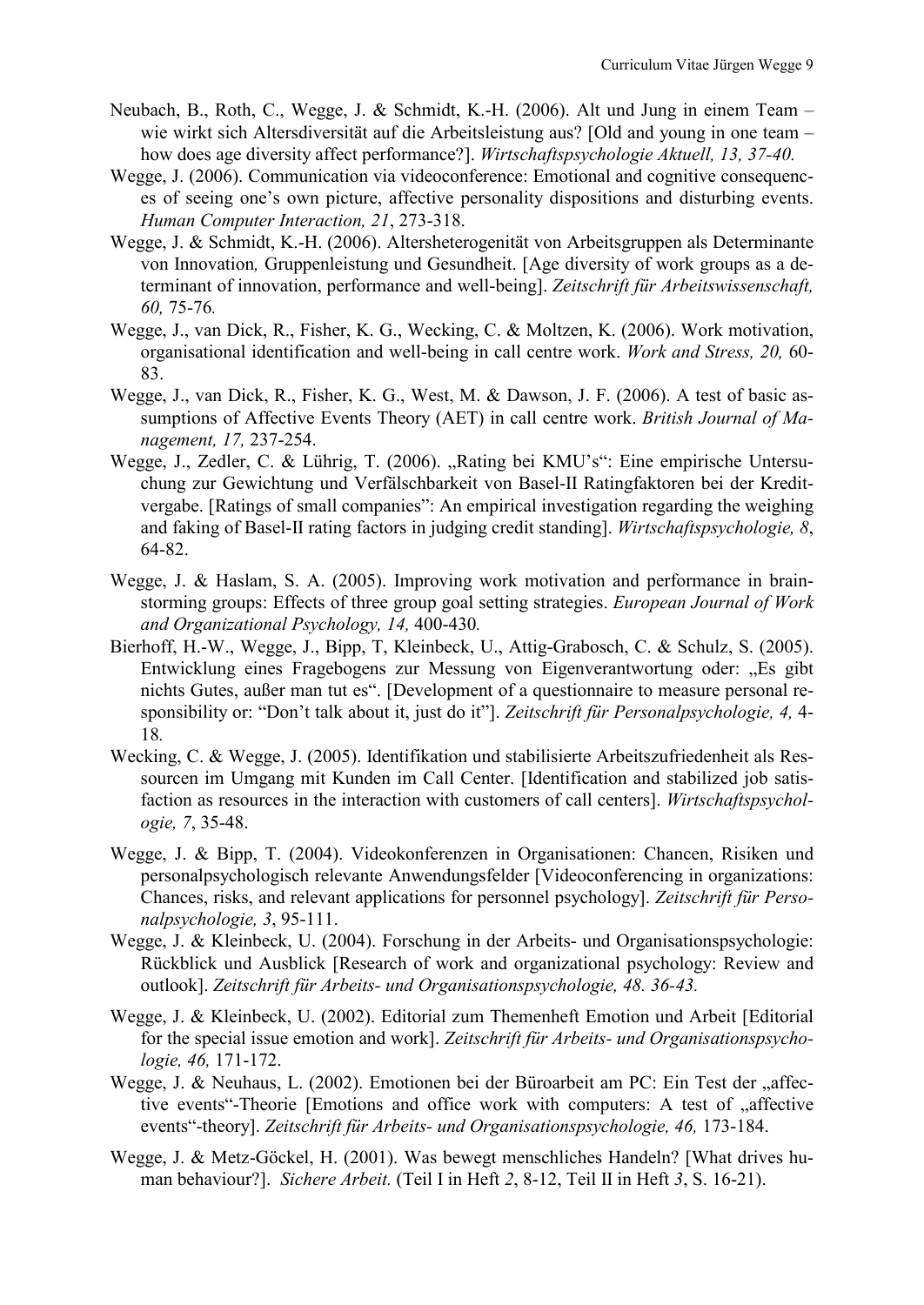- Wegge, J. (2001). Emotion und Arbeit: Zum Stand der Dinge [Emotion and work: State of the art]. *Zeitschrift für Arbeitswissenschaft, 55,* 49-56.
- Wegge, J. (2000). Participation in group goal setting: Some novel findings and a comprehensive model as a new ending to an old story. *Applied Psychology: An International Review*, *49*, 498-516.
- Wegge, J. & Dibbelt, S. (2000). Zur Wirkung von Zielsetzungen auf die Informationsverarbeitung bei Buchstabenvergleichsaufgaben [Effects of goal setting on information processing in letter matching tasks]. *Zeitschrift für experimentelle Psychologie, 47,* 89-114.
- Kleinbeck, U. & Wegge, J. (1996). Fehlzeiten in Organisationen: Motivationspsychologische Ansätze zur Ursachenanalyse und Vorschläge für die Gesundheitsförderung am Arbeitsplatz [Absenteeism in organizations: Motivational approaches to identify determinants and suggestions for interventions to promote health at the workplace]. *Zeitschrift für Arbeits- und Organisationspsychologie*, *40*, 161-172.
- Wegge, J. (1996). Management von Arbeitsgruppen [Management of work groups]. *Sichere Arbeit*, *Heft 1*, 25-29.
- Wegge, J. & Kleinbeck, U. (1993). Motivationale Faktoren betrieblicher Fehlzeiten: Zum Einfluß leistungs- und anschlußthematischer Variablen auf die Abwesenheit am Arbeitsplatz [Motivational factors in absence from work: The influence of achievement and affiliation related factors on attendance at the workplace]. *Zeitschrift für experimentelle und angewandte Psychologie*, *40*, 451-486.
- Wegge, J. (1992). Entlohnung und Gesundheit: Ist Bezahlung für gesundes Verhalten am Arbeitsplatz nötig und möglich? [Payment and health: Is it possible and necessary to pay for healthy behaviour at work?]. *Zeitschrift für Präventivmedizin und Gesundheitsförderung*, *4*, 99-107.
- Wegge, J. (1990). Die Wirkungen von motivationalen Anreizen und Selbstaufmerksamkeit auf die Leistung und Vorgehensweisen beim verbalen Problemlösen [The impact of motivational incentives and self attention on performance in verbal problem-solving]. *Zeitschrift für experimentelle und angewandte Psychologie*, *37*, 333-359.
- Trudewind, C. & Wegge, J. (1989). Anregung Instruktion Kontrolle: Die verschiedenen Rollen der Eltern als Lehrer [Exitment - instruction - control: The different roles of parents as teachers]. *Unterrichtswissenschaft*, *17*, 133-155.

## **authored and edited books**

- Romero, K., Hegrewald, J., Büter, K., Uhlmann, L. M.. Reißig, D. ….Wegge, J., Marquardt, G-. & Seidler, A. (2022). Dresdner Lebenslagen 60+. *Bericht zur individuellen Lebenns-, Gesundheits- und Pflegesituation von Dresdnerinnen und Dresdnern ab dem 60. Lebensjahr (LAB60+ Studie)*. Dresden: Landeshauptstadt Dresden.
- Wegge, J. & Schmidt, K. H. (2015). *Diversity Management. Generationsübergreifende Zusammenarbeit fördern*. Göttingen: Hogrefe.
- Schlick, C. M., Frieling, E. & Wegge, J. (2013). *Age-differentiated work systems*. Berlin: Springer.
- Wegge, J. (2004). *Führung<sup>[1](#page-9-0)</sup> von Arbeitsgruppen* [Leadership of work groups]. Göttingen: Hogrefe.

<span id="page-9-0"></span><sup>&</sup>lt;sup>1</sup> Short version of the "Habilitation" from the year 2002, 453 pages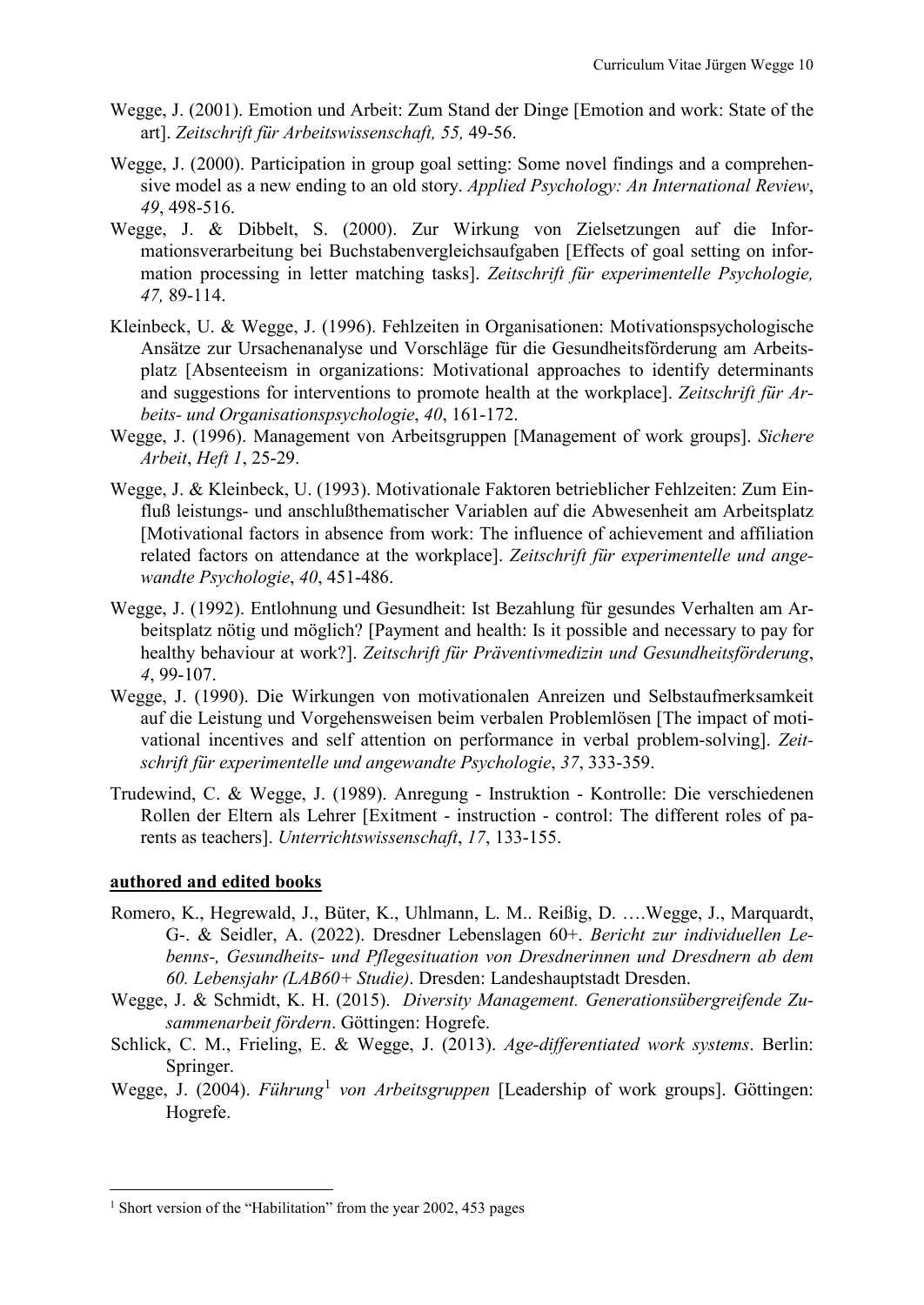- Wegge, J. & Schmidt, K.-H. (2004)*. Förderung von Arbeitsmotivation und Gesundheit in Organisationen* [Improving work motivation and well-being in organizations]*.* Göttingen: Hogrefe
- Wegge, J. (1998). Lernmotivation<sup>[2](#page-10-0)</sup>, Informationsverarbeitung, Leistung. [Academic motivation, information processing and performance]. Münster: Waxmann.

## **editor of special issues**

- Bornewasser, M. & Wegge, J. (2018). Fortschritte der Stressdiagnostik und Stressprävention. [Advances in stress-diagnostik and -prevention] *Wirtschaftspsychologie, 20 (1).*
- Wegge, J., Unterrainer, C., Jønsson, T., Silva, S. & Knoll, M. (2016). From Silence to voice: How organizations can prevent unethical behavior and promote constructive voice at work. *German Journal of Human Resource Management (3-4)*.
- Wegge, J., Shemla, M., & Haslam, S. A. (2014). Health promotion through leadership. *German Journal of Human Resource Management, 28, (1-2)*.
- Friedrichs, M., Jungmann, F., Liebermann, S., Lück, P., Schmidt, K.H., Wegge, J. & Wolters, J. (2011). iga-Barometer 3. Welle 2010. Einschätzungen der Erwerbsbevölkerung zum Stellenwert der Arbeit, zum Gesundheitsverhalten, zum subjektiven Gesundheitszustand und zu der Zusammenarbeit in altersgemischten Teams. [iga-barometer 3 wave 2010: Attitudes of the work force regarding the meaning of work, health behaviour, subjective health, and cooperation in age-diverse teams]. *iga Report, 21*.
- Pearce, C. L., Hoch, J. E., Jeppesen H. J. & Wegge, J. (2010). Shared leadership. *Journal of Personnel Psychology, 9,* (4).
- Wegge, J., Frieling, E. & Schmidt, K.-H. (2008). Alter und Arbeit. [Age and work] *Wirtschaftspsychologie, 10*, (3).
- Wegge, J. & Kleinbeck, U. (2002). Emotion und Arbeit. [Emotion and work]. *Zeitschrift für Arbeits- und Organisationspsychologie, 46,* (4).

#### **book chapters**

contributions to reviewed textbooks and encyclopedias

- Wegge, J. & Kemter-Hofmann, P. (2022). Problems of teamwork as a topic in coaching. In S. Greif, H. Möller, W. Scholl, Passmore, J. & F. Müller, (Eds.), *International handbook of evidence-based coaching: Theory, research and practice* (S. 735-744). Berlin: Springer.
- Sperling, J., Augustin, A., & Wegge, J. (2022). Crises as a problem in coaching. In S. Greif, H. Möller, W. Scholl, Passmore, J. & F. Müller, (Eds.), *International handbook of evidence-based coaching: Theory, research and practice* (S. 233-244). Berlin: Springer.
- Wegge, J. (2021). Diversity in Teams. In S. Kauffeld & A. Günter (Hrsg.), *Teams in Organisationen – Trends, Herausforderungen und Chancen im Kontext neuer Arbeit*. Berlin: Springer.
- Sperling, J., Augustin, A., & Wegge, J. (2018). Krisen als Problem im Coaching. In S. Greif, H. Möller & W. Scholl (Hrsg.), *Handbuch Schlüsselkonzepte im Coaching (S. 325-333)*. Berlin: Springer.
- van Dick, R., Wegge, J. & Stegmann, S. (2018). Analyse und Intervention bei der Gruppenund Teamarbeit. In S. Greif & K.-C. Hamborg (Hrsg.), Enzyklopädie der Psychologie, *Methoden der Arbeits-, Organisations- und – Wirtschaftspsychologie* (S. 275-328). Göttingen: Hogrefe.

<span id="page-10-0"></span> <sup>2</sup> Actualized version of the PhD thesis from the year 1994, 358 pages (out of print)*.*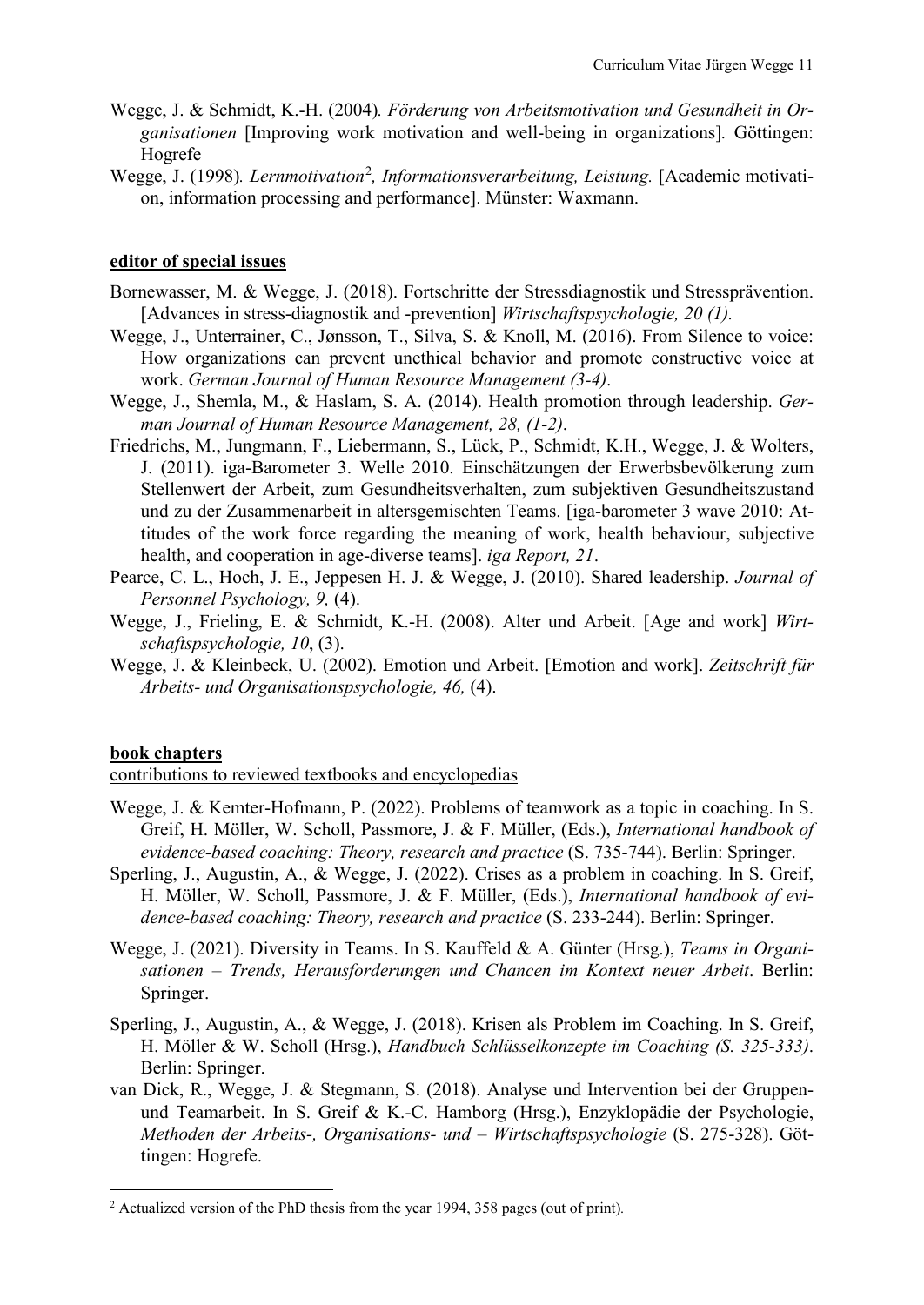- Wegge, J. & Kemter-Hofmann, P. (2018). Probleme der Teamarbeit als Thema im Coaching. In S. Greif, H. Möller & W. Scholl (Hrsg.), *Handbuch Schlüsselkonzepte im Coaching* (S. 449-456). Berlin: Springer.
- Haase, E, Wegge, J., Wach, D., Mavius, F. & Wagner, S. (2017). Führung als Belastungsfaktor für Mitarbeitergesundheit und Arbeitsunfälle. In D. Windemuth, T. Kunz, D. Jung & J. Jühling (Hrsg.), *Psychische Faktoren als Unfallrisiken* (S. 182-198). Wiesbaden: Universum.
- Bilinska. P. & Wegge, J. (2016). Jung führt Alt: Wenn Altersunterschiede zwischen Mitarbeitern und Führungskräften zum Problem werden. In R. van Dick & J. Felfe (Hrsg.), *Handbuch Mitarbeiterführung* (S. 213-225). Berlin: Springer.
- Jungmann, F. & Wegge, J. (2016). Führung altersgemischter Arbeitsgruppen. In R. van Dick & J. Felfe (Hrsg.), *Handbuch Mitarbeiterführung* (S. 199-212). Berlin: Springer.
- Wegge. J. (2016). Management altersgemischter Teams. In P. Genkova & T. Ringeisen (Hrsg.), *Handbuch Diversity Kompetenz: Gegenstandsbereiche* (S. 225-236). Berlin: Springer. DOI 10.1007/978-3-658-08932-0\_15-1
- Jungmann, F., Bilinska, P. & Wegge. J. (2015). Alter(n)sgerechte Führung. In J. Felfe (Hrsg.), *Trends der psychologischen Führungsforschung – Neue Konzepte, Methoden und Erkenntnisse* (S. 467-479). Göttingen: Hogrefe.
- Jungbauer, K.-L. & Wegge. J. (2015). Führen in Krisenzeiten. In J. Felfe (Hrsg.), *Trends der psychologischen Führungsforschung – Neue Konzepte, Methoden und Erkenntnisse* (S. 501-511). Göttingen: Hogrefe.
- Piecha, A. & Wegge. J. (2015). Geteilte Führung. In J. Felfe (Hrsg.), *Trends der psychologischen Führungsforschung – Neue Konzepte, Methoden und Erkenntnisse* (S. 69-88)*.* Göttingen: Hogrefe.
- Wegge. J. (2015). Führen mit Zielen. In J. Felfe (Hrsg.), *Trends der psychologischen Führungsforschung – Neue Konzepte, Methoden und Erkenntnisse* (S. 179-190)*.* Göttingen: Hogrefe.
- Wegge, J. (2014). Gruppenarbeit und Management von Teams. In H. Schuler & Kanning, U. P. (Hrsg.). *Lehrbuch der Personalpsychologie* (3. Auflage, S. 933-983). Göttingen: Hogrefe.
- Wegge, J. & v. Rosenstiel, L. (2014). Führung. In H. Schuler & K. Moser (Hrsg.). *Lehrbuch Organisationspsychologie* (S. 315-367; 5. Aufl.). Göttingen: Hogrefe.
- Wegge, J. &, Wendsche, J. & Diestel, S. (2014). Arbeitsgestaltung. In H. Schuler & K. Moser (Hrsg.). *Lehrbuch Organisationspsychologie* (S. 643-695; 5. Aufl.). Göttingen: Hogrefe.
- Wegge, J. & Shemla, M. (2013). Diversity-Management. In W. Sarges (Hrsg.), *Management-Diagnostik* (4. Aufl., S. 147-155). Göttingen: Hogrefe.
- Wegge, J. (2013). Emotionen, arbeitsbezogene. In M. A. Wirtz, H. O. Häcker & K. H. Stapf: (Hrsg.). *Dorsch - Lexikon der Psychologie* (S. 439-440). Bern: Huber.
- Wegge, J. (2013). Affective-Events-Theorie. In M. A. Wirtz, H. O. Häcker & K. H. Stapf (Hrsg.), *Dorsch - Lexikon der Psychologie* (S. 103-104). Bern: Huber.
- Wegge, J., Wendsche, J., Kleinbeck, U. & Przygodda, M. (2012). Organisation von Fließarbeit und Gruppenarbeit. In S. Letzel & D. Nowak (Hrsg.), *Handbuch der Arbeitsmedizin*. (25. Erg.Lfg, B IV-3, S. 1-30). Landsberg: Ecomed.
- Wegge, J., Liebermann, Kleinbeck, U. & Przygodda, M. (2012). Leistungsvergütung: Psychologische Grundlagen, Effekte und aktuelle Herausforderungen. In S. Letzel & D. Nowak (Hrsg.), *Handbuch der Arbeitsmedizin (24. Erg.Lfg, A I-4.1, S. 1-24)*. Landsberg: Ecomed.
- Richter P. & Wegge, J. (2011). Occupational health psychology. In H. U. Wittchen & J. Hoyer (Hrsg.), *Klinische Psychologie und Psychotherapie* (S. 337-359, 2. Aufl.). Berlin: Springer.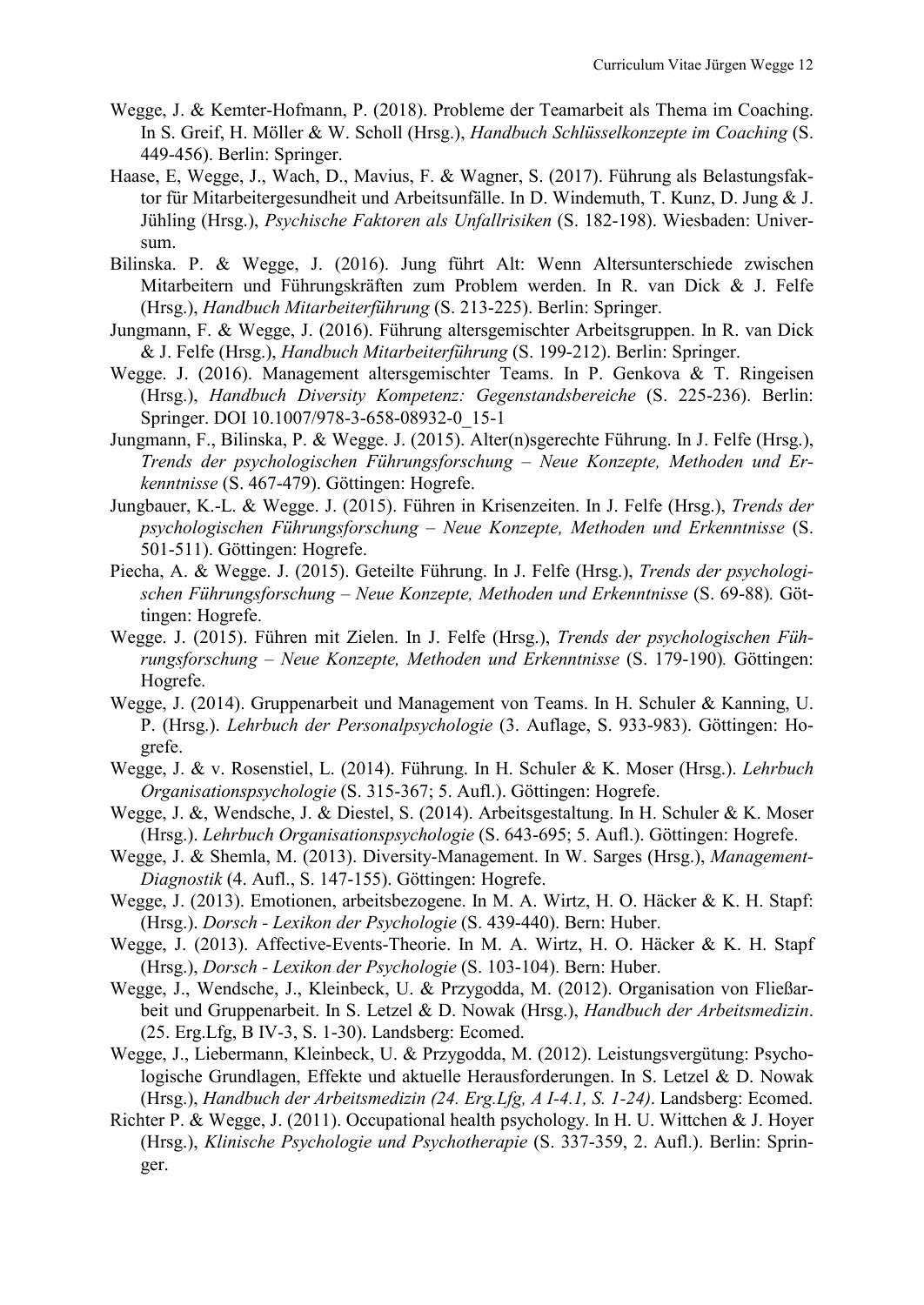- Wolf, S., Hüttges, A., Hoch, J. & Wegge, J. (2010). Führung und Gesundheit [Leadership and health]. In D. Windemuth, D. Jung & O. Petermann (Hrsg.), *Praxishandbuch psychische Belastungen im Beruf* (S. 220-231). Wiesbaden: Universum.
- Wegge, J., K.-H. Schmidt, & Hoch, J. (2009). Einführung in die Organisationspsychologie. [Introduction to organizational psychology]. In S. L. D. Nowak (Hrsg.), *Handbuch der Arbeitsmedizin (C I-2, S 1-25)*. Landsberg: Ecomed.
- Wegge, J. & K.-H. Schmidt (2009). The impact of age diversity in teams on group performance and health. In A. Antoniou, C. L. Cooper , G. P. Chrousus, C. D. Spielberger & M. W. Eysenck. (Eds.). *Handbook of managerial behaviour and occupational health (p. 79- 94)*. Cheltenham Glos, UK: Edward Elgar Publishing.
- Wegge, J. & K.-H. Schmidt (2009). Die Zielsetzungstheorie [Goal setting theory]. In V. Brandstätter & J. H. Otto (Hrsg.). *Handbuch der Psychologie*, Band Motivation und Emotion (S. 174-181). Göttingen: Hogrefe.
- Wegge, J. (2007). Emotionen und Arbeitszufriedenheit [Emotions and job satisfaction]. In H. Schuler & Kh. Sonntag (Hrsg.). *Handbuch der Psychologie* (S. 272-279), Band A&O-Psychologie. Göttingen: Hogrefe.
- Wegge, J. & K.-H. Schmidt (2007). Management von Arbeitsgruppen [Management of work teams]. In H. Schuler & Kh. Sonntag (Hrsg.). *Handbuch der Psychologie* (S. 690-697), Band A&O-Psychologie. Göttingen: Hogrefe.
- Wegge, J. (2006). Gruppenarbeit [Group work]. In H. Schuler (Hrsg.). *Lehrbuch der Personalpsychologie* (2. ergänzte Auflag, pp. 79-610). Göttingen: Hogrefe.
- Wegge, J. (2005). Internationale Kooperation. [International cooperation] In D. Frey, C. Graf Hoyos & L. v. Rosenstiel (Hrsg.). *Wirtschaftspsychologie* (S. 180-185). Band II der Angewandten Psychologie. Weinheim: Beltz.
- Wegge, J. (2004). Emotionen in Organisationen. [Emotions in organizations] In H. Schuler (Hrsg.), *Enzyklopädie der Psychologie, Organisationspsychologie I – Grundlagen und Personalpsychologie* (S. 715-791). Göttingen: Hogrefe.
- Rosenstiel, L. von & Wegge, J. (2004). Führung. [Leadership]. In H. Schuler (Hrsg.), *Enzyklopädie der Psychologie, Organisationspsychologie II – Gruppe und Organisation* [S. 493-558). Göttingen: Hogrefe.
- Wegge, J. & Rosenstiel, L. von (2004). Führung. [Leadership] In H. Schuler (Hrsg.). *Lehrbuch Organisationspsychologie* (3. Auflage, S. 475-512)*.* Bern: Huber
- Wegge, J. (2001). Gruppenarbeit [Group work]. In H. Schuler (Hrsg.). *Lehrbuch der Personalpsychologie* (S. 483-507). Göttingen: Hogrefe.
- Wegge, J. (1997). Ressourcen menschlicher Arbeit: Affektive Komponenten. [Resources of human work: Affective components], In H. Luczak & W. Volpert (Hrsg.), *Handbuch Arbeitswissenschaft* (S. 488-491). Stuttgart: Schäffer-Poeschel Verlag.
- Kleinbeck, U., Wegge, J. & Przygodda, M. (1994). Psychische Beanspruchung durch verschiedene Formen der Leistungsvergütung. [Psychological strain linked to different compensation systems] In J. Konietzko & H. Dupuis (Hrsg.), *Handbuch der Arbeitsmedizin: Arbeitsphysiologie, Arbeitspathologie, Prävention* (12. Erg. Lfg., S. 1-6). Landsberg a.L.: Ecomed.
- Wegge, J. (1993). Belastung durch Akkordarbeit, Fließarbeit und Gruppenarbeit sowie ausgewählte Teilaspekte der Arbeitsorganisation [Strain linked to piece rate work, assembly line work, group work and selected aspects of work organization]. In J. Konietzko & H. Dupuis (Hrsg.), *Handbuch der Arbeitsmedizin: Arbeitsphysiologie, Arbeitspathologie, Prävention* (9. Erg. Lfg., S. 1-10). Landsberg a.L.: Ecomed.
- Wegge, J., Przygodda, M. & Kleinbeck, U. (1993). Belastung durch verschiedene Formen der Leistungsvergütung [Stress linked to different forms of compensation systems]. In J. Ko-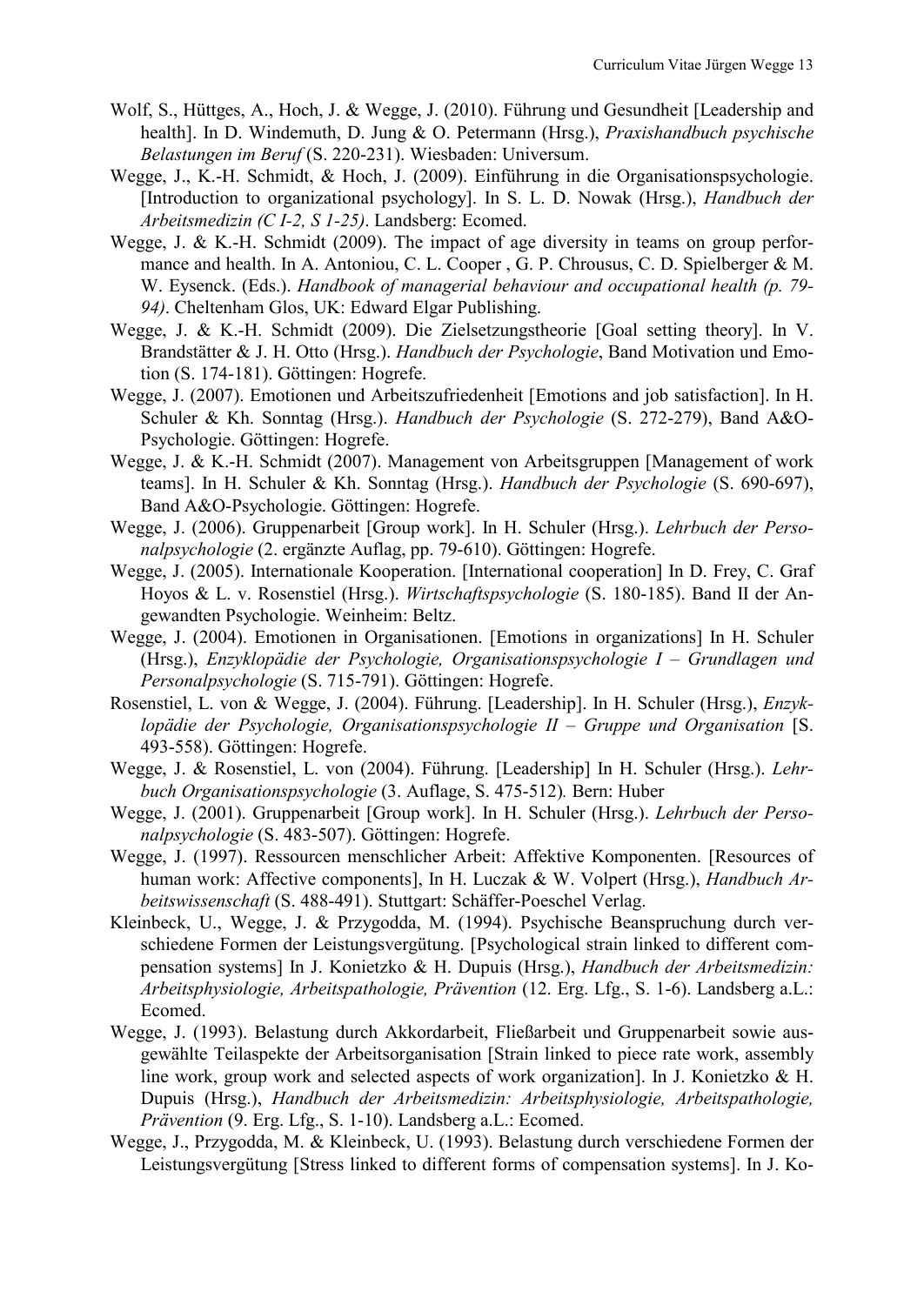nietzko & H. Dupuis (Hrsg.), *Handbuch der Arbeitsmedizin: Arbeitsphysiologie, Arbeitspathologie, Prävention* (9. Erg. Lfg., S. 1-8). Landsberg a. L.: Ecomed.

Przygodda, M., Kleinbeck, U. & Wegge, J. (1993). Organisatorische Maßnahmen zur Gestaltung von leistungsbezogenen Vergütungsplänen [Organizational design of performance based compensation systems]. In J. Konietzko & H. Dupuis (Hrsg.), *Handbuch der Arbeitsmedizin: Arbeitsphysiologie, Arbeitspathologie, Prävention*. Landsberg: Ecomed.

## *other book chapters*

- Kemter, A., Winkler, R., Kotte, H., Müller, H., Wegge, J., Fritzsche, L., Spitzhirn, M., Ullmann, S., Dietz, C., Knoll, M., Zacher, H. & Uhlmann, L. M. (2021). Herausforderungen und Chancen der Digitalisierung für ein erfolgreiches Altern bei der Arbeit und im Ruhestand. In GfA, Dortmund (Hrsg.), 67. Frühjahrskongress, Bochum, *ARBEIT HUMAINE gestalten* (Beitrag A..4.1; S. 1-7).
- Kemter, A., Emmermacher, A, Kotte, H. & Wegge, J. (2020). Arbeit und Gesundheit in der Generation 50+ - alter(n)sgerechte Führung. In V. Amelung., S. Eble, R. Sjuts, T. Ballast, H. Hildebrandt, F. Knieps, R. Lägel & P. Ex (Hrsg.), *Die Zukunft der Arbeit in der Gesundheitsversorgung* (S. 135-149). Berlin: MWV.
- Schuh, S .C., van Dick, R., Wegge, J. & Haslam, S. A. (2020). Soziale Identität und Stress. In: Ringeisen T., Genkova P., Leong F. (Eds), *Handbuch Stress und Kultur*. Wiesbaden: Springer. [https://doi.org/10.1007/978-3-658-27825-0\\_8-1](https://doi.org/10.1007/978-3-658-27825-0_8-1)
- Kemter, A., Winkler, R., Kotte, H., Müller, H. & Wegge, J. (2019). Gesundheit durch Alter(n)sgerechte Führung: Adaption und Evaluation eines Führungskräftetrainings für kleine und mittelständische Unternehmen. In GfA, Dortmund (Hrsg.), Frühjahrskongress 2019, Dresden, *Arbeit interdisziplinär analysieren-bewerten-gestalten* (Beitrag C.2.5; S. 1-6).
- Scheibe, T., Wendsche, J., & Wegge, J. (2019). Interventionen zur Verbesserung des mentalen Abschaltens von der Arbeit: Eine Metaanalyse. In GfA, Dortmund (Hrsg.), Frühjahrskongress 2019, Dresden, *Arbeit interdisziplinär analysieren-bewerten-gestalten* (Beitrag A.4.4, S. 1-6).
- Wegge, J. & Wendsche, J. (2019). Metaanalyse zur Wirksamkeit von Kurzpausen. In GfA, Dortmund (Hrsg.), Frühjahrskongress 2019, Dresden, *Arbeit interdisziplinär analysierenbewerten-gestalten* (Beitrag A.4.3; S. 1-6).
- Wegge, J., Emmermacher, A., Döbler, A., Fritzsche, L., Kügler, J. & Nowak, J. (2018). Arbeitsfähigkeit, Arbeitsmotivation und Führung älterer Mitarbeiter: Stand der Forschung und neue Entwicklungen. In: F. Knieps & H. Pfaff (Hrsg.), *BKK Gesundheitsreport 2018: Arbeit und Gesundheit Generation 50+* (S. 190-201). Berlin: MWV.
- Jungmann, F. & Wegge, J. (2017). Damit altersgemischte Teamarbeit gelingt: Konzipierung und Evaluation eines Führungskräftetrainings zur altersgemischten Teamarbeit in der Produktion. In GFA (Hrsg.), *Soziotechnische Gestaltung des digitalen Wandels - Kreativ, Innovativ, Sinnhaft. 63. Kongress der Gesellschaft für Arbeitswissenschaft (D 1.6, S. 1-6).* Dortmund: GFA Press.
- Franke-Bartholdt, L., Frömmer, D., Wegge, J., & Strobel, A. (2016). Der Rest ist Schweigen Einfluss des Führungsverhaltens auf das Schweigen von Mitarbeiter(inne)n zu moralischen Sachverhalten. In Arbeitskreis Assessment Center e.V. (Hrsg.), *Was kommt, was bleibt – Personalauswahl und Personalentwicklung zwischen Wandel und Konstanz. Dokumentation zum 9. Deutschen Assessment-Center-Kongress* (S. 295-310). Lengerich: Pabst.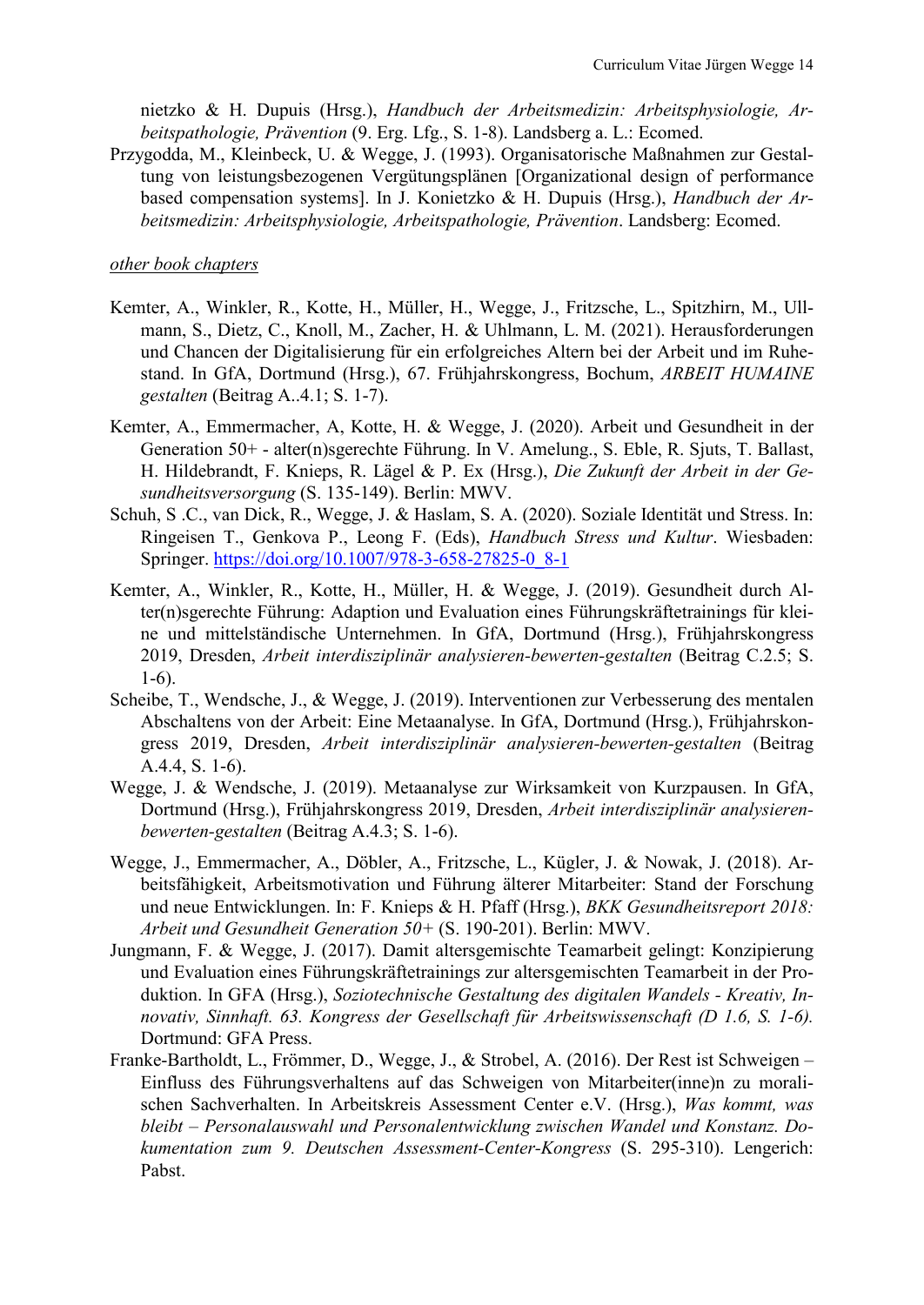- Wegge, J. & Jungmann, F. (2016). Age diversity in work teams: A matter of clever management. In GFA (Hrsg.), *Arbeit in komplexen Systemen. Digital, vernetzt, human?! Arbeitswissenschaftlicher Frühjahrskongress Aachen* (C.6.11, S. 1-6). Dortmund: GFA Press.
- Jungmann, F. & Wegge, J. (2016). Are diversity trainings useful? In GFA (Hrsg.), *Arbeit in komplexen Systemen. Digital, vernetzt, human?! Arbeitswissenschaftlicher Frühjahrskongress Aachen* (C.6.6., S. 1-6). Dortmund: GFA Press.
- Jungmann, F., Hilgenberg, F., Porzelt, S., Fischbach, M. & Wegge, J. (2016). Team work and leadership in an ageing workforce: Results of an intervention project. In B. Deml et al. (Eds.), *Advances in ergonomic design of systems, products and processes* (pp. 57-70). Berlin: Springer.
- Wegge. J. (2015). Altersgemischte Teams: Fluch oder Segen? In K. Schwuchow & J. Gutmann (Hrsg.), *Personalentwicklung* (S. 317-323)*.* Berlin: München: Haufe.
- Wegge, J. (2015). Führung und Gesundheit: Fünf Wege der Beeinflussung von Mitarbeitergesundheit in Organisationen. In GFA (Hrsg.), Arbeitswissenschaft mit Interdisziplinarität und Methodenvielfalt. Arbeitswissenschaftlicher Herbstkongresses Dresden: GFA Press.
- Wegge, J. & K.-H. Schmidt (2015). The project leader as executive. In M. Wastian, L. von Rosenstiel, L., M. A. West, & I. Braumandl (Eds.), *Applied psychology for project managers. A practitioner's guide to successful project management* (pp. 197-212). New York: Springer.
- Wendsche, J. & Wegge, J. (2014). Ein Rahmenmodell zur Anwendung von Kurzpausensystemen im Arbeitskontext. In M. Eigenstetter, T. Kunz, R. Portune, & R. Trimpop (Hrsg.), *Psychologie der Arbeitssicherheit und Gesundheit - Psychologie der Gesunden Arbeit* (S. 439-442). Kröning: Asanger.
- Schlick, C. M., Frieling, E. & Wegge, J. (2013). Age-differentiated work systems: Introduction and overview to a six-year research program in Germany. In C. M. Schlick, E. Frieling & J. Wegge (Eds.), *Age-differentiated work systems* (pp. 1-24). Berlin: Springer.
- Ries, B. C., Diestel, S., Shemla, M., Liebermann, S. C., Jungmann, F. Wegge, J. & Schmidt, H.-H. (2013). Age diversity and team effectiveness. In C. M. Schlick, E. Frieling & J. Wegge (Eds.). *Age-differentiated work systems* (pp. 89-118). Berlin: Springer.
- Dej, D., Shemla, M., & Wegge, J. (2013). Entrepreneurs' creativity and innovation: A key to performance. In A-G. Tan (Ed.), *Creativity, talent and excellence* (pp. 135-152). Berlin: Springer.
- Schuh, S. C. van Dick, R., Wegge, J. & Haslam, S. A. (2013). Soziale Identität und Stress [Social identity and stress]. In P. Genkova, T. Ringeisen und F. Leong (Hrsg.), *Handbuch Stress und Kultur: interkulturelle und kulturvergleichende Perspektiven* (S. 113-126). Berlin: Springer.
- Shemla, M., Dej, D., & Wegge, J. (2013). Creating an innovative team: The promise of team diversity. In A-G. Tan (Ed*.*)*, Creativity, talent and excellence* (pp. 153-164). Berlin: Springer.
- Wegge, J. & Haslam, A. (2013). When group goal setting fails: The impact of task difficulty and supervisor fairness. In A. Tan (Ed.), *Creativity, talent and excellence* (pp. 165-184). Berlin: Springer.
- Jungmann, F., Ries, B. C. & Wegge, J. (2012). Fallstudie zu altersgemischter Teamarbeit. In M. Domsch, E. Regnet, & L. v. Rosenstiel (Hrsg.), *Führung von Mitarbeitern, Fallstudien zum Personalmanagement* (3 Aufl., S. 429-433; 4. Aufl. 2018, S. 527-531)). Stuttgart: Schäffer- Poeschel Verlag.
- Jungmann, F., Wegge, J. & Schmidt, K.-H. (2012). Altersgemischte Teamarbeit: Ergebnisse aus dem ADIGU-Projekt. In GFA (Hrsg.), *Gestaltung nachhaltiger Arbeitssysteme* (S. 309-313). Dortmund: GfA Press.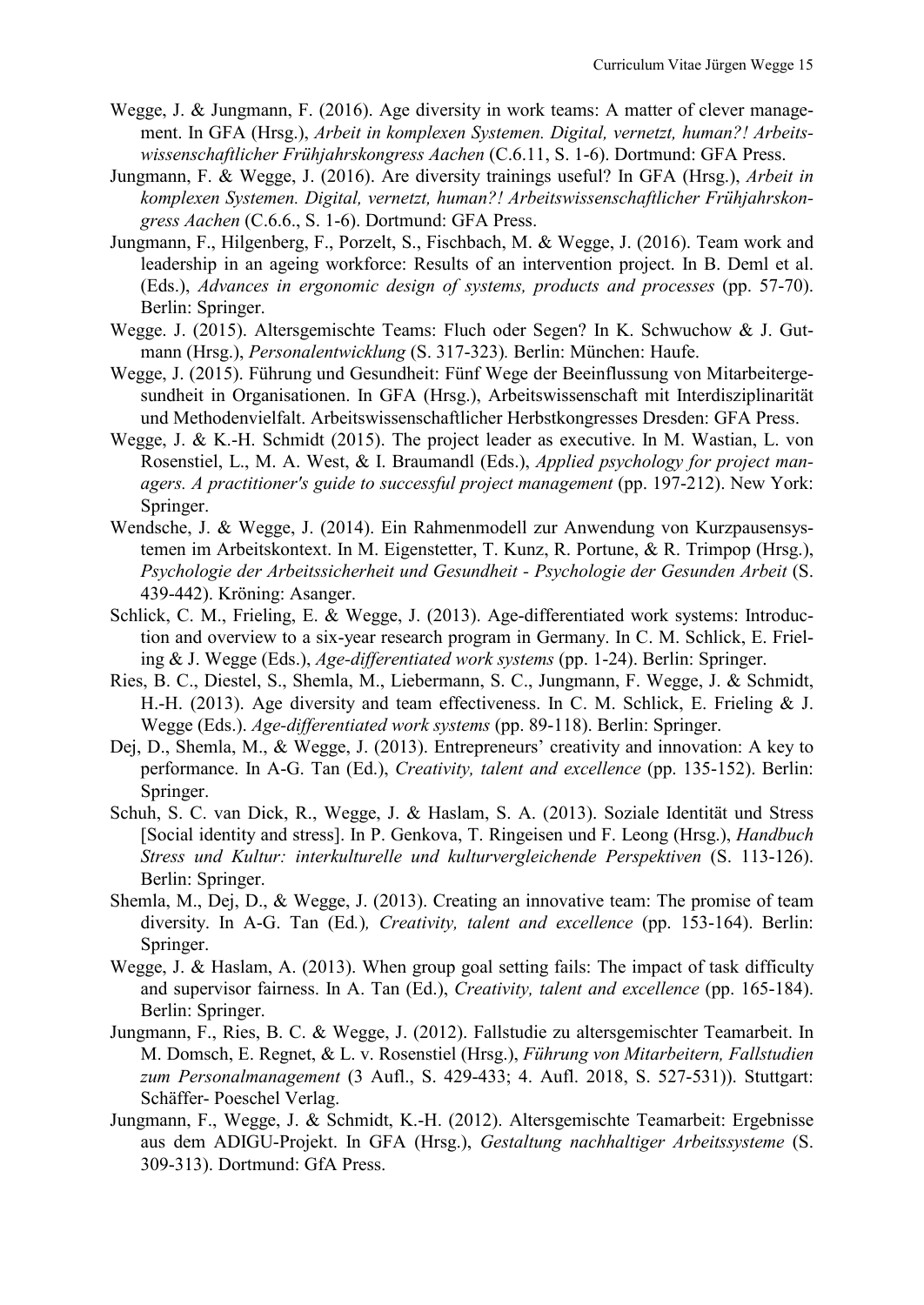- Piecha, A., Wegge, J., Werth, L. & Richter, P. G. (2012). Geteilte Führung in Arbeitsgruppen – ein Modell für die Zukunft? In S. Grote (Hrsg.), *Die Zukunft der Führung* (S. 557-572). Berlin: Springer.
- Wendsche, J., Klingebiel, A., Schmatz, V., Wegge, J. (2012). Eine experimentelle Pilotstudie zum Einfluss von Freiheitsgraden bei der Kurzpausenorganisation auf die Entwicklung von Fehlbeanspruchungsfolgen. In GFA (Hrsg.), *Gestaltung nachhaltiger Arbeitssysteme*  (S. 657-660). Dortmund: GfA-Press.
- Wendsche, J., Wegge, J. & Obst, M. (2012). Kurzpausen puffern die Zunahme von Fehlbeanspruchungsfolgen bei steigendem Zeitdruck ab – die moderierende Wirkung der Erholungsfähigkeit. In Gesellschaft für Arbeitswissenschaft e.V. (Hrsg.), *Gestaltung nachhaltiger Arbeitssysteme* (S. 653-656). Dortmund: GfA-Press
- Frömmer, D., Kleint, S. & Wegge, J. (2011). Wissensaustausch zu "weichen" Faktoren mittels partizipativ entwickelter Rückmeldesysteme. In W. Hacker, U. Pietrzyk & U. Debitz (Hrsg.), *Wissen erfolgreich weitergeben* (S. 117-124). Lengerich: Pabst.
- Ries, B. C., Diestel, S., Wegge, J. & Schmidt, K.-H. (2011). Konzeption, Durchführung und Evaluation eines Trainings zu "Altersheterogenität im Team als Ressource erkennen und nutzen". In GfA (Hrsg.), Mensch, Technik, Organisation – Vernetzung im Produktionsund Herstellungsprozess (S. 93-96). Dortmund: GfA Press.
- Wegge, J., Schmidt, K.-H., Liebermann, S., & van Knippenberg, D. (2011). Jung und alt in einem Team? Altersgemischte Teamarbeit erfordert Wertschätzung von Altersdiversität [Young and old in one team? Age diverse teamwork requires appreciation of age diversity]. In P. Gellèri &. C. Winter (Hrsg.), *Potenziale der Personalpsychologe. Einfluss personaldiagnostischer Maßnahmen auf den Berufs- und Unternehmenserfolg* (S. 35-46). Göttingen: Hogrefe.
- Skrotzki, R., Deuse, J., Frömmer, D., Kleint, S., Ludwig, E., Maschek, T., Nitka, F., Nolte, A., Rabe, K. & Wegge, J. (2010). VEIN: Vertrauen und Lernen im inkrementellen, fehlerinduzierten Innovationsprozess. In: K. Möslein et al., (Hrsg), *Flexibel, stabil und innovativ – Arbeit im 21. Jahrhundert* (S. 117-126). Göttingen: Cuvillier Verlag.
- Wegge, J. & Wolff. S. (2010). Führung und Gesundheit Aktuelle Forschungsbilanz und offene Fragen. In R. Trimpop, G. Gericke & J. Lau (Hrsg.), Psychologie der Arbeitssicherheit und Gesundheit (S. 129-132). Kröning: Asanger.
- Hempen, S., Kleint, S., Deuse, J. & Wegge, J. (2010). Ziel-Zustand zwischen Herausforderung und Motivation [Goal-Processes: Between challenge and motivation]. In GFA (Hrsg.), *Neue Arbeits- und Lebenswelten gestalten Bericht zum 56. Kongress der Gesellschaft für Arbeitswissenschaft in Darmstadt, 24–26.3.2010* (S. 283-287). Dortmund: GFA-Press.
- Liebermann, S. & Wegge, J. (2010). Subjektive Gesundheit beim Übergang in den Ruhestand [Subjective health in the transition to retirement]. In S. Hoffmann & S. Müller (Hrsg.), *Gesundheitsmarketing: Gesundheitspsychologie und Prävention* (S. 167-181). Bern: Huber.
- Wassenaar, C., Pearce, C. L**.** Hoch, J. Wegge, J. (2010). Shared leadership meets virtual teams: A match made in cyberspace. In P. Yoong (Ed.) *Leadership in the Digital Enterprise: Issues and challenges* (pp. 15-27). Hershey, PA: IGI Global.
- Wolff, M., Kemter, P. & Wegge. J. (2010). Eine Untersuchung zur Stärkung der Fachlaufbahn [A Study on the consolidation of professional careers]. In G. Raab & A. Unger (Hrsg.), *Der Mensch im Mittelpunkt wirtschaftlichen Handelns* (S. 579-592). Lengerich: Pabst.
- Wegge, J., K.-H. Schmidt, & Hoch, J. (2009). Goal setting: Basic findings and new developments at the team level. In: C. Schlick (Ed.), *Methods and tools of industrial engineering and ergonomics* (pp. 246-254). Berlin: Springer.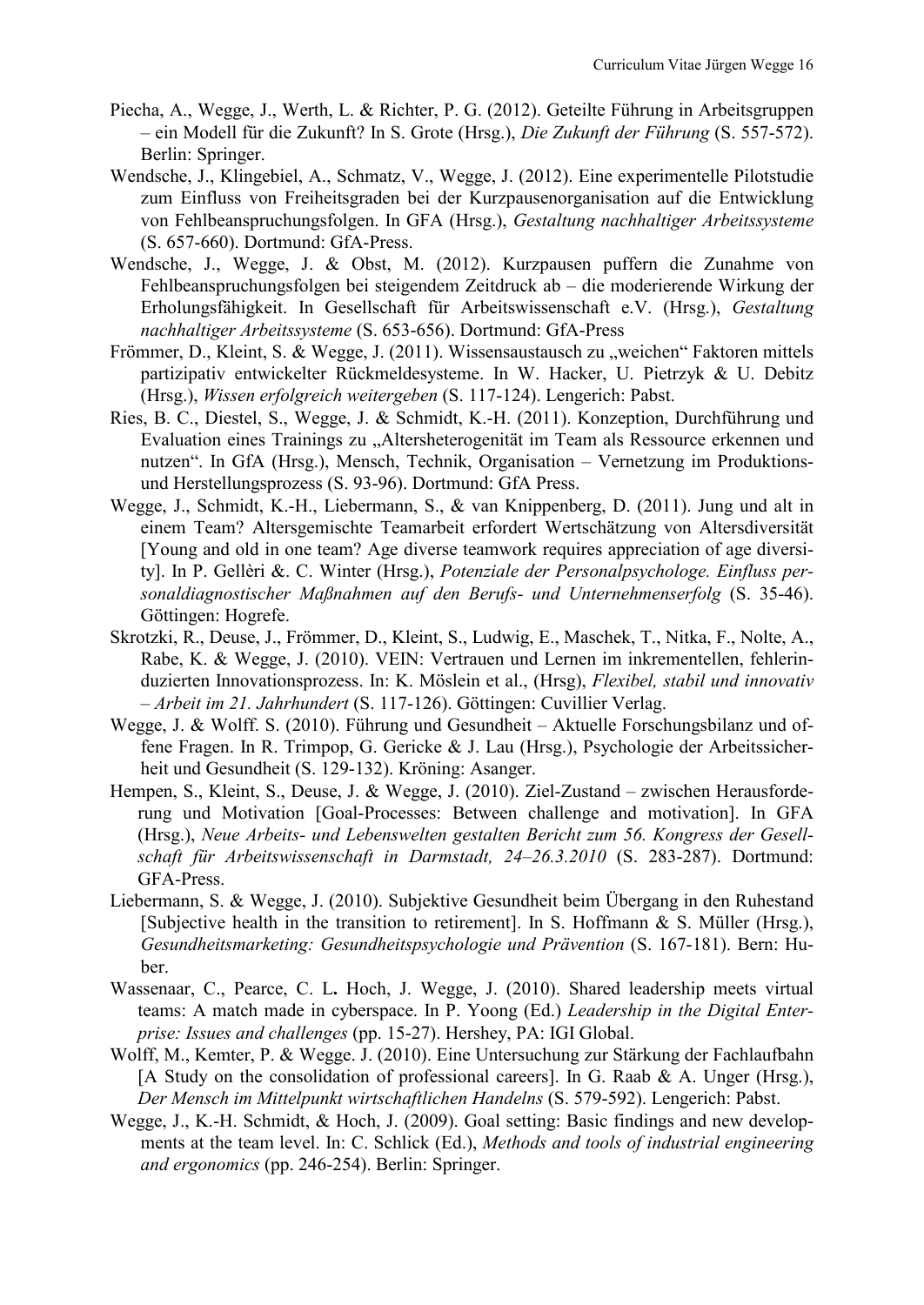- Wegge, J. & K.-H. Schmidt (2009). Der Projektleiter als Führungskraft [The project manager as a leader]. In M. Wastian, I. Braumandel & Lutz von Rosenstiel (Hrsg.). *Angewandte Psychologie für das Projektmanagement* (S. 207-224). Berlin: Springer.
- Schmidt, K.-H. & Wegge, J. (2009). Altersheterogenität in Arbeitsgruppen als Determinante von Gruppenleistung und Gesundheit [Age diversity in teams as a determinant of team performance and health]. In A. Dehmel, H. Kremer, N. Schaper & F. E. Sloane (Hrsg.), *Bildungsperspektiven in alternden Gesellschaften* (S. 169-183). Frankfurt: Lang.
- Hoch, J. E. & Wegge, J. (2008). Shared leadership in virtual teams: The impact of cognitive, affective and behavioural team leadership on team performance. In K. Meißner & M. Engelein (Eds.), *Virtuelle Organisationen und neue Medien 2008* (S. 253-265). Dresden: TUD press.
- Wegge, J. & K.-H. Schmidt (2008). Organisationales commitment, organisationale Identifikation und Gesundheit bei der Arbeit [Organisational commitment, organisational identification and health at work]. In E. Rohmann, M. J. Herner, D. Fetchenhauer (Hrsg.). *Sozialpsychologische Beiträge zur Positiven Psychologie – Eine Festschrift für Hans-Werner Bierhof* (S. 167-184). Lengerich: Pabst.
- Schättle, C. & Wegge, J. (2007). Determinants of success in an international Master program at the LMU München: A field study. In A. Kluge & K. Schüler (Hrsg.), *Qualitätssicherung und -entwicklung in der Hochschule: Methoden und Ergebnisse (S. 35-45)*. Lengerich: Pabst.
- Schmidt, K.-H. & Wegge, J. (2007). Neue Entwicklungen in der Fehlzeitenforschung [New development in research on absenteeism]. In S. Mühlpfordt, R. Rau & P. G. Richter (Hrsg.). *Arbeit und Gesundheit* (S. 277-288). Lengerich: Pabst.
- Neubach, B., Roth, C., Wegge, J. & Schmidt, K.-H. (2007). Altersheterogenität in Arbeitsgruppen als Determinante von Innovation, Gruppenleistung und Gesundheit – Ergebnisse einer Pilotstudie [Age heterogeneity of workgroups as determinate of innovations, group performance and health – Results of a pilot study]. In GFA (Hrsg.), *Kompetenzentwicklung in realen und virtuellen Arbeitssystemen* (S. 785-788). Dortmund: GFA-Press.
- Wegge, J. & van Dick, R. (2006). Arbeitszufriedenheit, Emotionen bei der Arbeit und organisationale Identifikation [Job satisfaction, emotions at work and organisational identification]. In L. Fischer (Hrsg.). *Arbeitszufriedenheit* (2. Aufl., S. 11-36). Göttingen: Hogrefe.
- Wecking, C. & Wegge, J. (2005). Kundenberatung per Videokonferenz [Customers consultation via videoconference]. In GFA (Hrsg.), *Personalmanagement und Arbeitsgestaltung* (S. 373-376). Dortmund: GFA-Press.
- Wegge, J. & Wecking, C. (2005). Zielvereinbarung per Videokonferenz [Goal-setting via videoconference]. In GFA (Hrsg.), *Personalmanagement und Arbeitsgestaltung* (S. 55-58). Dortmund: GFA-Press.
- Wegge, J. (2004). Arbeitsmotivation in Gruppen [Work motivation in groups]. In J. Wegge & K.-H. Schmidt (Hrsg.). *Förderung von Arbeitsmotivation und Gesundheit in Organisationen* (S. 239-266). Göttingen: Hogrefe.
- Wegge, J. & Schmidt, K. H. (2004). Forschung zur Förderung von Arbeitsmotivation und Gesundheit in Organisationen: Resümee und Ausblick [Research for promoting work motivation and health in organizations: Summary and outlook]. In J. Wegge & K.-H. Schmidt (Hrsg.). *Förderung von Arbeitsmotivation und Gesundheit in Organisationen* (S. 295- 308). Göttingen: Hogrefe.
- Wegge, J., Treier, M. & Bipp, T. (2004). Leistungsmessung und Leistungsförderung in virtuellen Lern- und Arbeitsgruppen [Performance measurement and performance enhancement in virtual learning- and work groups]. In G. Hertel & U. Konradt (Hrsg.). *Human Resources Management im Inter- und Intranet* (S. 127-147). Göttingen: Hogrefe.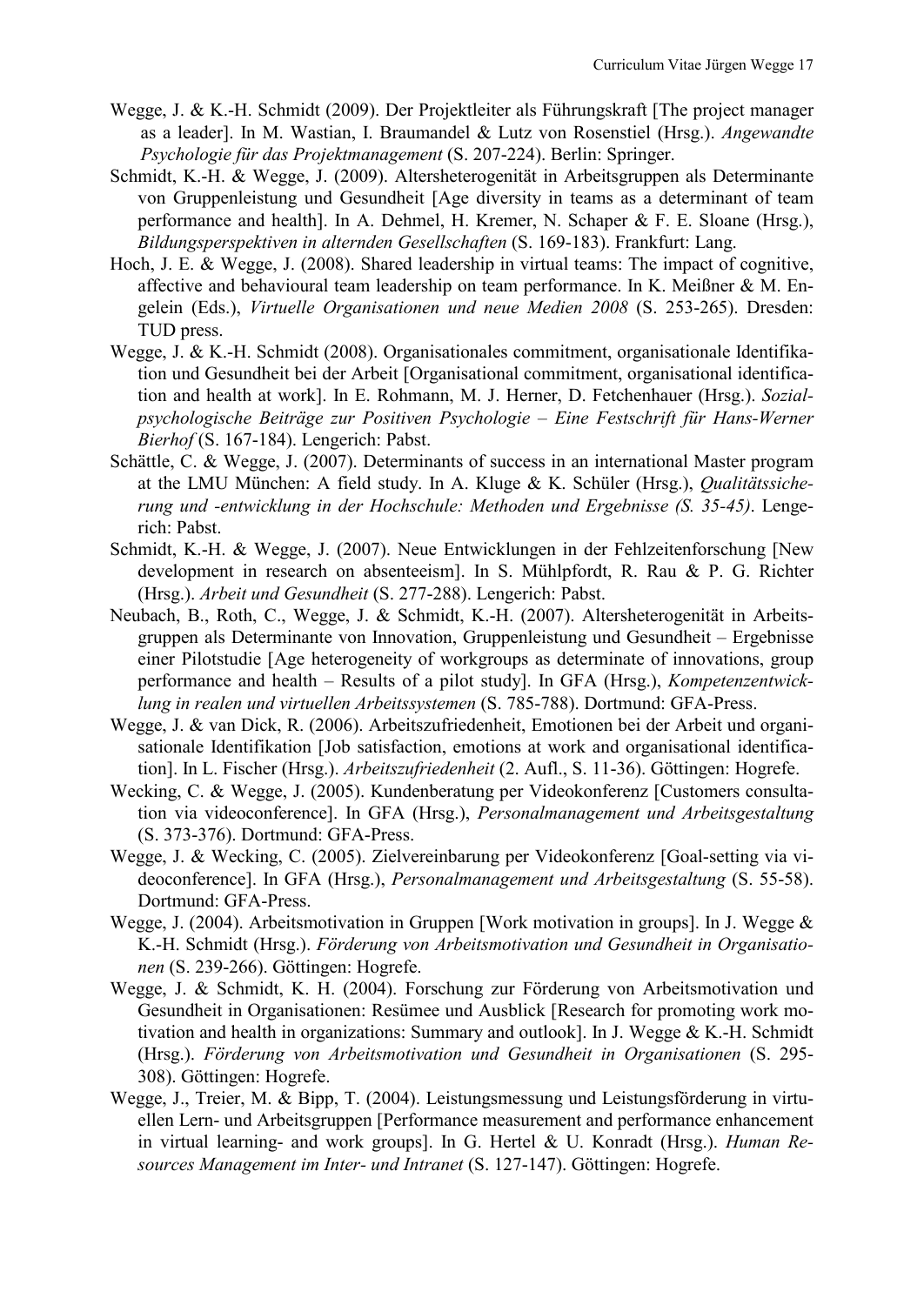- van Dick, R. & Wegge, J. (2004). Arbeitsgestaltung, Zielvereinbarungen und berufliche Identifikation: Drei Ansatzpunkte zur Förderung von Arbeitsmotivation [Work design, goal setting and professional identification: Three levers for improving work motivation]. In J. Wegge & K.-H. Schmidt (Hrsg.). *Förderung von Arbeitsmotivation und Gesundheit in Organisationen* (S. 215-238). Göttingen: Hogrefe.
- Wegge, J. (2003a). Heterogenität und Homogenität in Gruppen als Chance und Risiko für die Gruppeneffektivität [Heterogeneity and homogeneity of groups as a chance and risk for group effectiveness]. In A. Thomas & S. Stumpf (Hrsg.). *Teamarbeit und Teamentwicklung* (S. 119-141). Göttingen: Hogrefe.
- Wegge, J. (2003b). Selbstmotivierung [Self-motivation]. In G. F. Müller (Hrsg.). *Selbstverwirklichung im Arbeitsleben* (S. 23-58). Lengerich: Pabst.
- Wegge, J. & Bipp, T. (2003). Leistung und Beanspruchung in einer Prüfung per Videokonferenz [Performance and strain in an exam via videoconference]. In J. Döring, H. W. Schmitz & O. A. Schulte (Hrsg.), Connecting perspectives. *Videokonferenz: Beiträge zu ihrer Erforschung und Anwendung* (S. 123-139). Aachen: Shaker.
- Wegge, J. & Haslam, S. A. (2003). Group goal setting, social identity and self-categorization: Engaging the collective self to enhance group performance and organizational outcomes. In A. Haslam, D. van Knippenberg, M. Platow & N. Ellemers (Eds.), *Social identity at work: Developing theory for organizational practice* (pp. 74-99). London: Taylor and Francis.
- Wegge, J. (2001). Zusammensetzung von Arbeitsgruppen [Composition of work groups]. In E. Witte (Hrsg*.*)*, Leistungsverbesserung in aufgabenorientierten Kleingruppen* (S. 35-94). Lengerich: Pabst.
- Wegge, J. (2001). Motivation, information processing and performance: Effect of goal setting on basic cognitive processes. In A. Efklides, R. Sorrentino & J. Kuhl (Eds.), *Trends and prospects in motivation research* (pp. 269-296). Dordrecht: Kluwer.
- Wegge, J. & Kleinbeck, U. (2001). Die Wirkung von Rückmeldungen und Zielen bei Gruppenarbeit: Neue Erkenntnisse aus Feld- und Laborforschung [The effect of feedback and goals on group work: New findings from field- and lab research]. In GfA (Hrsg.), *Bericht zum 47. arbeitswissenschaftlichen Kongreß an der Universität Kassel* (S. 493-496). Dortmund: GFA-Press.
- Wegge, J., Kleinbeck, U. & Schmidt, K.-H. (2001). Goal setting and performance in working memory and short-term memory tasks. In M. Erez, U. Kleinbeck & H. Thierry (Eds.), *Work motivation in the context of a globalizing economy* (pp. 49-72). Hillsdale, NJ: Erlbaum.
- Kleinbeck, U., Wegge, J. & Schmidt, K.-H. (2001). Work motivation and performance in groups. In M. Erez, U. Kleinbeck & H. Thierry (Eds.)*, Work motivation in the context of a globalizing economy* (pp. 181-196). Hillsdale, NJ: Erlbaum.
- Wegge, J. (2000a). Groupware als Instrument moderner Organisationsentwicklung: Zielsetzung und Zielvereinbarung per Videokonferenz [Groupware as an instrument of modern organisation development: directive and participative goal setting via videoconference]. In O. Braun (Hrsg*.*)*, Ziele und strategische Organisationsentwicklung* (S. 22-52). Landau: VEP.
- Wegge, J. (2000b). Der Motivbegriff in der Motivationspsychologie: von Metaphern zu Systemen [The concept "motive" in motivation psychology: From metaphors to systems]. In U. Kittler, W. Lehmpfuhl & H. Metz-Göckel (Hrsg*.*)*, Pädagogische Psychologie im neuen Europa* (S. 31-56). Essen: Blaue Eule.
- Wegge, J. (2000c). Leistungsförderung in Arbeitsgruppen durch Zielvereinbarungen [Performance improvement in work groups through goal-setting]. In GfA (Hrsg.), *Bericht zum*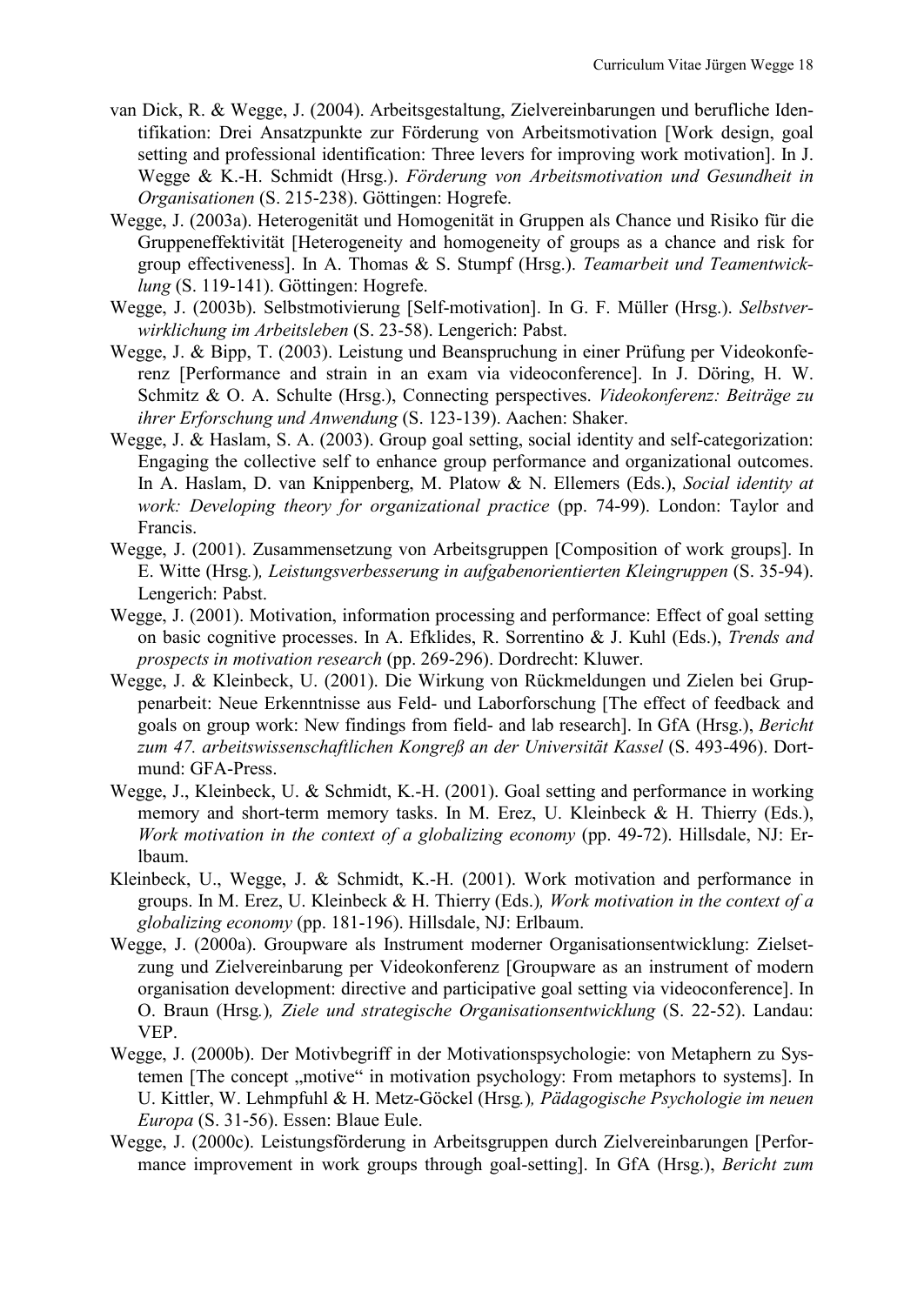*46. arbeitswissenschaftlichen Kongreß an der TU Berlin* (S. 561-563). Dortmund: GFA-Press.

- Wegge, J. & Dreißen, A. (2000). Was machen international erfolgreich agierende Unternehmen besser? [What do international successful organizations better?] In G. F. Müller (Hrsg.)*, Existenzgründung und unternehmerisches Handeln - Forschung und Förderung*  (S. 153-169). Landau: Verlag Empirische Pädagogik.
- Wegge, J. (1998a). Die Zielsetzungstheorie: Ein kritischer Blick auf Grundlagen und Anwendungen [Goal setting theory: A critical view on basic assumptions and applications]. In O. Braun (Hrsg.)*, Ziele und Wille in der Psychologie: Grundlagen und Anwendungen* (S. 3- 50). Landau: Verlag Empirische Pädagogik.
- Wegge, J. (1998b). Groupware als Hilfsmittel zur Prozeßoptimierung in Arbeitsgruppen und Organisationen [Groupware as a tool for improving processes in work groups and organizations]. In M. Kastner (Hrsg.)*, Verhaltensorientierte Prozeßoptimierung* (S. 127-153). Herdecke: Maori Verlag.
- Wegge, J. (1997). Persönlichkeit und Gruppenleistung [Personality and group performance]. In Gesellschaft für Arbeitswissenschaft (Hrsg.), *Jahresdokumentation 1997 der GFA.* (S. 37-38). Köln: Schmidt.
- Wegge, J. & Kleinbeck, U. (1997). Gewaltorientierte Bildschirmspiele: Gibt es einen Katharsis-Effekt durch Aggression in virtuellen Welten [Violence orientated computer games: Does the catharsis-effect exist through aggression in virtual worlds?]. In U. Kittler & H. Metz-Göckel (Hrsg.)*, Pädagogische Psychologie in Erziehung und Organisation* (S. 21- 42). Essen: Blaue Eule.
- Wegge, J. (1996). Partizipative Zielvereinbarungen Eine effiziente Managementtechnik für schlanke Organisationen? [Participative goal setting – An efficient management technique for lean organisations?] In M. Kastner (Hrsg.), *Auf dem Weg zum schlanken Staat* (S. 155- 171). Herdecke: Maori.
- Wegge, J. (1996). Participative group goal-setting and group performance. In A. F. Özok & G. Salvendy (Eds.), *Advances in applied ergonomics* (pp. 448-453). West-Lafayette: USA Publishing.
- Wegge, J. & Kleinbeck, U. (1996). Goal-setting and group performance: Impact of achievement and affiliation motives, participation in goal setting, and task interdependence of group members. In T. Gjesme & R. Nygard (Eds.), *Advances in Motivation* (pp. 145-177). Oslo: Scandinavian University Press.
- Fritz, J., Wegge, J., Wagner, V., Gregarek, S. & Trudewind, C. (1995). Faszination, Nutzung und Wirkung von Bildschirmspielen. Ergebnisse und offene Fragen [Fascination, benefit and effect of playing computer games. Results and open questions]. In J. Fritz (Hrsg.), *Warum Computerspiele faszinieren* (S. 238-243). München: Juventa.
- Wegge, J., Kleinbeck, U. & Quäck, A. (1995). Motive der Bildschirmspieler: Die Suche nach virtueller Macht, künstlicher Harmonie und schnellen Erfolgen? [Motives of computer gamers: The quest for virtual power, artificial harmony and quick success?] In J. Fritz (Hrsg.), *Warum Computerspiele faszinieren* (S. 214-237). München: Juventa.
- Wegge, J., Quäck, A. & Kleinbeck, U. (1995). Zur Faszinationskraft von Video- und Computerspielen bei Studenten: Welche Motive befriedigt die "bunte Welt am Draht"? [The fascination of video- and computer games by students: Witch motives are satisfied by the "coloured wire world"?] In K. Bräuer (Hrsg.), *Psychische Potentiale für eine interdisziplinäre Lehrerausbildung: Motivation, Kognition, Entwicklung* (S. 51-76). Essen: Blaue Eule.
- Wegge, J. & Iwan, J. (1994). Soft- und Hardware-Ergonomie als Komponente der Personalpflege [Software and hardware ergonomic as a component of personnel development]. In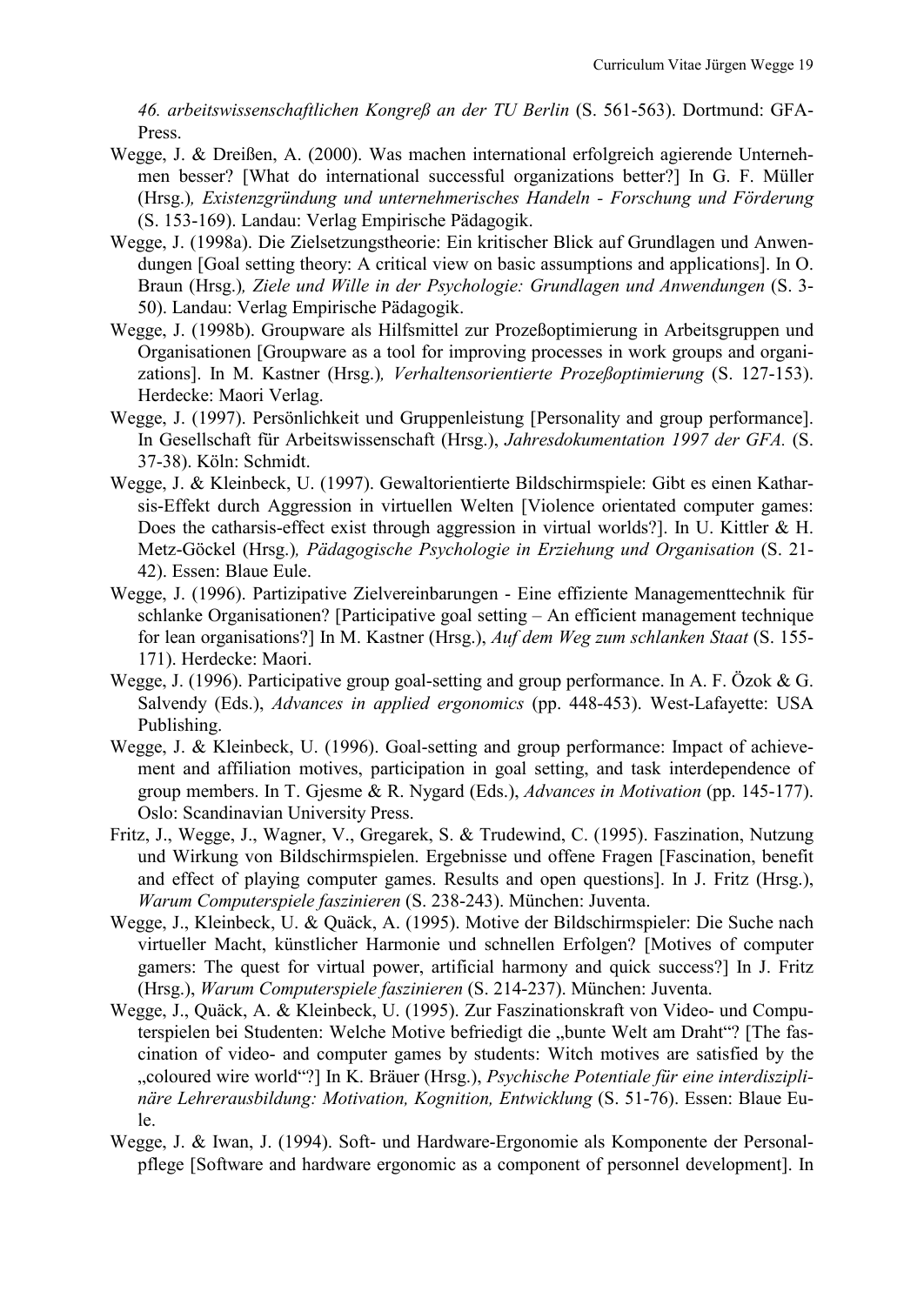M. Kastner (Hrsg.), *Personalpflege. Der gesunde Mitarbeiter in einer gesunden Organisation* (S. 210-217). Berlin: Quintessenz.

- Schneider, K., Wegge, J., & Konradt, U. (1993). Motivation und Leistung [Motivation and performance]. In J. Beckman, H. Strang & E. Hahn (Hrsg.), *Aufmerksamkeit und Energetisierung. Facetten von Konzentration und Leistung* (S. 101-131). Göttingen: Hogrefe.
- Wegge, J., Schmidt, K.-H. & Kleinbeck, U. (1992). Motivation and information processing. In G. Hunyady (Ed.), *Proceedings of the Second European Congress of Psychology in Budapest 1991* (pp. 191-201). Budapest.

## **book reviews in journals**

- Wegge, J. (2007). Rezension über Schmidt K.-H. & Kleinbeck, U. (2006). Führen mit Zielvereinbarung [Management with participative goal setting]. *Zeitschrift für Personalpsychologie, 7,* 37-38.
- Wegge, J. (2006). Rezension über Küpers, W. & Weibler, J. (2005). Emotionen in Oganisationen [Emotions in organizations]. *Zeitschrift für Personalpsychologie, 5,* 187-188.
- Wegge, J. (2006). Rezension über Felfe, J. (2005). Charisma, trasformationale Führung und Commitment [Charisma, transformational leadership and commitment]. *Zeitschrift für Personalpsychologie*, *5*, 138-139.
- Wegge, J. (2006). Rezension über Scheffer, D. (2005). Implizite Motive. Entwicklung, Struktur und Messung [Implicit motives: Development, structure and assessment]. *Zeitschrift für Arbeits- und Organisationspsychologie*, *50*, 169-170.
- Wegge, J. (2003). Rezension über Payne, R. L. & Cooper, C. L. (2001). Emotions at work. Theory, research and applications for management. *Zeitschrift für Personalpsychologie*, *2*, 43-45.
- Wegge, J. (1996). Rezension über Marr, R. (1996). Absentismus. Der schleichende Verlust an Wettbewerbspotential [Absenteeism: The sneaking loss of potential for competition]. *Zeitschrift für Arbeits- und Organisationspsychologie*, *40*, 214-215.
- Wegge, J. & Kleinbeck, U. (1995). Rezension über Brodbeck, F. C. & Frese, M. (1994). Produktivität und Qualität in Software-Projekten [Productivity and quality in software development projects]. *Zeitschrift für Arbeits- und Organisationspsychologie*, *39*, 196-197.

## **conference abstracts & reports** (selection)**:**

- Wegge, J. (2015). Alter(n)sgerechte *Führung: Ein vielversprechender Führungsansatz im demografischen Wandel*. In T. Rigotti, V. C. Haun & C. Dormann (Hrsg.), *Menschen, Medien, Möglichkeiten: Abstracts zur 9. Fachgruppentagung AOW in Mainz* (S. 22), Lengerich: Pabst.
- Wegge, J., Hacker, W. & Kliegel, M. (2013). Promoting work ability and health in nursing. In. G. Hertel, C. Binnewies, S. Krumm, H. Holling & M. Kleinmann (Eds.), Imagine the future world: How do we want to work tomorrow (p. 197-198). 16 EAWOP Congress, URN: http://nbn-resolving.de/urn:nbn:de:hbz:6-66399491491.
- Wegge, J. (2013). *Führung im demografischen Wandel*. Newsletter zur 14. Handelsblatt Jahrestagung Betriebliche Altersversorgung 2013 (S. 16), Handelsblatt.
- Wendsche, J. & Wegge, J. (2012). Der Einfluss von Tätigkeitsmerkmalen sowie der individuellen Erholungsfähigkeit auf die beanspruchungsoptimierende Wirkung von passiven und aktiven Kurzpausen bei simulierter Fließarbeit. In B. Hartmann & A. Klußmann (Hrsg.), Forum Arbeitsphysiologie - 16. Symposium Arbeitsmedizin und Arbeitswissenschaft für Nachwuchswissenschaftler (S. 29). Wuppertal: Institut ASER e.V.
- Wendsche, J. & Wegge, J. (2012). Individuelle Erholungsunfähigkeit und Zeitdruck beeinflussen die Wirksamkeit von Kurzpausen. In R. Riemann (Hrsg.), 48. Kongress der Deutschen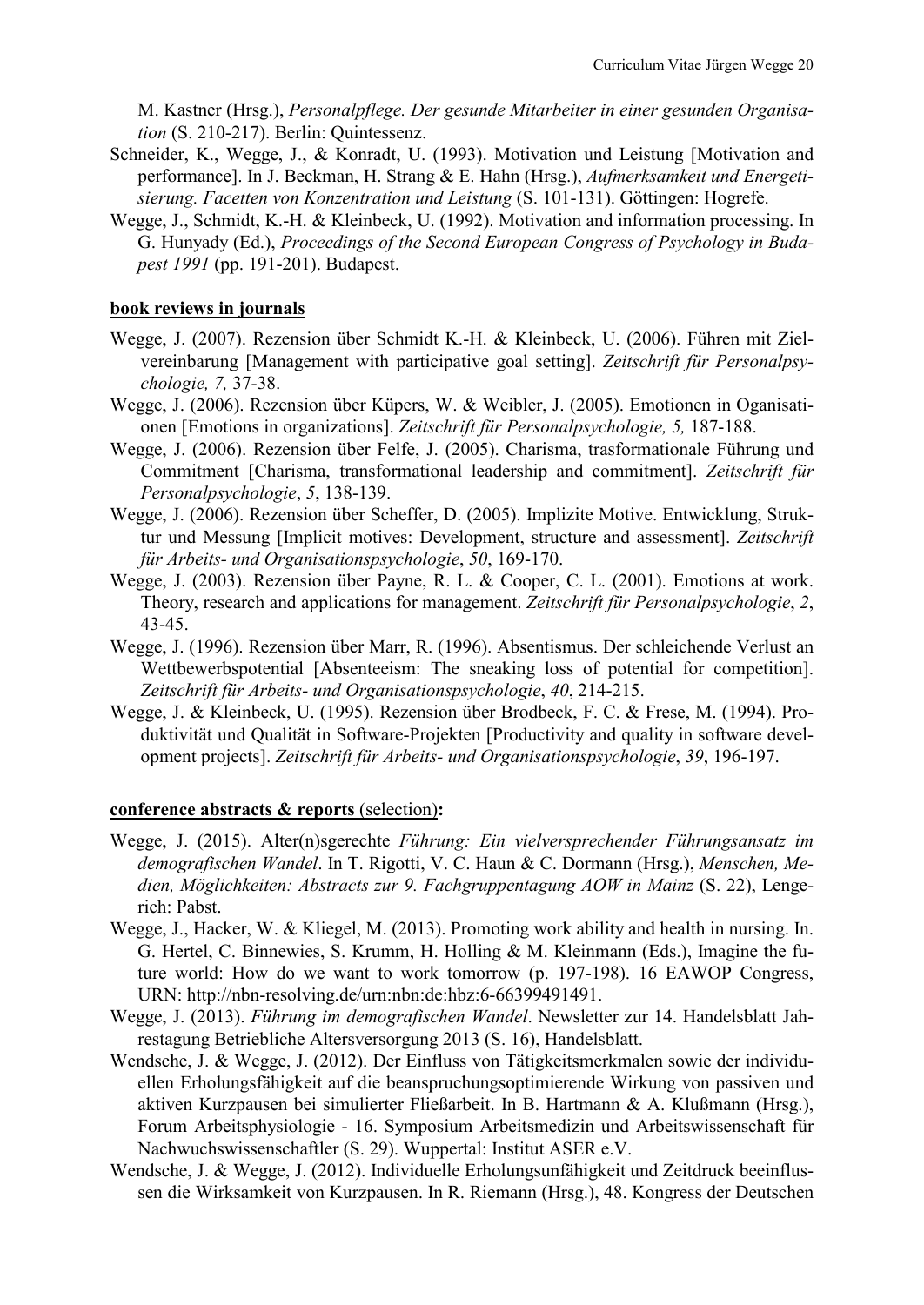Gesellschaft für Psychologie: Supplement to Psychological Test and Assessment Modeling (S. 174). Lengerich: Pabst.

- Wegge, J. & Schmidt, K.-H. (2011). Altersheterogenität von Arbeitsgruppen als Determinante von Innovation, Gruppenleistung und Gesundheit. In F. W. Nerdinger & S. Curth (Hrsg.), *Arbeit – Organisation – Wirtschaft. Wissenschaft für die Praxis* (S. 75-76). Rostock: Weidner.
- Wegge, J. & Schmidt, K.-H. (2011). Förderung der Gesundheit und Arbeitsfähigkeit älterer Arbeitnehmer: Aktuelle Forschung und Interventionen. *Informationsdienst Altersfragen, 38*, 17-18.
- Fritzsche, L. & Wegge, J. (2010). Altersgemischte Teamarbeit in der PKW-Montage [Age diverse teamwork in car production] In F. Petermann & U. Koglin (Hrsg.), *47. Kongress der DGPs* (S. 81). Lengerich: Pabst.
- Wegge, J. (2009). Betriebliche Gesundheitsförderung [Managerial health promotion]. *Zeitschrift für Gesundheitspsychologie*, *17,* 41-42.
- Wegge, J., Blachnik, B. C., Diestel, S. & Schmidt, K.-H. (2009). Die Rolle der Alterssalienz und Konflikten in Teams als Mediatoren in der Beziehung zwischen Altersheterogenität und Gruppeneffektivität [The role of age salience and conflicts in teams as mediators between age heterogeneity and group effectiveness]. In C. Korunka, E. Kirchler & H. Ulferts (Hrsg.), *Entscheidungen und Veränderungen in Arbeit, Organisation und Wirtschaft (S. 120)*. Wien: Facultas.
- Wegge, J. & Hertel, G. (2009). Konsequenzen des demographischen Wandels für die Arbeit in Teams [Consequences of demographic changes for teamwork]. In C. Korunka, E. Kirchler & H. Ulferts (Hrsg.), *Entscheidungen und Veränderungen in Arbeit, Organisation und Wirtschaft (S. 120).* Wien: Facultas.
- Wegge, J. (2007). Konsequenzen des demographischen Wandels für das Management von Humanressourcen. *Abstractband zur fünften Tagung der Fachgruppe Arbeits- und Organisationspsychologie der DGfP in Trier* (19.-21. September 2007). Lengerich: Pabst.
- Wegge, J. (2003). Führung von Arbeitsgruppen: Neuer Wein in neuen Schläuchen. *Abstractband zur dritten Tagung der Fachgruppe Arbeits- und Organisationspsychologie der DGfP in Mannheim (22.-24. September 2003).* Universität Mannheim.
- Wallmichrath, K., Koch. C. & Wegge, J. (2000). Bericht über die erste Tagung der Fachgruppe Arbeits- und Organisationspsychologie der DGfP in Marburg (15.-17. September 1999). *Zeitschrift für Arbeits- und Organisationspsychologie*, *44*, 49-52.
- Wegge, J. (1999). Participation in group goal setting. *Australian Journal of Psychology* (Supplement), *51*, 77.
- Wegge, J. (1997). Persönlichkeit und Gruppenleistung [Personality and group performance]. In Gesellschaft für Arbeitswissenschaft (Hrsg.), *Jahresdokumentation 1997 der GFA.* (S. 37-38). Köln: Schmidt.
- Wegge, J. (1995). Motivation und Informationsverarbeitung: Nachweis von Zielsetzungswirkungen bei einer Sternbergaufgabe. In O. Güntürkün, R. Guski, C. Walter & A. Wohlschläger (Hrsg.), *Experimentelle Psychologie. Beiträge zur 37.Tagung experimentell arbeitender Psychologen, Bochum, 9.-13.4.1995* (S. 427). Regensburg: Roderer.

## **POSTER** (selection)

Winkler, R., Kemter, A., Kotte, H., Müller, H. und Wegge, J. (2018). Förderung der Gesundheit durch alter(n)sgerechte Führung in sächsischen KMU und KU (GaF). Jahresveranstaltung "Innovative Entwicklungen in der Pflege" des CDD, Dresden, 30.11.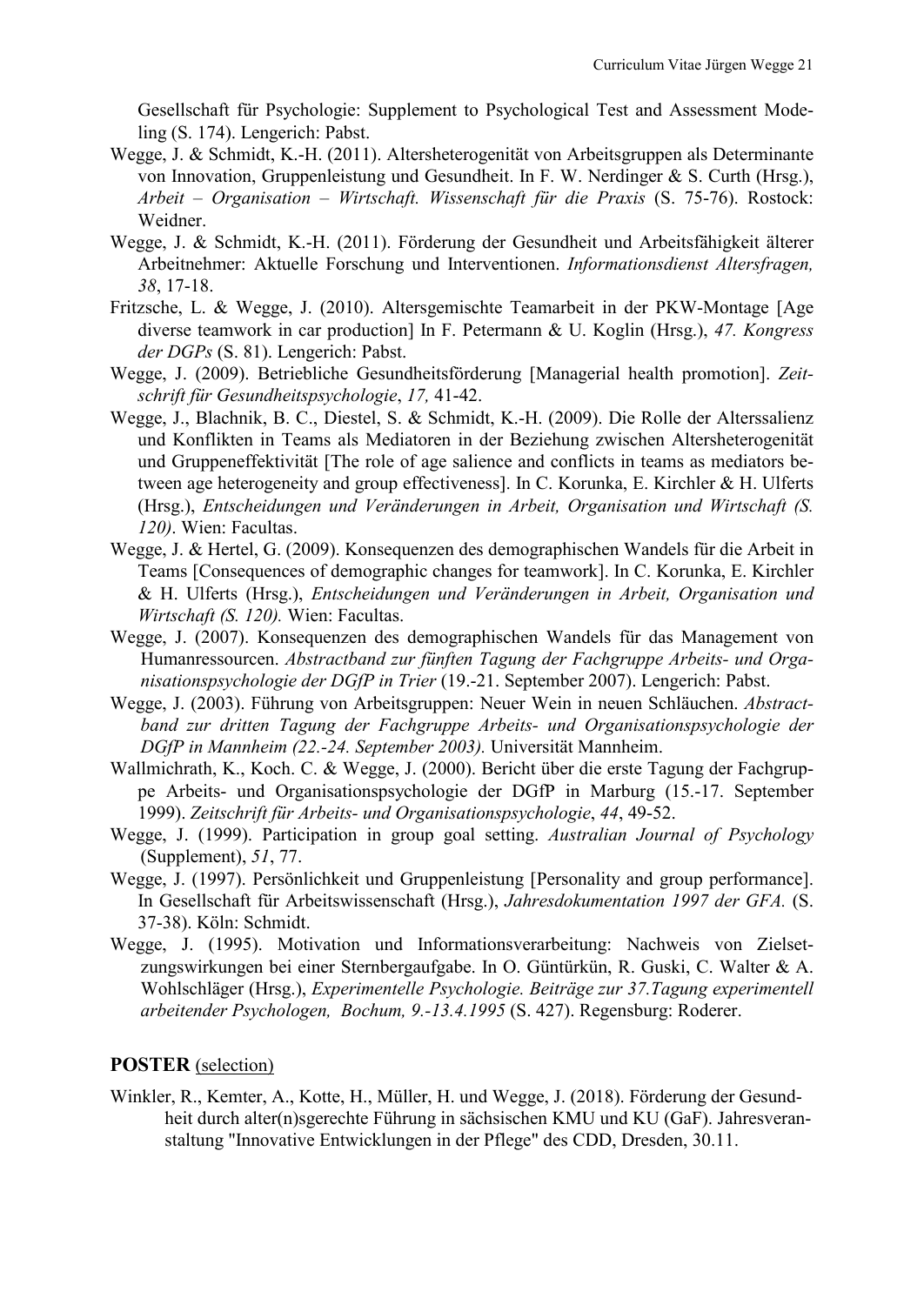- Ehret, A., Meyer, B., Wegge, J. & Müller, B. (2018). Zusammenhänge von Faultlines auf gesellschaftlicher Ebene in Sachsen und den Bundestagswahlergebnissen 2017, 51. DGPs Kongress in Frankfurt, 17.9.
- Dabbagh, A., Jungmann, F., Meyer, B. & Wegge, J. (2017). Alter(n)sgerechte Führung von Mitarbeitern mittleren Alters. AOW 2017, Dresden, 13-15.9.
- Richter, S, Weinberger, E. Wach, D. & Wegge, J. (2016). "Do not go to bed angry!" The impact of cognitive-emotional processes after work on sleep quality of business owners, 50. Kongress der Deutschen Gesellschaft für Psychologie, Leipzig, 18-22. 09.
- Jungmann, F., Porzelt, S. & Wegge, J. (2014). Altersgemischte Teamarbeit in der Automobilindustrie. 49. Kongress der Deutschen Gesellschaft für Psychologie, Bochum, 21-25. 09.

## **Interviews und Fernseh- bzw. Radio- und WWW-Beiträge** (selection)

Pressemitteilung und Pressekonferenz der Landeshauptstadt Dresden (19.01.2022): Wie geht es älteren Menschen in Dresden? Siehe auch:

Dresdner Amtsblatt: So geht es Seniorinnen und Senioren in Dresden (20.01.22)

Dresdner Neueste Nachrichten: Wie altersfreundlich ist Dresden? (20.01.22)

Pressemitteilung der Stadt Dresden: So geht es älteren Menschen in Dresden (19.01.22)

Radio Dresden: So geht es älteren Menschen in unserer Stadt (19.01.22)

Sächsische Zeitung: Älteren Menschen geht es in Dresden nur mäßig gut (19.02.22) TAG24: Neue Studie der TU: So steht's um die Dresdner über 60! (19.01.22)

FAZ (2021). Es knirscht im Team, von Eva Heidenfelder (3.7., Beruf und Chance)

GU, BGF in der Pflege (2021): PENELOPE unterstützt die Gesundheit in der Pflege.

VDI Nachrichten (2020): Probleme und Chancen von Doppelspitzen in Unternehmen.

Bundespressekonferenz: Vorstellung des BKK Gesundheitsreports 2018 (Berlin, 27.11.18; inkl. mehrerer Radiobeiträge, z.B. SWR Aktuell, rbb Inforadio und einem BKK-podcast: [https://www.bkk-dachverband.de/presse/audiobeitraege/podcast-bkk-gesundheitsreport-2018](https://www.bkk-dachverband.de/presse/audiobeitraege/podcast-bkk-gesundheitsreport-2018-arbeit-und-gesundheit-generation-50.html) [arbeit-und-gesundheit-generation-50.html](https://www.bkk-dachverband.de/presse/audiobeitraege/podcast-bkk-gesundheitsreport-2018-arbeit-und-gesundheit-generation-50.html)

Magazin des BKK Dachverbandes (06/2018): Generation 50+ in der Arbeitswelt: Motivation als Managementaufgabe (S. 70-72)

Blog in the LSE Business Review regarding Weinberger et al. (2018) [http://blogs.lse.ac.uk/businessreview/2018/04/12/rest-and-constructive-thinking-feed](http://blogs.lse.ac.uk/businessreview/2018/04/12/rest-and-constructive-thinking-feed-entrepreneurs-creativity/)[entrepreneurs-creativity/](http://blogs.lse.ac.uk/businessreview/2018/04/12/rest-and-constructive-thinking-feed-entrepreneurs-creativity/)

Innovatives Sachsen (Oktober 2017, S. 26-27), Firmen müssen eine Pausenkultur etablieren.

Wirtschaftswoche Online (23. Mai 2017), Je jünger der Chef, desto größer die Probleme.

MDR (29.04.16), Wissen für alle, Unser Arbeitsleben – Von alten Hasen und jungen Wilden.

DGUV Faktor Arbeitsschutz (2015, 3, S. 6ff): Alternsgerechtes Arbeiten: Bewegung im Team.

Enorm (2014, Heft 04, S. 28): Wenn Ehrgeiz auf Erfahrung trifft.

MDR Figaro (2014, 14.6.): Wie Teams funktionieren.

Dienstags Direkt, MDR 1 (2013, 18.6.): Geht es gemeinsam wirklich besser?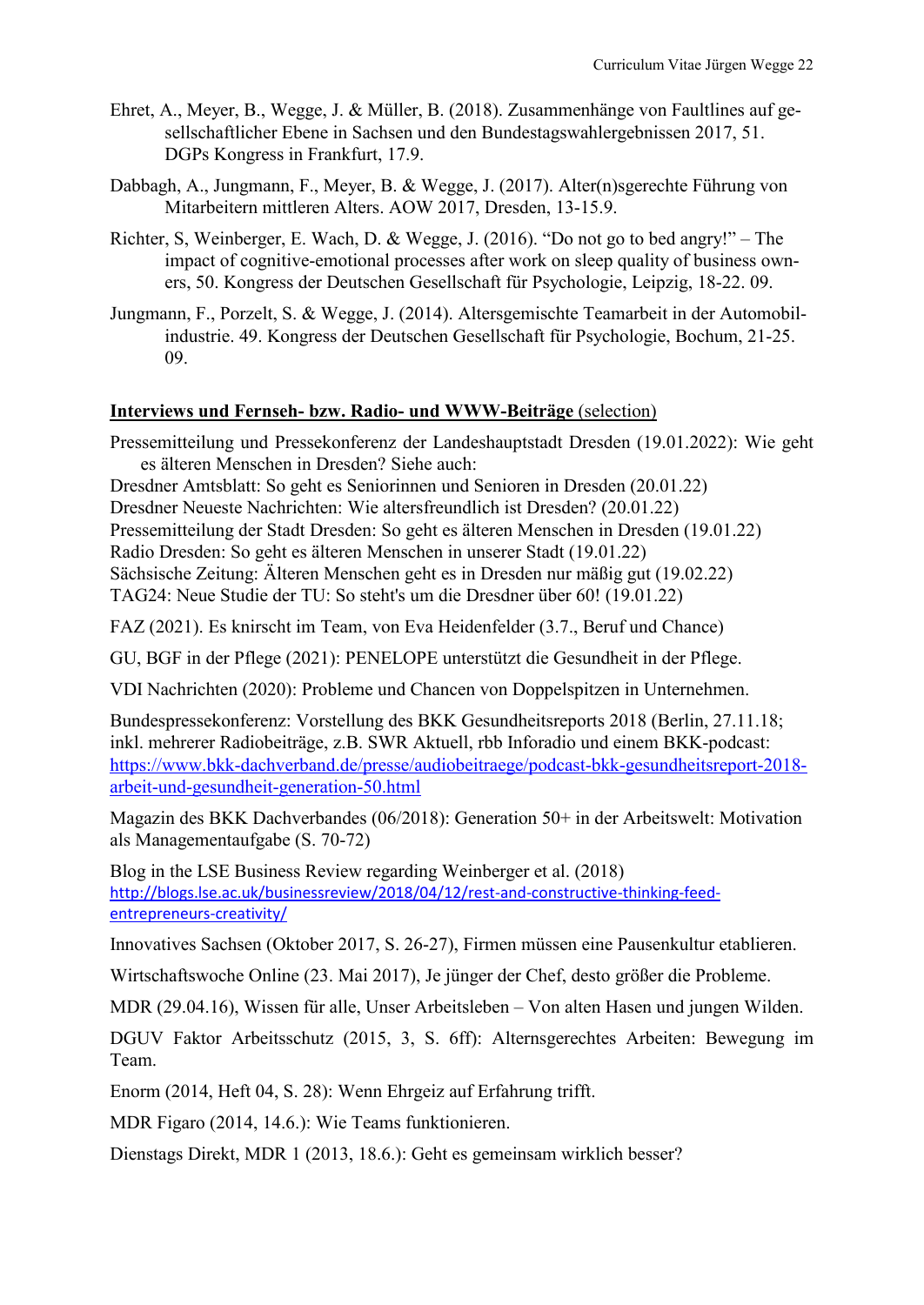Psychologie Heute (2013, Bd.40, Heft 5, S. 40-45): Alt oder Jung – um gute Leute wird es im harten Wettbewerb geben.

VDI Nachrichten (2013, 31. Mai, S. 21): Frauen profitieren von Videokonferenzen.

Aktiv Extra (2013, 2, S. 4-5): Jung und Alt in der Arbeitswelt.

Regjo (2012, *Heft 2, S. 44-45*): Arbeit ist ja Teil des Lebens.

Lufthansa exclusive (2010, Heft 1, S. 44ff): Teamwork: Alte Hasen und junge Hüpfer.

Fokus (2002, *Heft 14, S. 116*): Die Kunst der Motivation.

Wirtschaftswoche (2001, *Heft 47, S. 154*): Lifting für die Laune.

## **GRANTS** *(3.367.168 Euro)*

Stadt Dresden (8/2020-9/2021): CDD Verbundprojekt Untersuchung der individuellen Lebens-, Gesundheits- und Pflegesituation von Dresdner Seniorinnen und Senioren (LAB60; 220.000 Euro); *Amount Wegge: 48.000 Euro.*

AOK PLUS (07/2020-12/2022): Verbundprojekt Förderung der seelischen **G**esundheit in der Pflege" (1,878.000 Euro); Teilprojekt "Pausen und Erholung nach der Arbeit: *Amount*: *562.000*; Teilprojekt Dörfel & Wegge: Förderung emotionaler Kompetenzen für Führungskräfte und Mitarbeitende in der Pflege; *Amount: 476.000 Euro*

- AOK PLUS (04/2018-09/2020): Förderung der **G**esundheit durch **a**lter(n)sgerechte **F**ührung in sächsischen KMUs und Kleinstunternehmen (GaF); *Amount 165.000* Euro
- Forschungspool TUD und Fakultät Psychologie (12/2019-6/2020): Beantragung eines Graduiertenkollegs "Digital Assistance Tools for Human-Centered Eldercare in Sociotechnical Systems (DATE); *Amount* = *16.200 Euro*

German Research Foundation (DFG, 4/2018-3/2019): Führung in Organisationen als Determinante des Schweigens von Mitarbeitern zu moralischen Sachverhalten (FIDES II; with Anja Strobel, TU Chemnitz) *Amount Wegge*: *64.408 Euro*

Freistaat Sachsen, Förderrichtlinie Demografie (07/2017-12/2017): Kommunikation und Führung in altersgemischten Teams; *Amount 62.100* Euro

German Research Foundation (DFG, 2017):

Förderung der 10. Tagung der Fachgruppe AOW der DGPs; *Amount 4.560* Euro German Research Foundation (DFG, 5/2015-10/2017):

Führung in Organisationen als Determinante des Schweigens von Mitarbeitern zu moralischen Sachverhalten (FIDES; with Anja Strobel, TU Chemnitz) *Amount Wegge*: 118.983 Euro

German Research Foundation (DFG, 7/2014-12/2017) The glass cliff: Appointment of women to precarious positions in times of crisis as an organizational sign of change (with Meir Shemla, Netherlands) *Amount:* 128.417 Euro German Research Foundation (DFG, 04/2014-12/2017)

Leistungsfähigkeit, Stresshormonspiegel und psychische Funktionen bei von Insolvenz bedrohten Unternehmern: Evaluation eines Coachingprogramms (InsoCoach) [Performance, stress hormone level and mental functioning within entrepreneurs at risk of insolvency: Evaluation of a coaching program (InsoCoach]; with Clemens Kirschbaum , *Amount Wegge:* 222.179 Euro

- German Federal Ministry of Research and Technology (BMBF 01FC08011; 10/2013-08/2014) ProWAAL (Pro Weiterbildung AAL) [Promotion of vocational training for ambient assisted living]; *Amount (TU Dresden):* 25.000 Euro
- German Research Foundation (DFG, 07/2013-9/2015)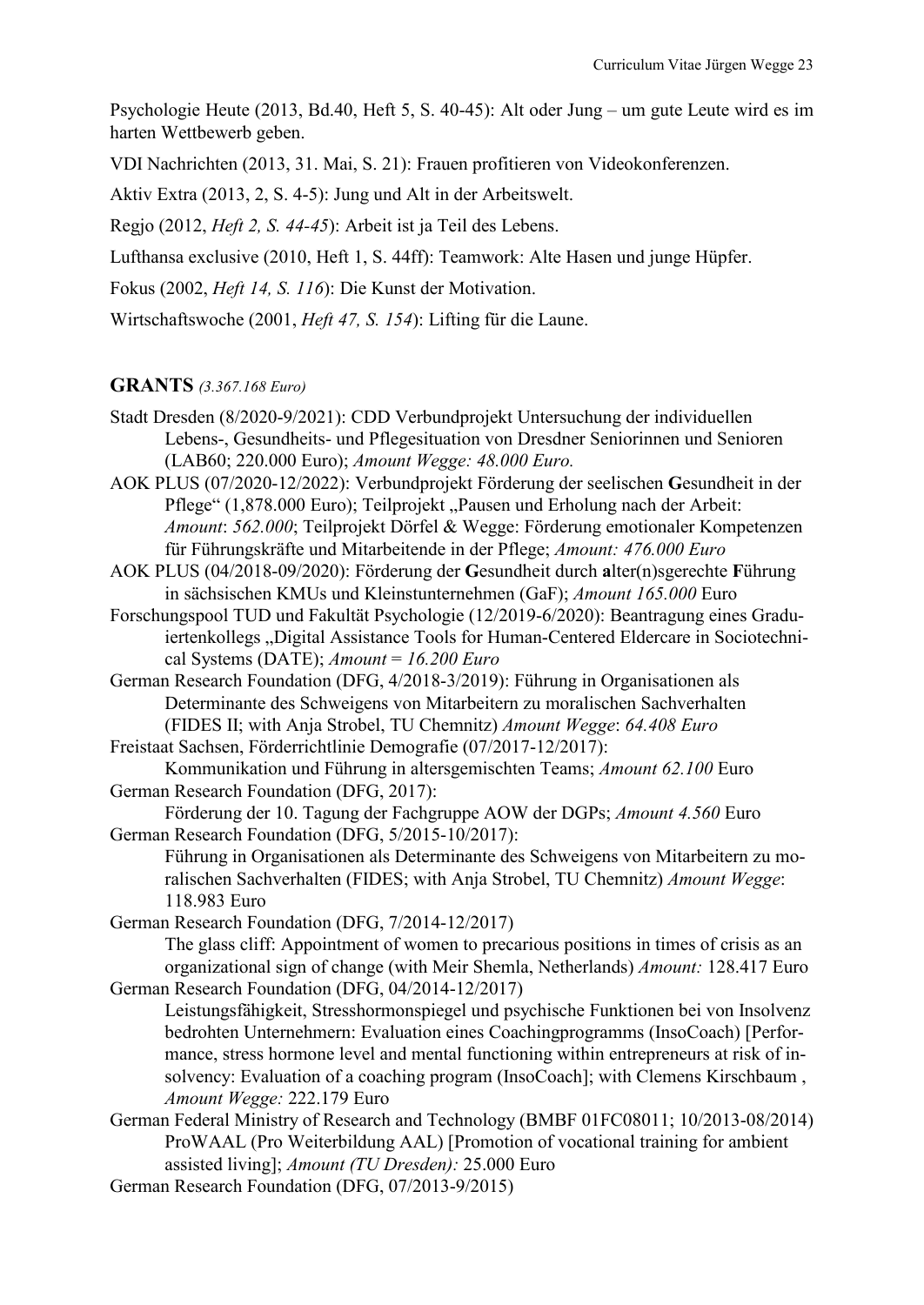Gesundheitsförderung altersgemischter Teams in der Produktion (GATE) bzw. Teamarbeit und Führung im demographischem Wandel (TED) [Teamwork and Leadership in times of demographic change]; 221.623 Euro

German Research Foundation (DFG, 03/2011-2/2014)

Organisationale und personale Determinanten des Erhalts von Arbeitsfähigket und Gesundheit älterer Pflegekräfte (ODEM), mit Matthias Kliegel und Winfried Hacker [Organisational and personal determinants of conservation of work ability and health of older nurses, with Matthias Kliegel & Winfried Hacker];

*Amount Wegge*: 177.000 Euro

ESF (07/2010-06/2012; Sieger im Ideenwettbewerb "Demografie und Gesundheit Stärkung der subjektiven Gesundheit und Erhalt der Arbeitsfähigkeit bei älteren Beschäftigten im stationären Pflegebereich [Promotion of subjective health and work ability of older nurses in elderly care], together with Matthias Kliegel; *Amount Wegge:* 134.000 Euro

German Research Foundation (DFG, 11/2009-10/2011; SPP 1184)

Altersheterogenität von Arbeitsgruppen als Determinante von Innovation, Gruppenleistung und Gesundheit (ADIGU-III), mit Klaus Helmut Schmidt [Age diversity of work groups as a determinant of innovation, performance and well-being, together with Klaus Helmut Schmidt]; *Amount (TU Dresden)*: 125.000 Euro

German Federal Ministry of Research and Technology (BMBF; 07/2009-06/2012) Arbeitspsychologische Interventionen zur Förderung und Erhalt von Vertrauen und Lernen im Innovationsprozess [Psychological interventions for promoting and stabilizing trust and learning in innovation processes]; *Amount (TU Dresden):* 211.000 Euro

EAWOP SGM (02/2009)

Small Group Meeting "Distributed leadership and participation in organizations" *Amount (TU Dresden):* 3.500 Euro

German Academic Exchange Services (DAAD; 04/2008-03/2010) Guest professor ship for Prof. Dr. Ai Girl Tan (Singapore) at the LMU; *Amount (LMU)*: 60.045 Euro

German Research Foundation (DFG, 11/2007-10/2009; SPP 1184) Altersheterogenität von Arbeitsgruppen als Determinante von Innovation, Gruppenleistung und Gesundheit (ADIGU-II) , mit Klaus Helmut Schmidt [Age diversity of work groups as a determinant of innovation, performance and well-being, together with Klaus Helmut Schmidt]; *Amount (TU Dresden)*: 180.000 Euro

- German Research Foundation (DFG, 11/2005-10/2007; SPP 1184) *Titel*: Altersheterogenität von Arbeitsgruppen als Determinante von Innovation, Gruppenleistung und Gesundheit (ADIGU) , mit Klaus Helmut Schmidt [Age diversity of work groups as a determinant of innovation, performance and well-being, together with Klaus Helmut Schmidt]; *Amount (LMU)*: 110.000 Euro
- German Research Foundation (DFG, 4/2004-3/2005)

*Title*: Zielvereinbarung und Kundenberatung per Videokonferenzen am PC-II [Goal setting and counseling via pc-videoconference, II]; *Amount*: 68.000 Euro German Research Foundation (DFG, 3/2002-2/2004)

*Title*: Zielvereinbarung und Kundenberatung per Videokonferenzen am PC-I, mit Uwe Kleinbeck [Goal setting and counseling via pc-videoconference I, with Uwe Kleinbeck]; *Amount*: 110.000 Euro

University of Dortmund (5/2000-11/2000)

*Title*: Chancen und Risiken der Befragung von Experten per Videokonferenz [Chances and risks of counseling via videoconference]; *Amount*: 6.000 Euro German Research Foundation (DFG, travel grant, 6/1999)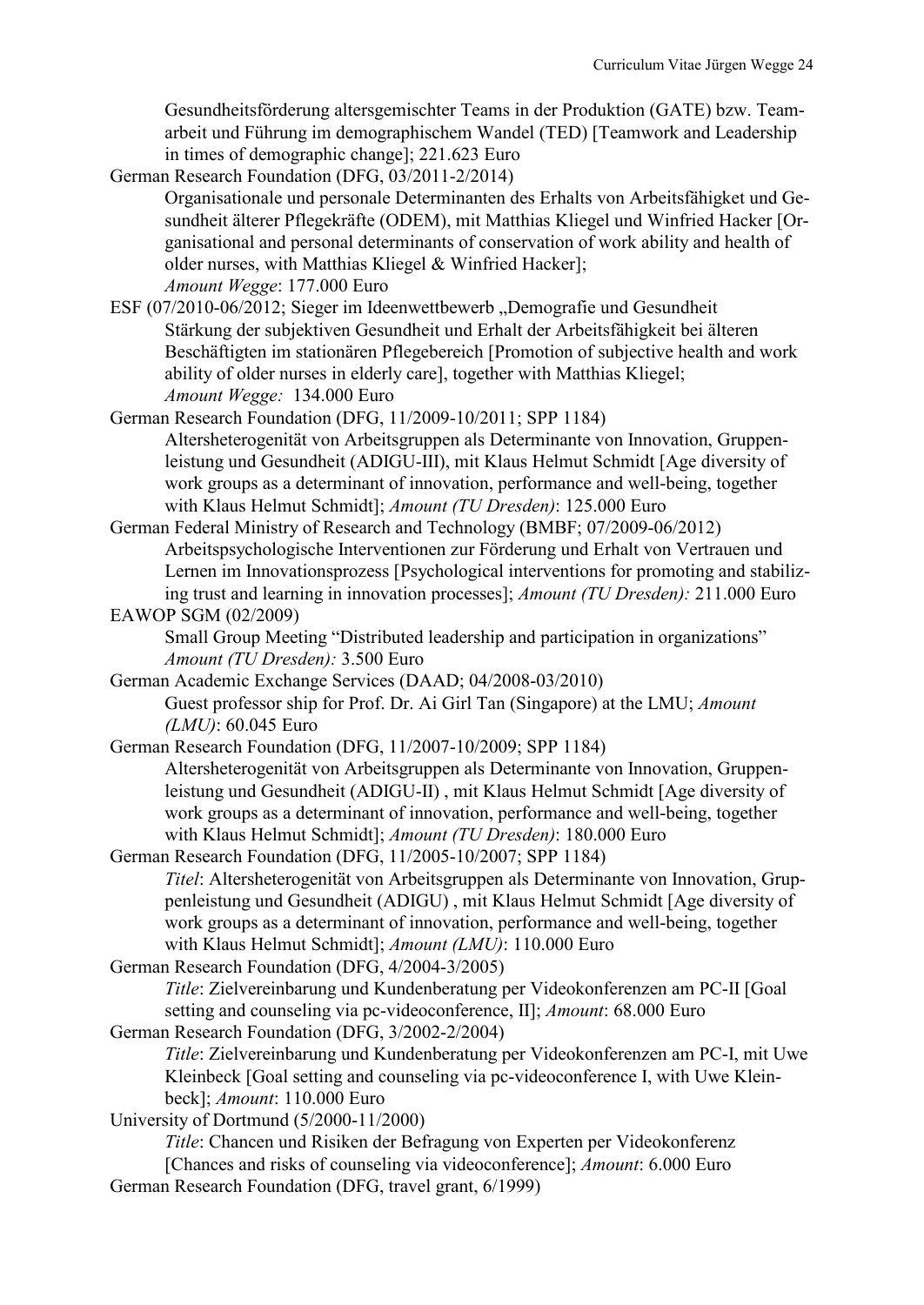Sponsoring several presentations and a conference visit (Australia); *Amount*: 2.000 University of Dortmund (10/1998-1/1999)

*Title*: Die Wirkung von Zielen auf das Handeln in Arbeitsgruppen

[The impact of goals on behaviour in work groups]; *Amount*: 3.000 Euro German Research Foundation (DFG, 9/1995-9/1997)

*Title*: Motivation und Informationsverarbeitung, mit Uwe Kleinbeck und Klaus Helmut Schmidt [Motivation and information processing, with Uwe Kleinbeck and Klaus Helmut Schmidt]; *Amount*: 140.000 Euro

German Research Foundation (DFG, travel grant, 9/1995-10/1995)

Sponsering several presentations and a conference visit (USA); *Amount*: 2.000 Euro University of Dortmund (2/1995-6/1995)

*Title*: Persönlichkeit und Gruppenleistung [Personality and group performance] *Amount*: 5.000 Euro

## **Awards**

- Schermuly, C., Wach, D., Kirschbaum, C. & Wegge, J. (2020). "Coaching of insolvent entrepreneurs and the change in coping resources, health, and cognitive performance", *Applied Psychology: An International Review ; Coaching Research Paper of the year 2020,* Henley Business School, University of Reading.
- Bilinska, P., Wegge, J. & Kliegel, M. (2016). Caring for the elderly but not for the own old employees? Organizational age climate, age stereotypes and turnover intentions in young and old nurses. *Journal of Personnel Psychology, 15,* 95-105. *Winner of the 2016 JPP Best Paper Award.*
- Zwingmann, I., Wegge, J., Wolf, S., Rudolf, M., Schmidt, M., & Richter, P. (2014). Is transformational leadership healthy for employees? A multilevel, cross-national study in 21 nations. *Best Student Paper Award*, *Institute of Work Psychology International Conference, Sheffield.*
- Diestel, S., Wegge, J. & Schmidt, K.-H. (2013). The moderating role of social context in the relationship between individual job satisfaction and absenteeism: A three-level investigation. *Best paper award on the 16th EAWOP Congress*, Münster, Gemany.
- Jungbauer, K.-L., Loewenbrück, K., Wegge, J. & Reichmann, H. (2013). Communication of medical errors and adverse events in neurological university hospitals, *Top paper award of the international conference on communicating medical error (COME), Ascona, Switzerland.*
- Shemla, M., Kearney, E., Wegge, J., & Stegmann, S. (2012). Team diversity, team processes, and team performance: The moderating role of leader mood. *Best Paper Award of the Academy of Management, GDO division, Boston.*

## **EDITORIAL CONTRIBUTIONS**

**Editor of the book series "Managementpsychologie", Göttingen: Hogrefe**  together with Rolf van Dick, Jörg Felfe & Sandra Ohly 2015-present

Vol. 1: A. Zimber & T. Rigotti (2015). Multitasking.

Vol. 2: A. Schmitt (2016). Arbeitsmotivation bei Mitarbeitern stärken.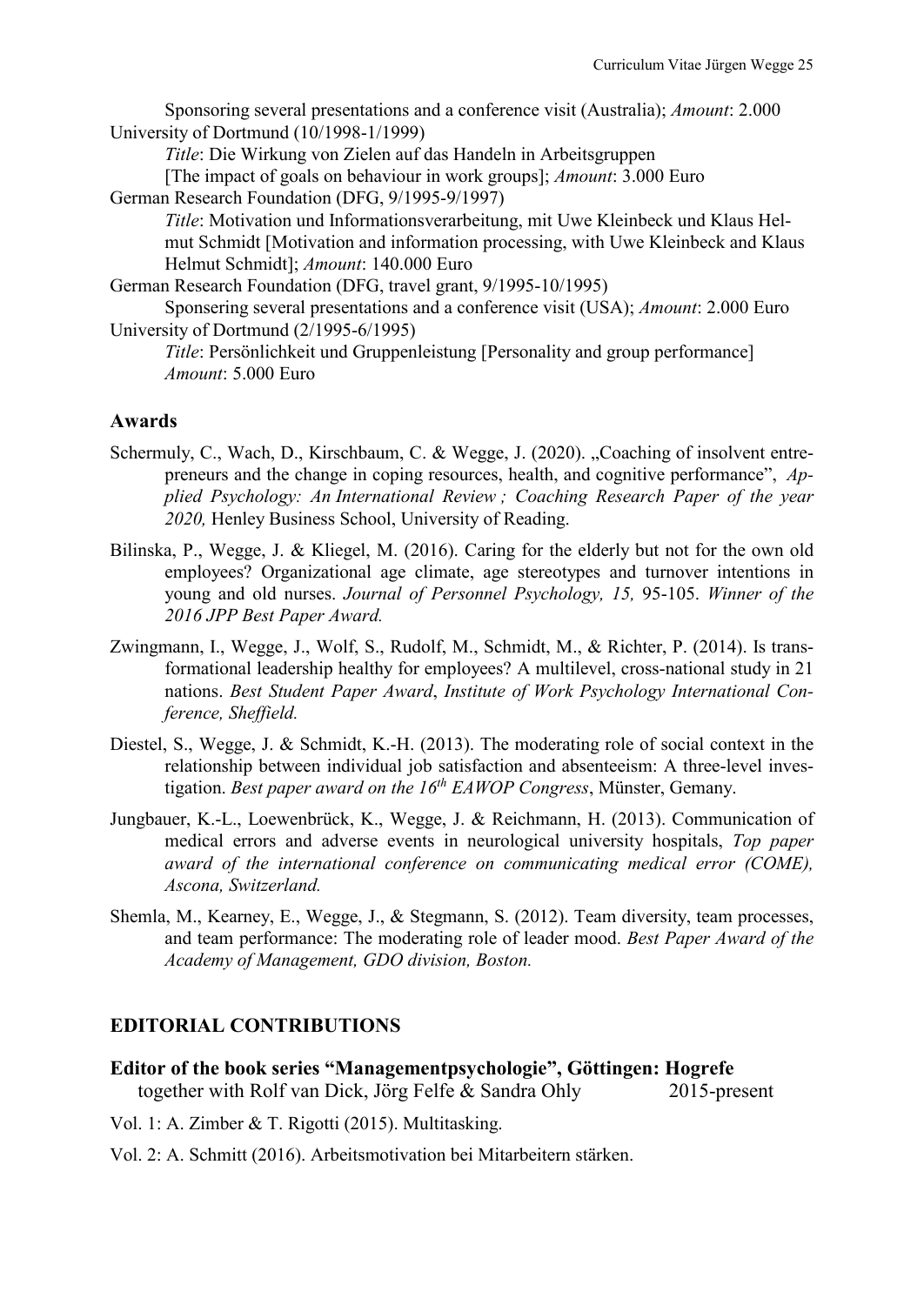- Vol. 3: J. Wendsche & A, Lohmann-Haislah (2018). Arbeitspausen gesundheits- und leistungsförderlich gestalten.
- Vol. 4: A. Schulz-Dadaczynski, N. Stab, A. Lohmann-Haislah & Gisa Junghanns (2022). Arbeitsintensität. Umgang mit Zeitdruck, Leistungsdruck und Informationsflut in der betrieblichen Praxis.

## **Editor in Chief**

| Zeitschrift für Personalforschung<br>[German Journal of Human Resource Management]<br>Editorials<br>Haunschild, A. & Wegge, J. (2022), 36, 3-5. | $10/2021$ -present |
|-------------------------------------------------------------------------------------------------------------------------------------------------|--------------------|
| <b>Co-Editor</b>                                                                                                                                |                    |
| Zeitschrift für Personalforschung<br>[German Journal of Human Resource Management]                                                              | $6/2014 - 9/2021$  |
| <b>Editorial Board</b>                                                                                                                          |                    |
| Zeitschrift für Arbeits- und Organisationspsychologie<br>[Journal of Work & Organizational Psychology]                                          | 2004-present       |
| Journal of Occupational and Organizational Psychology                                                                                           | 2008-present       |
| Journal of Management and Organization                                                                                                          | 2010-present       |
| Zeitschrift für Gesundheitspsychologie<br>[German Journal of Health Psychology]                                                                 | 2013-present       |
| Work, Aging and Retirement                                                                                                                      | 2021-present       |
| <b>British Journal of Management</b>                                                                                                            | 2007-2010          |
| Journal of Personnel Psychology                                                                                                                 | 2009-2019          |
| Zeitschrift für Personalpsychologie                                                                                                             | 2003-2008          |
| [Journal of Personnel Psychology]<br>Zeitschrift für Personalforschung                                                                          | 2010-2014          |
| [German Journal of Human Resource Research]                                                                                                     |                    |
| <b>Assistant Editor</b>                                                                                                                         |                    |
| Zeitschrift für Arbeits- und Organisationspsychologie<br>[Journal of Work & Organizational Psychology]                                          | 2000-2003          |
| <b>Editorial Consultant for 40 Journals (often several times)</b>                                                                               |                    |
| Academy of Management Review<br>Arbeit [Work]                                                                                                   |                    |
| Anxiety, Stress and Coping                                                                                                                      |                    |
| Applied Psychology: An International Review                                                                                                     |                    |
| Behaviour & Information Technology                                                                                                              |                    |
| British Journal of Social Psychology<br>Diagnostica                                                                                             |                    |
| European Journal of Ageing                                                                                                                      |                    |
| European Journal of Social Psychology                                                                                                           |                    |
|                                                                                                                                                 |                    |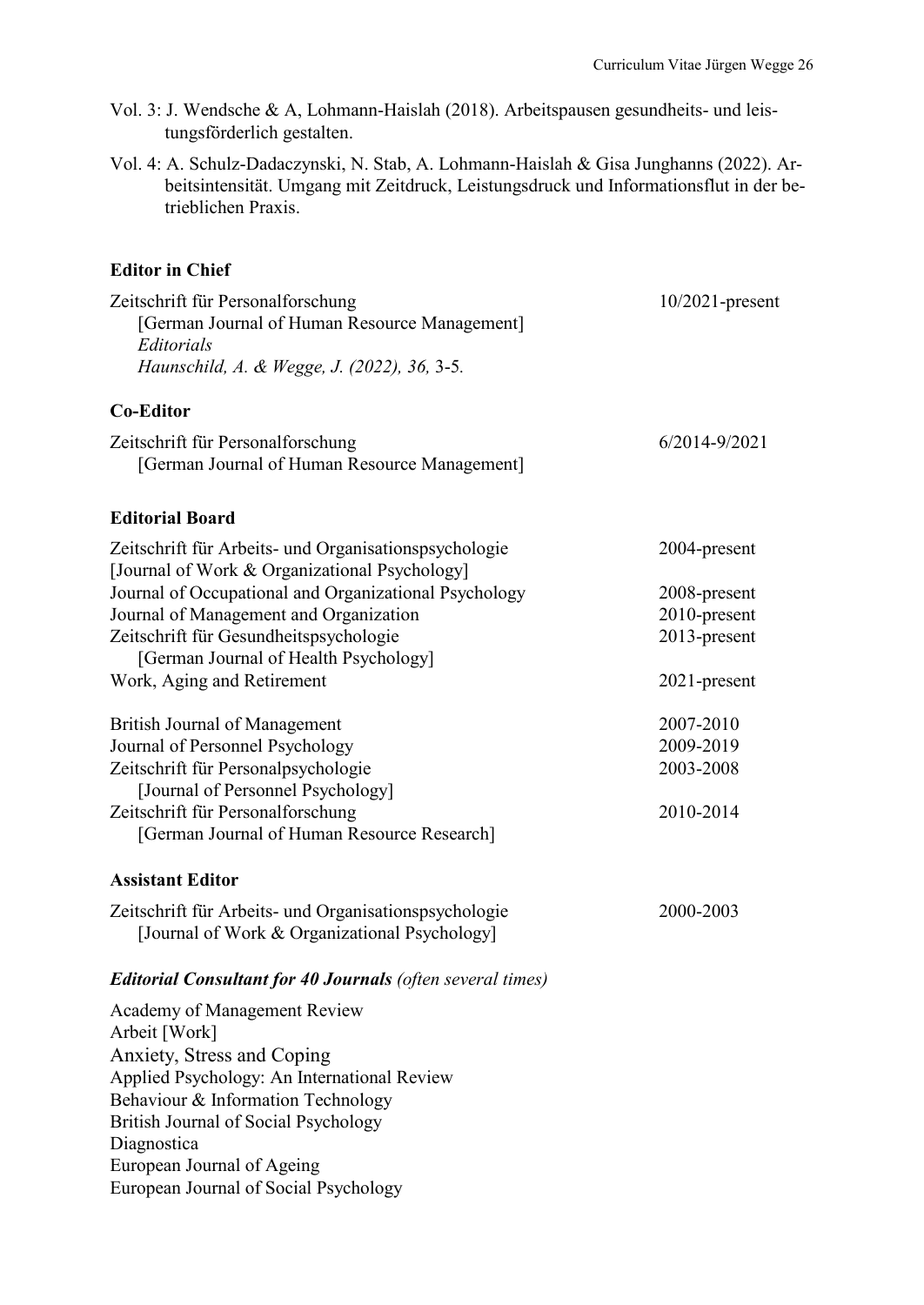European Journal of Work and Organizational Psychology European Psychologist Group and Organization Management Group Processes and Intergroup Relations Human Relations International Journal of Manpower International Journal of Psychology International Archives of Occupational and Environmental Health Journal of Business Ethics Journal of Business and Psychology Journal of Business Venturing Journal of Experimental Psychology: General Journal of Management Studies Journal of Occupational and Organizational Psychology Journal of Organizational Behavior Journal of Personality and Social Psychology Journal of Small Business Management Learning and Instruction Motivation and Emotion Management Research News Personality and Social Psychology Bulletin Psychologische Rundschau (Psychological Review) Report Psychologie Swiss Journal of Psychology Wirtschaftspsychologie (Business Psychology) Zeitschrift für Arbeitswissenschaft [Journal of Work Science] Zeitschrift für Arbeits- und Organisationspsychologie [Journal of WO-Psychology] Zeitschrift für Gesundheitspsychologie [Journal of Health Psychology] Zeitschrift für Pädagogische Psychologie [Journal of Educational Psychology ] Zeitschrift für Personalforschung [Journal of Personnel Research] Zeitschrift für Sozialpsychologie [Journal of Social Psychology]

## **Reviewer for conferences / grant reviewing / program reviewing**

- Member of the program committee of National Congresses on Work and Organizational Psychology in Germany (Chemnitz, 2021; Braunschweig, 2019; Dresden, 2017; Mainz, 2015; Rostock 2011; Wien 2009; Trier 2007; Bonn 2005)
- Member of the program committee of the National Congresses of the Society for Work Science (GFA; Dresden, 2019)
- Member of the program committee / reviewer of European Congresses on Work and Organizational Psychology EAWOP (Turin, 2019; Dublin 2017; Oslo 2015; Münster 2013; Spain 2009, Stockholm 2007; Lisbon 2003)

Member of the program committee of the National Congress of Psychology (Hildesheim, 2022; Frankfurt 2018; Leipzig, 2016, Bochum 2014, Bielefeld 2012, Bremen 2010, Nürnberg 2006)

Reviewer for SIOP

- Reviewer for EURAM
- Reviewer for ICAP 2014

Alexander von Humboldt Stiftung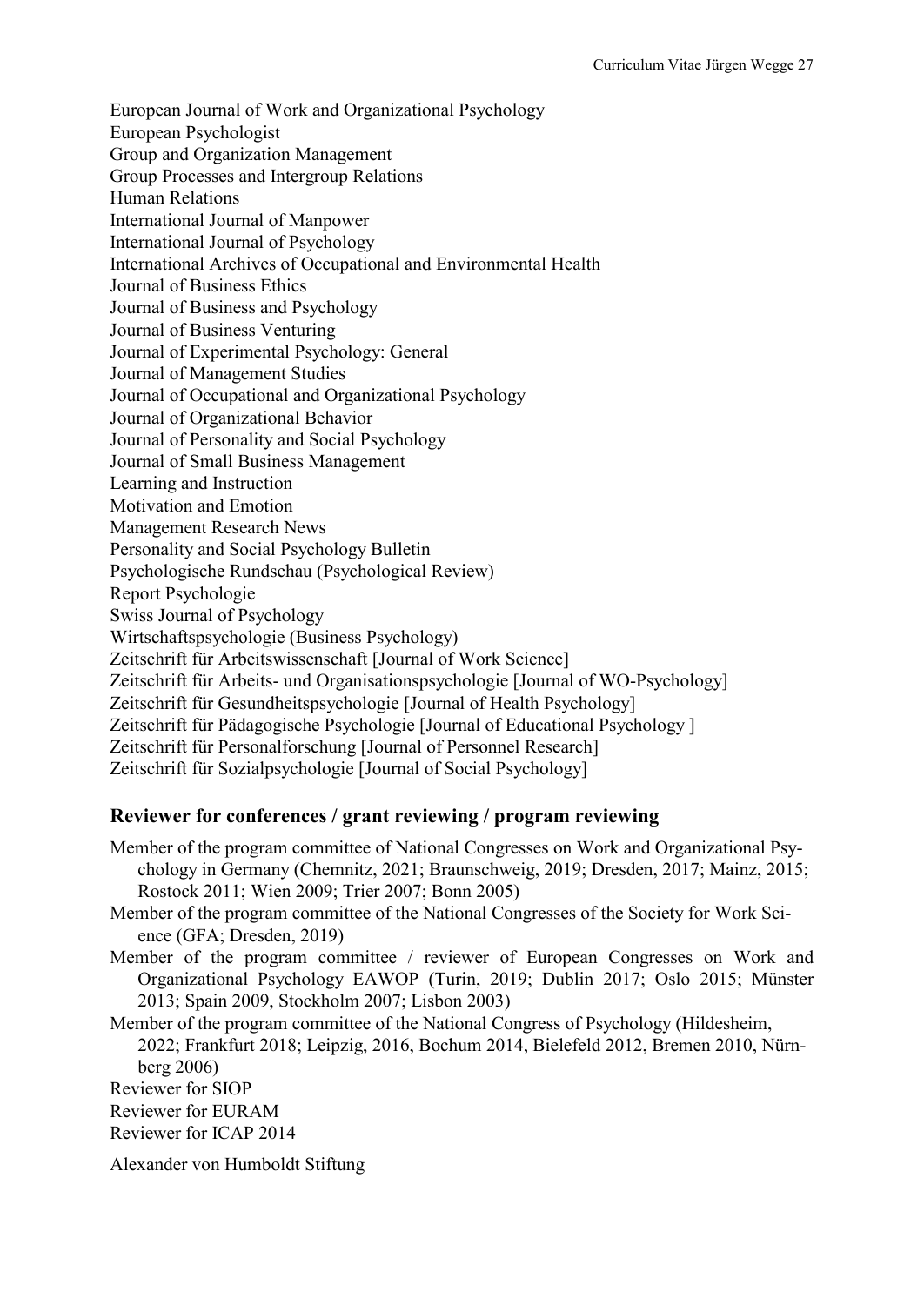Fonds zur Förderung der wissenschaftlichen Forschung in Österreich (FWF) [Fund for the advancement of the academic research in Austria] German Science Foundation (DFG: 2004; 2008; 2010; 2012; 2013; 2x2014; 2015; RTG 2015, 2x2016, SFB 1297, 2x2017; RTG 2018, 2x2019, 2020 1x SFB; 2021) German Israel Foundation (GIF) Research Commission ETH Zürich Swiss National Science Foundation (SNF) Saxon Ministry of Internal Affairs (Judge of the completion "Impulsregionen" 2013) Judge in the Fortune "Top Companies for Leaders 2007" competition Member of the jury for the "Förderpreis Psychologie der DGPs" 2014 Acquin (2008, 2010) Reviewer in five appointment procedures for full professor positions

## **ACADEMIC COMMITTEES / FUNCTIONS**

| Director of the Institute of Work-, Organization- and Social Psychology | $2013$ - present |
|-------------------------------------------------------------------------|------------------|
| Director of the selection committee for the MA HPSTS at TUD             | $2013$ - present |
| Study coordinator for the MA HPSTS at TUD                               | $2013$ – present |
| Director of the examination board of MA HPSTS (TU Dresden)              | $2013$ - present |
| Director of the examination board of BA Psychology (TU Dresden)         | $2010$ - present |
| Director of the examination board of Psychology (TU Dresden)            | $2008$ - present |
| Director of the "Förderverein für Psychologie an der TUD"               | $2016$ - present |
| Director of the examination board of Psychology of Excellence           | $2005 - 2007$    |
| Member of the quality management board for teaching (TU Dresden)        | $2008 - 2013$    |
| Director of the appointment committee                                   |                  |
| "Social Psychology" (W2)                                                | 2009/2016/2021   |
| "Engineering Psychology" (W2)                                           | 2012             |
| "Psychology of Instruction and Learning (W2)                            | 2014             |
| Member of the appointment committee "Psychological Methods" (W3)        | $2010$ - present |
| "Assessment and Intervention" (W2); "Erziehungswissenschaft"            |                  |
| mit Schwerpunkt OE im Bildungssystem" (W1); präventive                  |                  |
| Versorgungsforschung (W1)                                               |                  |
| ADV-commissary for Psychology of Excellence                             | $2005 - 2007$    |
| [Representative for information and communication technology]           |                  |
| ADV-commissary for the faculty 14 (Dortmund)                            | 1990 - 1997      |
| [Representative for information and communication technology]           |                  |
| Mid-level faculty representative (Dortmund)                             | 1995 - 1997      |
|                                                                         |                  |

## **ACADEMIC MEMBERSHIPS**

| Society of Industrial and Organizational Psychology (SIOP)                       | $2008 - 2016$    |
|----------------------------------------------------------------------------------|------------------|
| Academy of Management (AOM)                                                      | $2007 - 2018$    |
| International Association for Applied Psychology (IAAP)                          | $2004$ - present |
| European Association of Work and Organizational Psychology (EWOP) 2002 - present |                  |
| Gesellschaft für Arbeitswissenschaft (GFA)                                       | 1997 - $present$ |
| [Society for Work Sciences], Dortmund                                            |                  |
| German Society of Psychology (DGPs)                                              | $1994$ – present |
| - Division General Psychology                                                    | 1994 - 2009      |
| Division of Health Psychology<br>$\sim$                                          | $2009$ - present |
| - Division of Engineering Psychology                                             | $2019$ - present |
| Division Work Organizational and Duciness Developer                              |                  |

- Division Work-, Organizational- and Business Psychology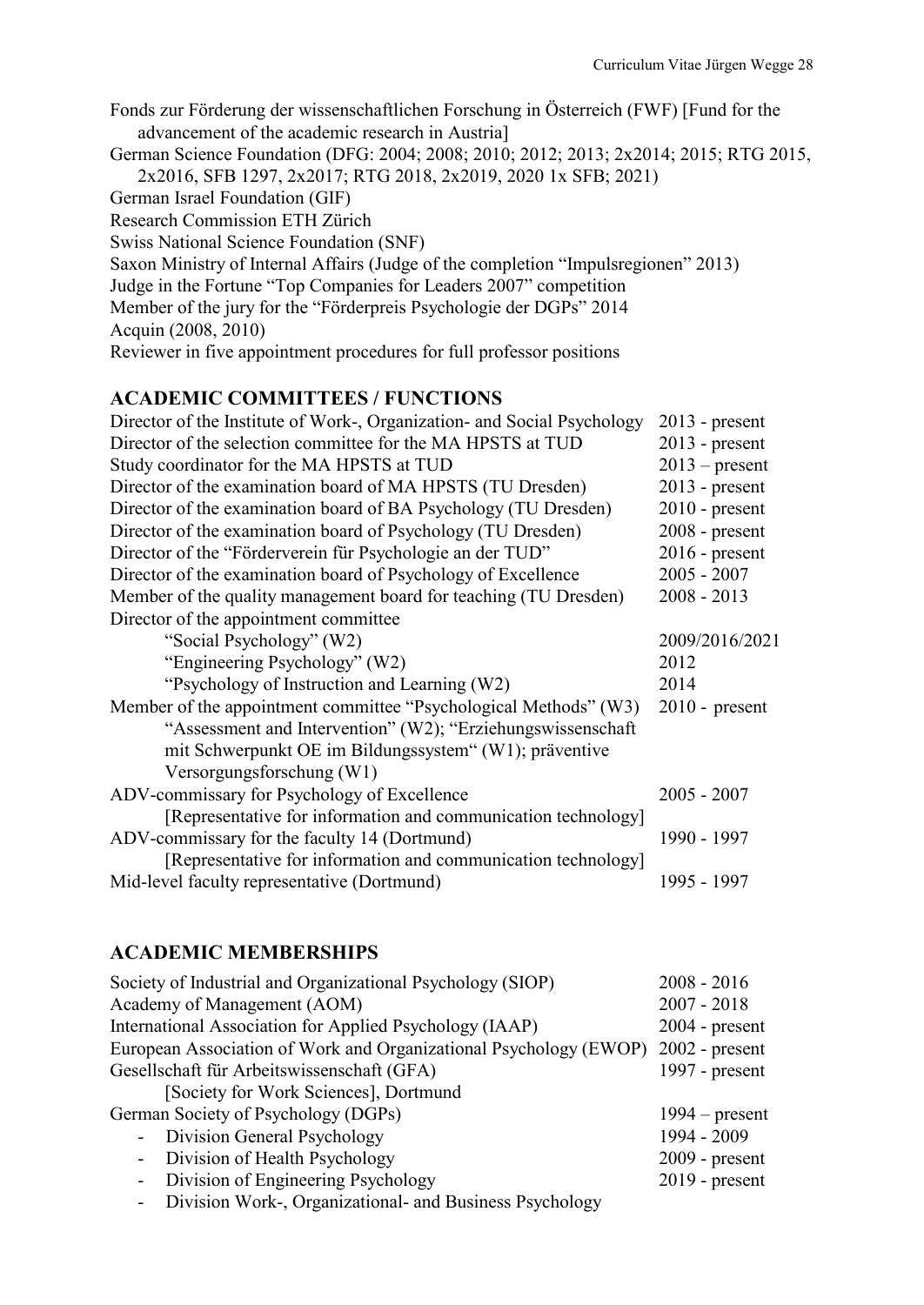| President                                                           | 2010-2012       |
|---------------------------------------------------------------------|-----------------|
| Vice President                                                      | 2006-2010       |
| Treasurer                                                           | 2002-2006       |
| Fakultätentag: Representative member for Dresden<br>$\sim$          | 2015-2016       |
| Das Demographie Netzwerk (DDN, http://demographie-netzwerk.de/)     | 2011-2016       |
| Organizer of the ddn-regional network in Saxony                     | 2011-2015       |
| Member of the scientific board of ddn                               | $2013$ -present |
| Pasig: Fachverband Psychologie für Arbeitssicherheit und Gesundheit | 2015-present    |
| (http://www.fv-pasig.de/wir-ueber-uns.html)                         |                 |
| President of the Center for Demography and Diversity (CDD)          | $2016$ -present |
| https://tu-dresden.de/cdd                                           |                 |

## **STUDENT SUPERVISION**

Chief advisor for *PhD projects*

#### *finished*

Carla Roth (LMU): Age diversity in teams (2008)

- Lars Fritzsche (Daimler, IMK-automotive): Work group diversity and digital ergonomics as new approaches for compensating the aging workforce in automotive production (2010)
- Meir Shemla (TU Dresden): Broadening team composition research by conceptualizing team diversity as a cross-level moderating variable (2011)
- Dominika Dej (TU Dresden): Exploring entrepreneur success from a work psychology perspective: The development and first validation of a new instrument (2011)
- Sandra Wolf (TU Dresden): Gesunde Führung Gesunde Mitarbeiter Gesundes Unternehmen (2012)
- Claudia Nebel (TU Dresden): Der organisationsbezogene Selbstwert als personale Schlüsselressource im Arbeitskontext (2012)
- Katharina Julia Goerdeler (Berlin): Specific emotions and their Regulation in the workplace: Disgust within elderly care and positive emotions, compassion and sympathy within the undertaker occupation (2014)
- Susanne Lieberman (TU Dresden): Aging at work. An age-differentiated perspective on preconditions for and consequences of a longer working life span (2014)
- Kevin-Lim Jungbauer (TU Dresden): Leading in times of crisis: Examining the effect tiveness of different leadership styles across stages of the crisis lifecycle (2016)
- Susanne Wilke (BMW): Grass doesn't grow faster if you pull it: The effects of stress, instable team and leadership structures on performance and well-being in lean production (2017)
- Sandra Pintor (ISCTE, Portugal): Shared leadership in teams: A matter of leadership behaviors and leadership structure (2017)
- Johannes Wendsche (BAuA): Modulatoren und Mechanismen der beanspruchungsoptimierenden Wirkung von Kurzpausen (2017)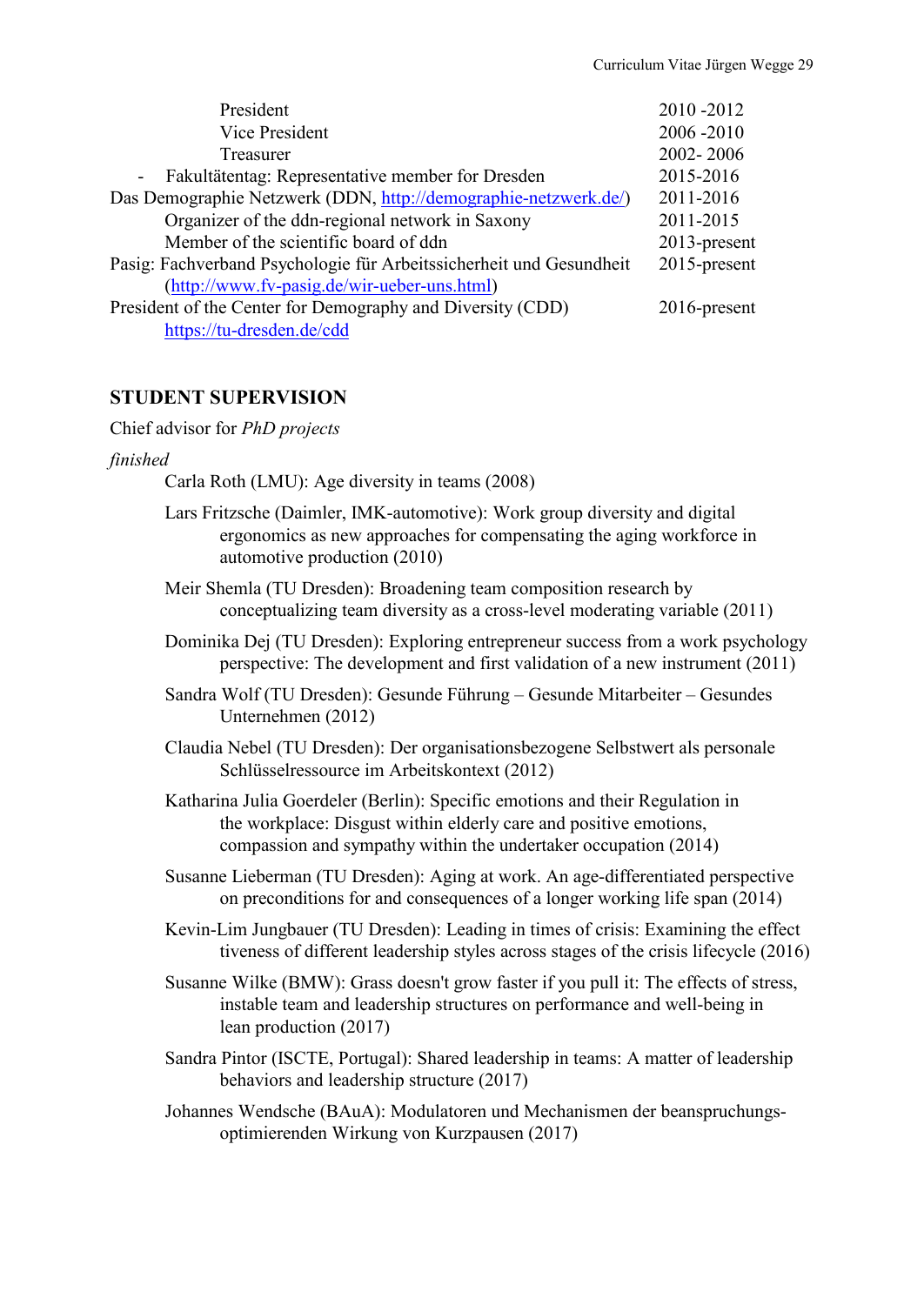- Eva Weinberger (Aston Business School, UK): Within-person fluctuations and between-person differences in entrepreneurs' daily well-being and creativity (2019)
- Franziska Jungmann (UVB): Leading aging and age-diverse workforces: Antecedents and consequences of age-differentiated leadership (2019)
- Anika Ihmels (TUD): Glass cliffs: The appointment of women to precarious leadership positions as an organizational signal of change (2019)
- Andrea Augustin (TUD): Determinants of success and health of entrepreneurs: the role of income, intelligence, creativity and wisdom (2019)
- Philipp Kruse (TUD): An entrepreneurial road paved with good intentions Investi gating antecedents of social entrepreneurial intention (2019)
- Kathrin Rothländer (TUD & MASF Brandenburg) : Soziale Kompetenzen und organisationale Ressourcen im Kontext vermittlungsorientierter Zeitarbeit. Implikationen für die erfolgreiche Vorbereitung und Gestaltung von Verleiheinsätzen (2020)

## *pending*

Paulina Bilinska (Rhenus) Dirk Frömmer (TUD; MID) Marlen Rahnfeld (IAG) Tina Karabinski (TUD, DGUV) Anne Kemter (TUD) Lena Marie Uhlmann (TUD) Franca Ledermann (TUD) Lydia Wiegand (Boehringer-Ingelheim)

Chief advisor for *Habilitation projects* Dr. Dominika Wach (TUD) Dr. Johannes Wendsche (BAuA) Dr. Denise Dörfel (TUD) Dr. Philipp Kruse (TUD)

Chief advisor for more than 140 Master-, Bachelor- and Diploma-thesis

Examiner for oral examinations [Diplomprüfungen, Abschlussprüfungen, BA, MA] and many course honours [Essays, Klausuren]

## **ORGANIZED CONFERENCES AND SYMPOSIA**

#### Conferences:

- Organisation des CDD-Datensalons zum LAB60+ Projekt in Kooperation mit der Landeshauptstadt Dresden, Klemperer-Saal, SLUB, 08.04.22
- Organisation des 7. Datensalons des Statistischen Landesamtes Sachsens und des CDD: Sichere Wege für die Pflege von morgen in Sachsen", Sächsischer Landtag, 21.01.19
- Organisation der Jahresveranstaltung des CDD; Innovative Entwicklungen in der Pflege, Klemperer-Saal, SLUB, 30.11.18
- Organization of the "6. Sächsische Datensalon und 2. Diversitysalon des CDD: Sächsische Heimatliebe trifft Migration: Chancen und Risiken"; Dresden, 6.11.17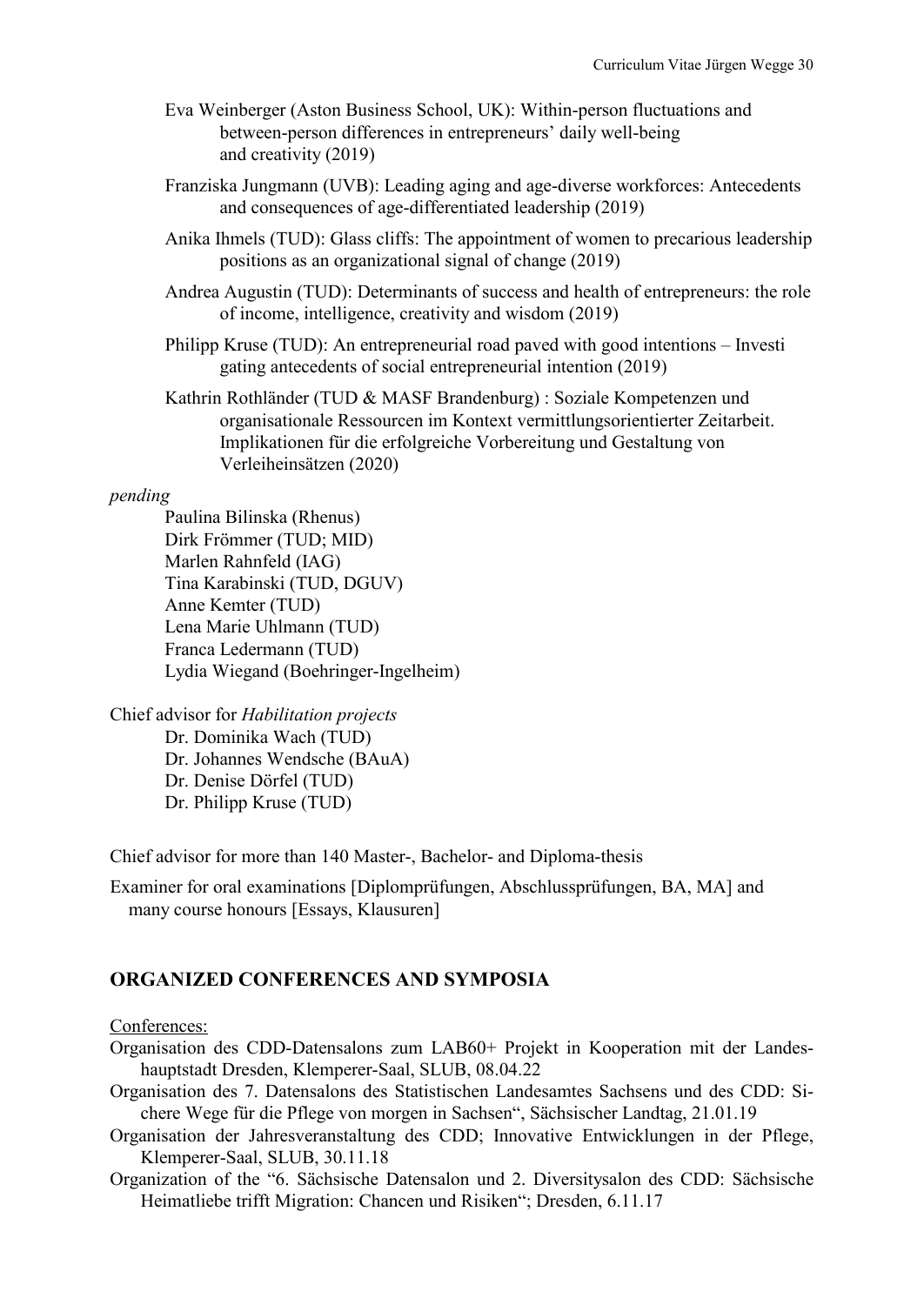- Organization of the 10. AOW-Congress [ AOW-Fachgruppentagung] entitled "Human Perfomance in Socio-Technical Systems", 13-15.09.17, DGUV-Kongress-Halle, Dresden, together with Sebastian Pannasch
- Co-Organization of the 1<sup>st</sup> "Regionalforum Mitteldeutschland: Zukunft der Arbeit Arbeit der Zukunft" von INQA und ddn", Leipzig, 19.09.2014
- Organization of the ddn-network (The demography network) in Saxony: Workshop series with 2 or 3 small conferences each year in companies and support organizations of ddn starting in 2011 and ending in 2016)
- Co-Organization of the AO-Sachsen-Kolloquium (network of the IO-chairs in Chemnitz, Leipzig and Dresden), one two-day workshop each year starting in 2009
- Co-Organization of the Organizational Participation in Europe Network (OPEN): one conference each year starting in 2007 (2012; 2019)
- Organization of the Buehler-Kolloquium (lecture series) at the TU Dresden (SS 2010, SS 2015, SS 2019)
- Organization of the Small Group Meeting "Distributed leadership and participation in organizations" together with Hans Jeppe Jeppesen and Julia Hoch, TU Dresden, 12-14. 2. 09
- Organization of the conference "Ziele, Beanspruchung und Leistung" [Goals, strain and performance], 13-14.12.02, University of Dortmund, together with Klaus Helmut Schmidt
- Organization of the "Motivationspsychologisches Kolloquiums (MPK)" [Colloquium of motivational psychologists], autumn 1993, spring 1996, autumn 2000
- Organisation of an international conference on "Participative management of work groups", 19/20. 10. 1995, together with Uwe Kleinbeck, financed by the DFG

#### Symposia:

- Wegge, J. & Hachmeister, C.-D. & Roessler, I. (2022). Vorstellung des Projektes WISIH Wege und Indikatoren Soziale Innovationen aus Hochschulen an der TUD, 24.3.
- Wegge, J. & Kotte, H. (2022). Moderne Ansätze der digitalen betrieblichen Gesundheitsförderung in der Pflege, 68. GFA Frühjahrskongress, Magdeburg, Technologie und Bildung in hybriden Arbeitswelten, 3.3.
- Kemter, A. & Wegge, J. (2021). Herausforderungen des demografischen Wandels für Beruf und Ruhestand: Arbeitsgestaltung, digitale Assistenzsysteme, Führung und Integration als Handlungsfelder, 12. AOW Tagung, Chemnitz, 22.9.
- Kemter, A., Winkler, R., Kotte, H., Müller, H., Wegge, J., Fritzsche, L., Spitzhirn, M., Ullmann, S., Dietz, C., Knoll, M., Zacher, H. & Uhlmann, L. M. (2021). Herausforderungen und Chancen der Digitalisierung für ein erfolgreiches Altern bei der Arbeit und im Ruhestand. 67. GFA Frühjahrskongress, Bochum, *ARBEIT HUMAINE gestalten*.
- Kemter, A., Pieper, L., Dörfel, D., Schulz, C., Winkler, R., Beesdo-Baum, K., Ledermann, F., Bachmann, C., Wegge, J. & Kotte, H. (2021). Förderung der Gesundheit in der Pflege durch digitale Online-Interventionen, 67. Frühjahrskongress, Bochum, 4.3.
- Ihmels, A. & Wegge, J. (2019). Solidifying the glass cliff: Empirical, theoretical and metaanalytical insights on women in precarious leadership positions. 19th EAWOP Congress, Turin, 29.5-1.6.
- Richter, S. & Wegge, J. (2019). Promoting voice and ethical conduct in organizations: What should leaders do and refrain from doing? 19<sup>th</sup> EAWOP Congress, Turin, 29.5-1.6.
- Wendsche, J. & Wegge, J. (2019). Erholungsförderliche Arbeitsgestaltung. Vortragsreihe auf dem 65. Frühjahrskongress der Gesellschaft für Arbeitswissenschaft, 27.02.- 01.03.2019 in Dresden.
- Bornewasser, M. & Wegge, J. (2017). Stress am Arbeitsplatz Objektive Befunde und subjektives Empfinden, AOW 2017, Dresden.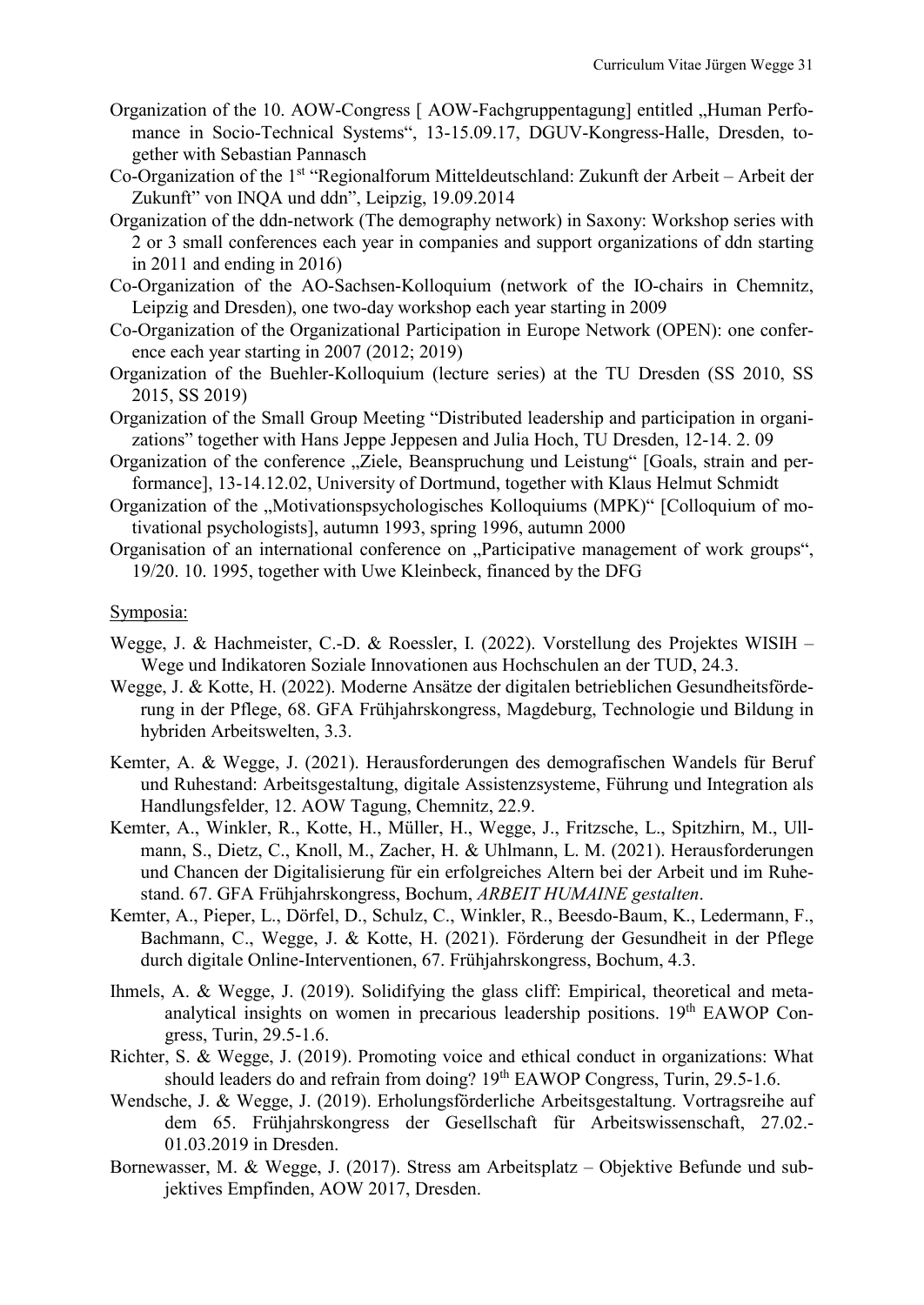- Wegge, J. & Van der Heyden, B. (2016). Diversity Management for the ageing workforce. ICP 2016, Japan.
- Bornewasser, M. & Wegge, J. (2016). Diversität in Gruppen (I). *Arbeitswissenschaftlicher Frühjahrskongress Aachen*, *Arbeit in komplexen Systemen. Digital, vernetzt, human?!, Aachen, 2-4.3.*
- Wegge, J. & Bornewasser, M. (2016). Diversität in Gruppen (II). *Arbeitswissenschaftlicher Frühjahrskongress Aachen*, *Arbeit in komplexen Systemen. Digital, vernetzt, human?!, Aachen, 2-4.3.*
- Van der Heyden, B. & Wegge, J. (2015). Sustainable careers and its antecedents. 17th EA-WOP Congress, Oslo, 20-23.5.
- Wegge, J. & Hacker, W. (2014). Wie kann man die Probleme des demografischen Wandels in der Pflege erfolgreich angehen? 49. Kongress der DGPs, Bochum, 21-25.9.
- Wegge, J. & Weibler, J. (2014). Neue Entwicklungen in der Führungsforschung. 49. Kongress der DGPs, Bochum, 21-25.9.
- Wegge, J., Hacker, W. & Kliegel, M. (2014). How can we promote work ability and health in nursing: The state of the art.  $28<sup>th</sup>$  ICAP Congress, Paris, 8-13.7.
- Holstad, T., Wegge, J. & Werth, L. (2013). Perspectives on leadership I: Effectiveness, div ersity and wellbeing, 16<sup>th</sup> EAWOP Congress, Münster, 22-25.5.
- Holstad, T., Wegge, J. & Werth, L. (2013). Perspectives on leadership II: Effectiveness, div ersity and wellbeing,  $16<sup>th</sup>$  EAWOP Congress, Münster, 22-25.5.
- Wegge, J., Hacker, W. & Kliegel, M. (2013). Promoting work ability and health in nursing. 16th EAWOP Congress, Münster, 22-25.5.
- Gockel, C. & Wegge, J. (2012) "Partizipation und Führung in Teams und Organisationen", 48. Kongress der DGPS, Bielefeld, 23-27.9.
- Wegge, J. & Ellwart, T. (2012) "Alternsgerechte Führung", 48. Kongress der DGPS, Bielefeld, 23-27.9.
- Wegge, J., Kliegel, M. & Hacker, W. (2012) "Arbeitsfähigkeit und Gesundheit in der Pflege", 48. Kongress der DGPS, Bielefeld, 23-27.9.
- Hertel, G. & Wegge, J. (2011) "Lebensalter und Arbeit, Teil I", 7. Kongress Fachgruppe der Arbeits-, Organisations- und Wirtschaftspsychologie der DGPS, Rostock, 7-9.9.
- Wegge, J. & Hertel, G. (2011) "Lebensalter und Arbeit, Teil II", 7. Kongress Fachgruppe der Arbeits-, Organisations- und Wirtschaftspsychologie der DGPS, Rostock, 7-9.9.
- Wegge, J. & Schmidt, K.-H. (2011). Förderung der Gesundheit und Arbeitsfähigkeit älterer Arbeitnehmer: Aktuelle Forschung und Interventionen, 10. Kongress für Gesundheitspsychologie, Berlin, 31.8.
- Wegge, J. & Werth, L. (2011). Shared leadership in Teams: The state of the art, 15th European Congress of Work and Organizational Psychology, Maastricht , 25-28.5.
- Hertel, G., Stamov-Rossnagel, C. & Wegge, J. (2010) "Lebensalter und Arbeit, I", 47. Kongress der Deutschen Gesellschaft für Psychologie, Bremen, 26-30.9.
- Stamov-Rossnagel, C., Wegge, J. & Hertel. G. (2010) "Lebensalter und Arbeit, II", 47. Kongress der Deutschen Gesellschaft für Psychologie, Bremen, 26-30.9.
- Wegge, J. & Stamov-Rossnagel, C. (2010) "Diversity matters: New findings regarding team performance and health", 27th International Congress of Applied Psychology (ICAP), Melbourne 11-16.7.
- Wegge, J. & Bierhoff, H.-W. (2009). Eigenverantwortung in Organisationen [Personal responsibility in organizations], 6. Tagung der Fachgruppe Arbeits- und Organisationspsychologie, Wien , 9-11.9.
- Hertel, G. & Wegge, J. (2009). Alterseffekte auf Motivation, Innovation und subjektives Erleben [Age effects on motivation, innovation and subjectiv experience], 6. Tagung der Fachgruppe Arbeits- und Organisationspsychologie, Wien, 9-11.9.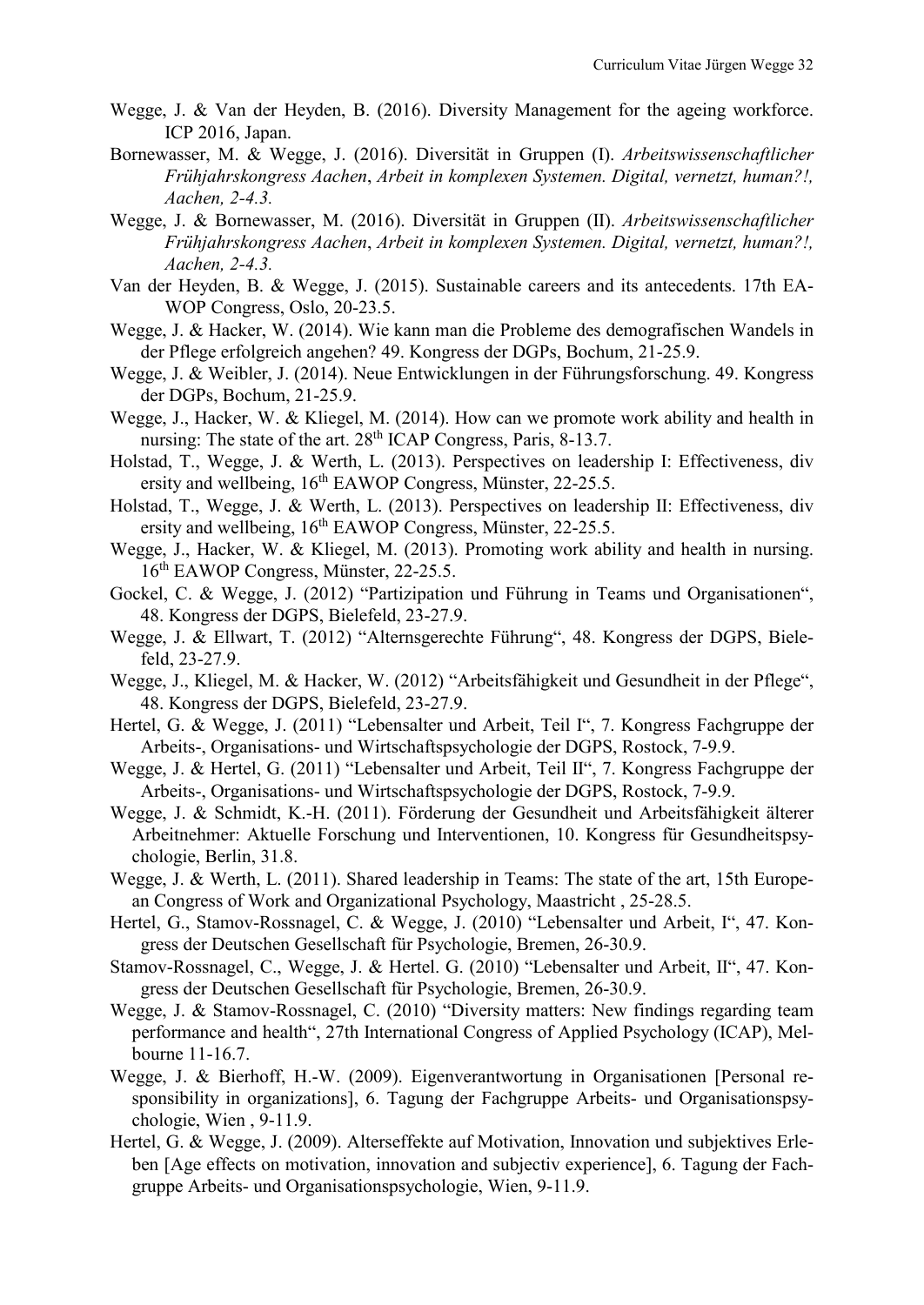- Wegge, J. & Hertel, H. (2009). Konsequenzen des demographischen Wandels für die Arbeit in Teams [Consequences of demographical change for team work], 6. Tagung der Fachgruppe Arbeits- und Organisationspsychologie, Wien, 9-11.9
- Wegge, J. & Werth, L. (2009). Führung: Shared and sharing leadership, 6. Tagung der Fachgruppe Arbeits- und Organisationspsychologie, Wien, 9-11.9.
- Wegge (2009)."Betriebliche Gesundheitsförderung" [Managerial health promotion], 9. Kongress für Gesundheitspsychologie, Zürich, 25-28.8.
- Hertel, G. & Wegge, J. (2009). Age effects on job-related attitudes and experiences, 14th European Congress of Work and Organizational Psychology, Santiago de Compostela, 13- 16.5.
- Wegge, J. & Hertel, G. (2009) "Diversity matters: New findings regarding performance and health",14<sup>th</sup> European Congress of Work and Organizational Psychology, Santiago de Compostela, 13-16.5,
- Wegge, J. & Hertel, G. (2009) "Diversity matters: New findings regarding performance and health", 24. SIOP Conference, New Orleans, 2-4.4.
- Frieling, E. & Wegge, J. (2008) "Work design for an ageing workforce", 24th International Congress of Psychology, Berlin, 20-25.7.
- Tan. A. G. & Wegge, J. (2008) "Psychology of Excellence", 24th International Congress of Psychology, Berlin, 20-25.7.
- Hertel, G., Wegge, J. & Schmidt, K.-H. (2007) "Ageing factors on motivation and emotion at work as determinants of sustainable work", 13th European Congress of Work and Organizational Psychology, Stockholm , 9-12.5.
- Wegge, J. (2006) "Leadership in Context", Conference "Expertise in Context" Humboldt Universität Berlin, 26-28, 7.
- Wegge, J. & Bierhoff, H.-W. (2006) "Eigenverantwortung in Organisationen" [Personal responsibility in organizations], 45. Kongress der DGPs, Universität Erlangen Nürnberg, 17.-21.9.
- Wegge, J. (2004). "Chancen und Probleme von Videokonferenzen in Organisationen" [Chances and risks of videoconferencing in organizations], 44. Kongress der DGPs, Universität Göttingen, 26.-30.9.
- Wegge, J. (2003). "Chancen und Probleme von Videokonferenzen in Organisationen" [Chances and risks of videoconferencing in organizations], 3. Tagung der Fachgruppe Arbeitsund Organisationspsychologie, Universität Mannheim, 22.-24.9.
- Wegge, J. & Silvia, S. (2003). Participative Group Goal Setting. 11. EAWOP-Kongress in Lissabon am 14-17.5.
- Wegge, J. & Halvari, H. (2002). Advances in research on work motivation". Workshop on Achievement and Task Motivation (WATM-8), Moskau, 12-15.6.
- Wegge, J. & Sokolowski, K. (2000). Advances in motive measurement the Multi-Motive-Grid (MMG), Workshop on Achievement and Task Motivation Watm-7, Leuven, 12-15.5.
- Wegge, J & Kleinbeck, U. (1996). Angewandte Motivationspsychologie: Beispiele, Trends und neue Entwicklungen [Applied motivational psychology: Examples, trends and new developments]. 40. Kongress der Deutschen Gesellschaft für Psychologie, München, 22.- 26.9.
- Wegge, J. & Kleinbeck, U. (1991). Motivation and information processing, Second European Congress of Psychology, Budapest, 8.-12.7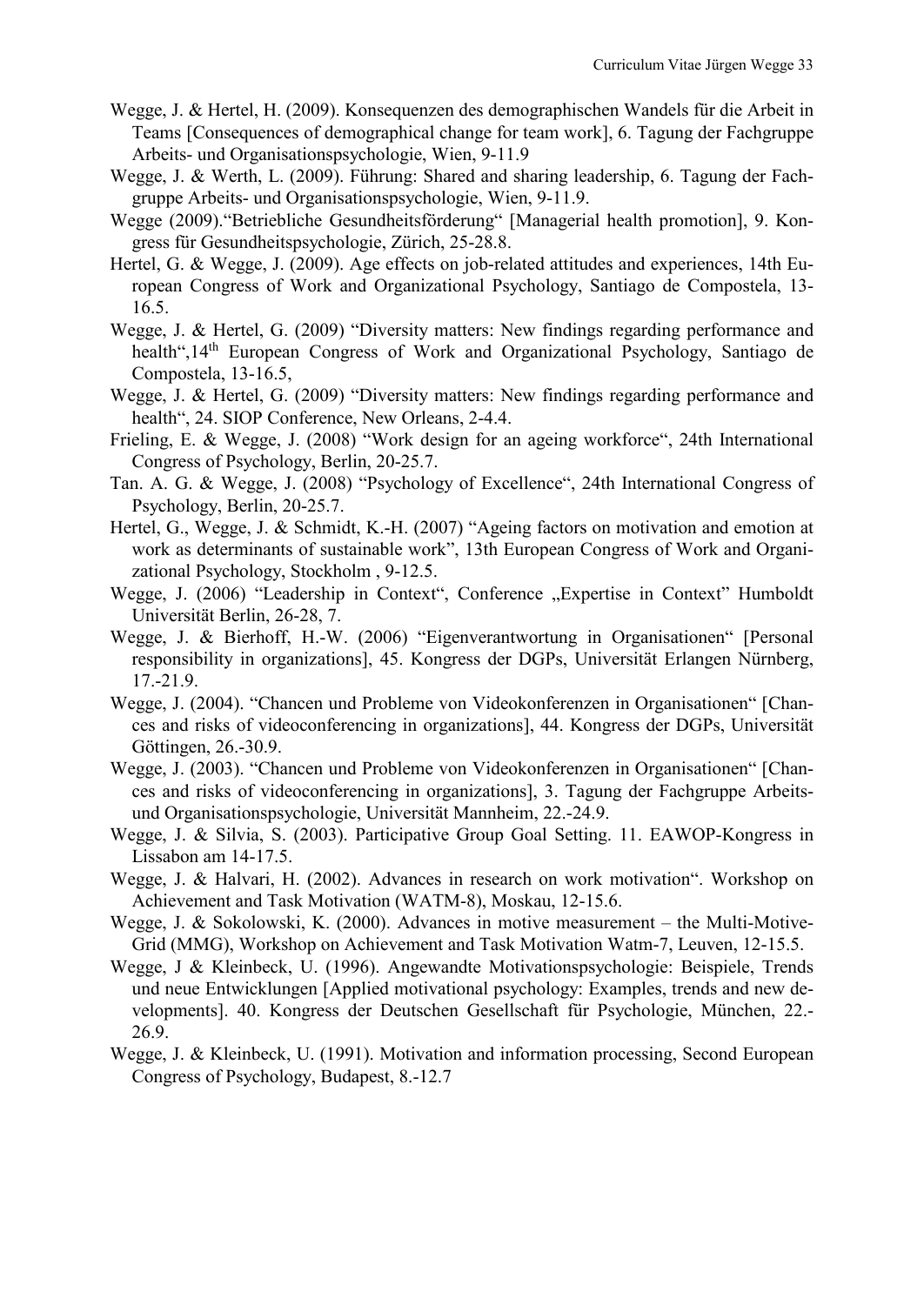## **INVITED ADDRESSES AND PUBLIC LECTURES**

- Sträter, O., Trimpop, R., Baumann, M., Rigotti, T., Schuhmacher, C. & Wegge, J. (2022). Arbeitsgemeinschaft Menschengerechte Arbeitsgestaltung – AMAG. Vortrag auf der PA-SIG; SRH Hochschule für Gesundheit - Campus Gera, 05.-07.09
- Wegge, J. (2022). Vorstellung der Ergebnisse des LAB60+ Projekt, Dresden, Klemperer-Saal, SLUB, 08.04.
- Wegge, J. (2022). Führung in altersdiversen Teams. Vortrag im PFLEX.live Forum, 24.3.
- Kemter, A., Winkler, R. & Wegge, J. (2022). *Das Online-Training Pausen und Erholung nach der Arbeit.* 68. GFA Frühjahrskongress, Magdeburg, Technologie und Bildung in hybriden Arbeitswelten, 3.3.
- Kotte, H. & Wegge, J. (2022). *Digitale betriebliche Gesundheitsförderung in der Pflege – Perspektiven der AOK PLUS und der neueren Forschung.* 68. GFA Frühjahrskongress, Magdeburg, Technologie und Bildung in hybriden Arbeitswelten, 3.3.
- Uhlmann, L. M. & Wegge, J. (2022). *Nutzung digitaler Assistenzsysteme im Alltag von Dresdner Senior:innen ab 60* Jahren. 68. GFA Frühjahrskongress, Magdeburg, Technologie und Bildung in hybriden Arbeitswelten, 3.3.
- Wegge, J. (2022). Age differentiated leadership  $-$  A new approach for leading the ageing workforce and age-diverse teams; The Mature Workers in Organisations (MWOS) Virtual Symposium Series, hosted by CEPAR's Organisations and the Mature Workforce research stream, based at the Centre's Curtin University and University of Sydney, 23.02.
- Haun, V. C., Karabinski, T., Nübold, A., Wendsche, J. & Wegge, J. (2021). Interventionen zur Förderung des mentalen Abschaltens von der Arbeit: Eine Meta-Analyse, 12. AOW Tagung, Chemnitz, 22.9.
- Kemter, A., Winkler, R., Kotte, H., Müller, H. & Wegge, J. (2021). Digitales Selbslerntraining zur alter(n)sgerechten Führung – Eine Möglichkeit zur Gesundheitsförderung? 12. AOW Tagung, Chemnitz, 22.9.
- Uhlmann, L. M., Motzek, T, Starke, K. R. & Wegge, J. (2021). Der Übergang in den Ruhestand als Gewinn oder Verlust? Erste Ergebnisse der LAB60+ Studie, 12. AOW Tagung, Chemnitz, 22.9.
- Reineboth, M., Franke-Bartholdt, L., Wegge, J. & Strobel, A. (2021). Entwicklung eines Situational Judgment Tests im Kontext moralischen Entscheidens und Handelns, 12. AOW Tagung, Chemnitz, 22.9.
- Kruse, P., Wach, D. & Wegge, J. (2021). What motivates social entrepreneurs? A metaanalysis on predictors of social entrepreneurial intention; Humane Entrepreneurship in a Dynamic World; Conference in Conjunction with MSMEs Day, 27.6.
- Kemter, A., Winkler, R., Kotte, H., Müller, H. & Wegge, J. (2021). Alter(n)sgerechte Führung: Ein vielversprechender Ansatz zur Steigerung von Workability und Gesundheit. 67. Frühjahrskongress, Bochum, 4.3.
- Uhlmann, L. M. & Wegge, J. (2021). Nutzen Dresdner Senior:innen ab 60 Jahren digitale Assistenzsysteme im Alltag? Erste Ergebnisse der LAB60+ Studie, 67. Frühjahrskongress, Bochum, 4.3.
- Wegge, J. (2019). Altersdiskriminierung bei der Arbeit: Probleme und Lösungen, Eröffnungsvortrag zu den 6. Diversity Tagen der TUD, 12.11.
- Wegge, J. (2019). Teamwork and leadership in an ageing workforce: Problems and successful interventions, Scientific Area Network (SAN): "Processes of Ageing", TUD, 29.10.
- Wegge, J. (2019). Demografie und Diversität: Herausforderungen und Lösungsansätze. Expertenvortrag im Rahmen der Expertenanhörung der Personalkommission II, Sächsische Staatskanzlei, Dresden, 28.8.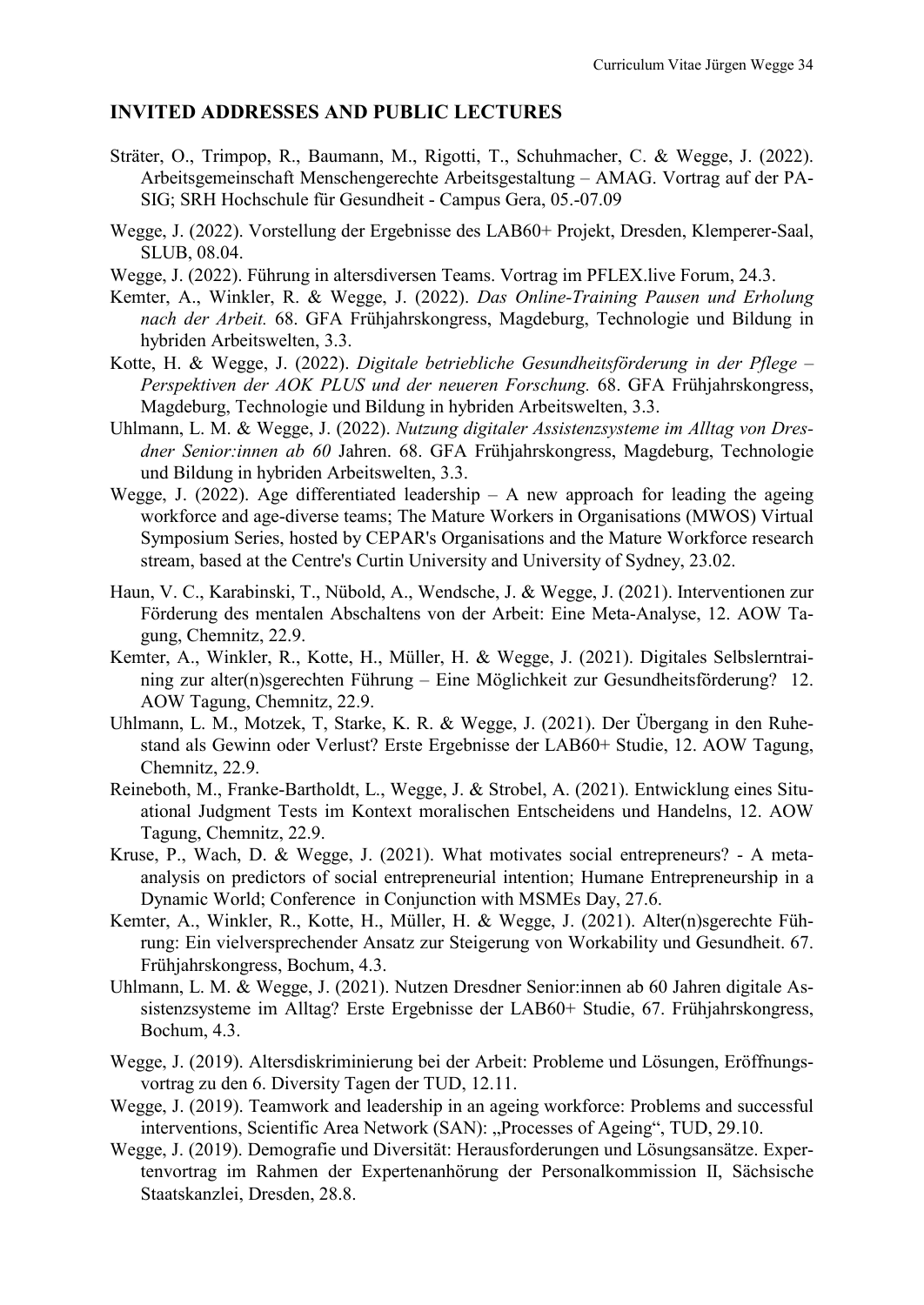- Richter, S., Frömmer, D., Franke-Bartholdt, L., Strobel, A. & Wegge, J. (2019). The exception does not always prove the rule: Even few abusive behaviors undermine the positive effects of authentic leadership on ethical climate and psychological safety. 19th EAWOP Congress, Turin, 29.5-1.6.
- Schulz, A. D., Schöllgen, I., Wendsche, J., Fay, D. & Wegge, J. (2019). Change in detachment mediating the stressor-wellbeing link: An analysis with latent change scores. 19th EA-WOP Congress, Turin, 29.5-1.6.
- Wendsche, J., Schulz, A. D., Lohmann-Haislah, A., Schöllgen, I. & Wegge, J. (2019). Time pressure and task-related rumination during short rest breaks: Experimental evidence from two lab studies. 19th EAWOP Congress, Turin, 29.5-1.6.
- Wegge, J., Bärwinkel, H., Wach, D. & Kruse, P. (2019). A strong error management culture promotes corporate social responsibility: A Multi-level analysis in an international organization in 10 countries. 19th EAWOP Congress, Turin, 29.5-1.6.
- Wegge, J. (2019). Arbeitsfähigkeit, Arbeitsmotivation und Führung älterer Mitarbeiter. Vortrag im Rahmen der Fachveranstaltung "Unverzichtbar – Wir brauchen die Generation 50+" im Hessischen Ministerium der Finanzen, Wiesbaden, 14.5.
- Wegge, J. (2019). Führung und Gesundheit. Vorlesung im Modul Arbeitsmedizin und Versorgungsforschung im Masterstudiengang Public Health, Institut und Poliklinik für Arbeitsund Sozialmedizin, Dresden, 7.5.19.
- Wegge, J. & Wendsche, J. (2019). Metaanalyse zur Wirksamkeit von Kurzpausen. Vortrag auf dem 65. Frühjahrskongress der Gesellschaft für Arbeitswissenschaft, 27.02.-01.03.2019 in Dresden.
- Scheibe, T., Wendsche, J., & Wegge, J. (2019). Interventionen zur Verbesserung des mentalen Abschaltens von der Arbeit: Eine Metaanalyse. Vortrag auf dem 65. Frühjahrskongress der Gesellschaft für Arbeitswissenschaft, 27.02.-01.03.2019 in Dresden.
- Kemter, A., Winkler, R., Kotte, H., Müller, H. & Wegge, J. (2019). Gesundheit durch Alter(n)sgerechte Führung: Adaption und Evaluation eines Führungskräftetrainings für kleine und mittelständische Unternehmen. Vortrag auf dem 65. Frühjahrskongress der Gesellschaft für Arbeitswissenschaft, 27.02.-01.03.2019 in Dresden.
- Wegge, J. (2019). Das Belastungs-Beanspruchungs-Konzept: Der Einfluss der Führungskraft auf die Gesundheit, Kurs Arbeitsmedizin, Sächsische Landesärztekammer, Dresden, 8.2.19.
- Wegge, J. & Ihmels, A. (2018). Women become leaders in a crisis: The moderating role of company visibility, 11. OPEN Workshop, Lisbon (Portugal), 29.9.
- Kruse. P., Wach, D. & Wegge, J. (2018). What motivates social entrepreneurs? A metaanalysis on predictors of social entrepreneurial intention, 51. DGPS. Kongress in Frankfurt, 17.9.
- Rheineboth, M., Franke-Bartholdt, L., Wegge, J. & Strobel, A. (2018). Entwicklung eines Situational Judgment Tests zur Erfassung von moralischem Entscheiden und Handeln, 51. DGPS. Kongress in Frankfurt, 17.9.
- Wegge, J., Jungmann, F. & Meyer, B. (2018). Faultlines und Gesundheit in Teams. 51. DGPS. Kongress in Frankfurt, 17.9.
- Wegge, J., Ihmels, A. Haslam, S. A. & Shemla, M. (2108). Revisi(ti)ng the Glass Cliff: The moderating role of company visibility, 51. DGPS. Kongress in Frankfurt, 20.9.
- Wegge, J. Ihmels, A.. Haslam, S. A. & Shemla, M. (2108). Revisi(ti)ng the Glass Cliff: The moderating role of company visibility, Montreal, ICAP, 27.6.
- Wegge, J. Ihmels, A. & Shemla, M. (2108). Don't change a winning team How high organizational identification can buffer the glass cliff, Montreal, ICAP, 26.6.
- Wegge, J. (2018). "Der Mix macht's" Jung und Alt in einem Team. Bedienungsanleitung für alternsgerechtes Führen. Pirna, Wirtschaftstag 2018, 16.5.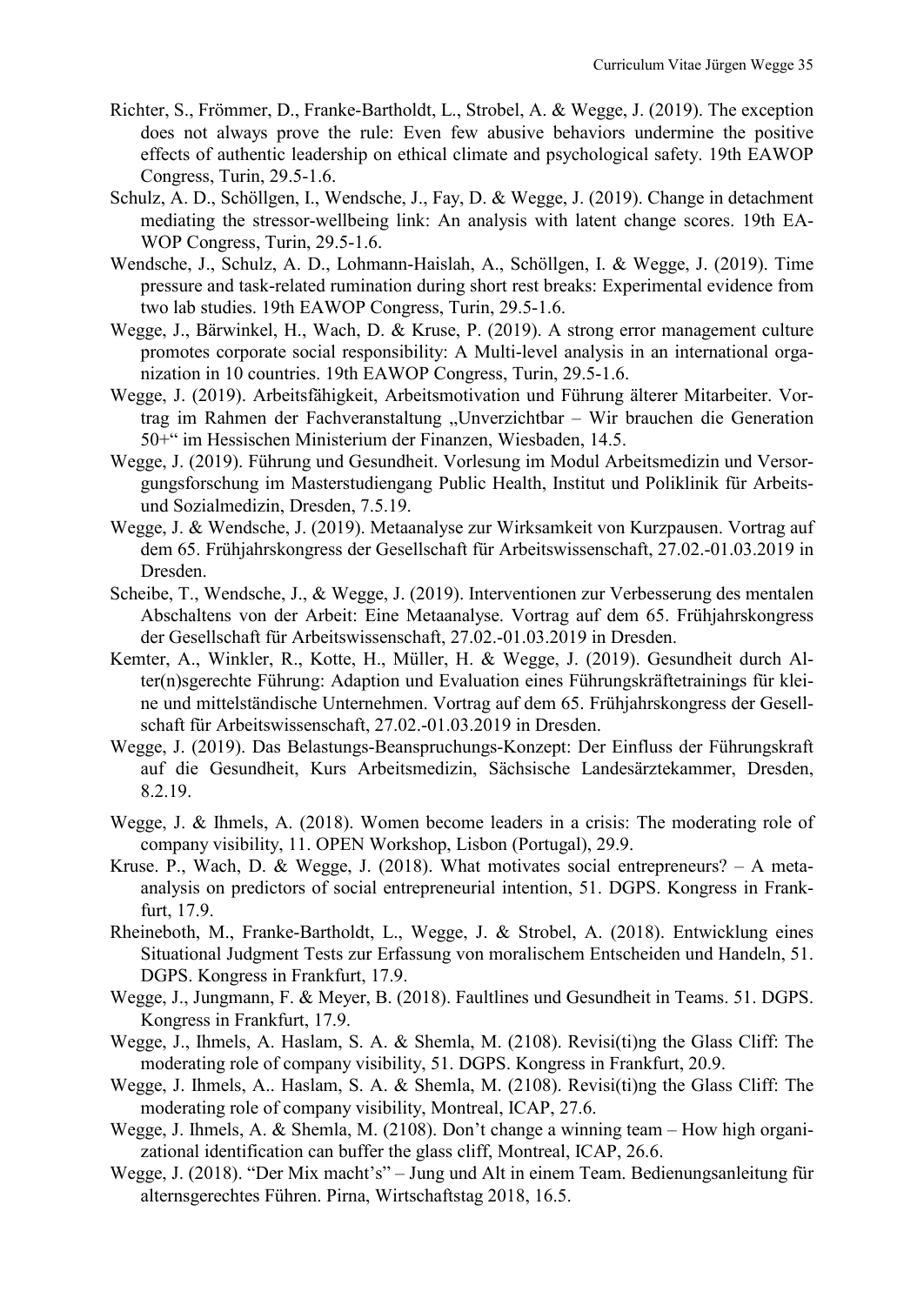- Wegge, J. (2018). Promoting motivation and work ability of older and silver worker: Agedifferentiated work design and age-differentiated leadership as key factors. Dresden, Bühlerkolloquium, 9.5.
- Wegge, J. (2017). Promoting motivation and work ability of older and silver worker: Agedifferentiated work design and age-differentiated leadership as key factors. Geneva, Centre for the interdisciplinary study of Gerontology and Vulnerability, Geneva, 30.11.
- Wegge, J. (2017). Diversity Zur Definition eines "schillernden" Begriffs. AOK PLUS Dialog-Veranstaltung zum Thema "Unternehmen und Vielfalt – die Mischung machts", Radebeul, 2.11.
- Emmermacher, A., Rebitzer, F. & Wegge, J. (2017). Ursachen und Vorhersage von Präsentismus bei verschiedenen Personalgruppen - Ergebnisse einer Cross-Lagged-Panel-Analyse im Werk eines DAX-Konzerns. AOW 2017, Dresden, 13-15.9.
- Ghardiri, A., Wendsche, J., Bengsch, A. & Wegge, J. (2017). Ein Scoping-Review zu Antezedenzien und Folgen der Pausenorganisation bei Pflegekräften. AOW 2017, Dresden, 13-15.9.
- Hirschfeld, M., Ihmels, A. & Wegge, J. (2017). Empirische Untersuchung der Wirkung geschlechts-spezifischer optischer Hinweisreize auf das Glass Cliff Phänomen. AOW 2017, Dresden, 13-15.9.
- Hollnagel, G., Frömmer, D., Franke-Bartholdt, L., Wegge, J. & Strobel, A. (2017). Linking authentic leadership, employee self-leadership and moral behavior in organization. AOW 2017, Dresden, 13-15.9.
- Ihmels, A. Jungbauer, K. L., Wegge, J. & Shemla, M. (2017). Frauen als ideale Führungskräfte in der Krise – Fördert die Identifikation mit der Organisation das Glass Cliff Phänomen? AOW 2017, Dresden, 13-15.9.
- Kemter-Hofmann, P., Wilke, S. & Wegge, J. (2017). Stress, Mitarbeiter-, Team- und Führungswechsel als Quellen von Mitarbeitergesundheit und -leistung in Produktionsteams, AOW 2017, Dresden, 13-15.9.
- Sperling, J., Wach, D., Schermuly, C. & Wegge, J. (2017). Coaching von Unternehmern bei Insolvenz, AOW 2017, Dresden, 13-15.9.
- Strobel. A., Franke-Bartholdt, L., Frömmer, D., & Wegge, J (2017). Schweigen ist Gold? Der Zusammenhang von Führungsverhalten, Schweigen von Mitarbeitern und Befinden bei der Arbeit. AOW 2017, Dresden, 13-15.9.
- Wendsche, J., Hacker, W. & Wegge, J. (2017). Pausenorganisation und Mitarbeiterfluktuation bei Fachkräften in der Altenpflege. AOW 2017, Dresden, 13-15.9.
- Frömmer, D., Wegge, J. Strobel, A. & Franke-Bartholdt, L. (2017). Opposing leadership styles as determinants of silence of employees on moral issues.  $18<sup>th</sup>$  EAWOP Congress, Dublin, 17-20.5.
- Ihmels, A., Jungbauer, K.-L., Shemla, M. & Wegge, J. (2017). Women as ideal leaders in times of crisis - Does organizational identification promote the glass cliff?  $18<sup>th</sup>$  EAWOP Congress, Dublin, 17-20.5.
- Sperling, J., Wach, D., von Fournier, C., Kirschbaum, C. & Wegge, J. (2017). Business failure impact on entrepreneurs' health and cognitive functioning. 18<sup>th</sup> EAWOP Congress, Dublin, 17-20.5.
- Wendsche, J., Lohmann-Haislah, A. & Wegge, J. (2017). The impact of supplementary short rest breaks on task performance and strain at work – A meta-analysis.  $18<sup>th</sup>$  EAWOP Congress, Dublin, 17-20.5.
- Wegge, J., Meyer, B. & Jungmann, F. (2017). The impact of faultlines on health in production teams: A longitudinal study.  $18<sup>th</sup>$  EAWOP Congress, Dublin, 17-20.5.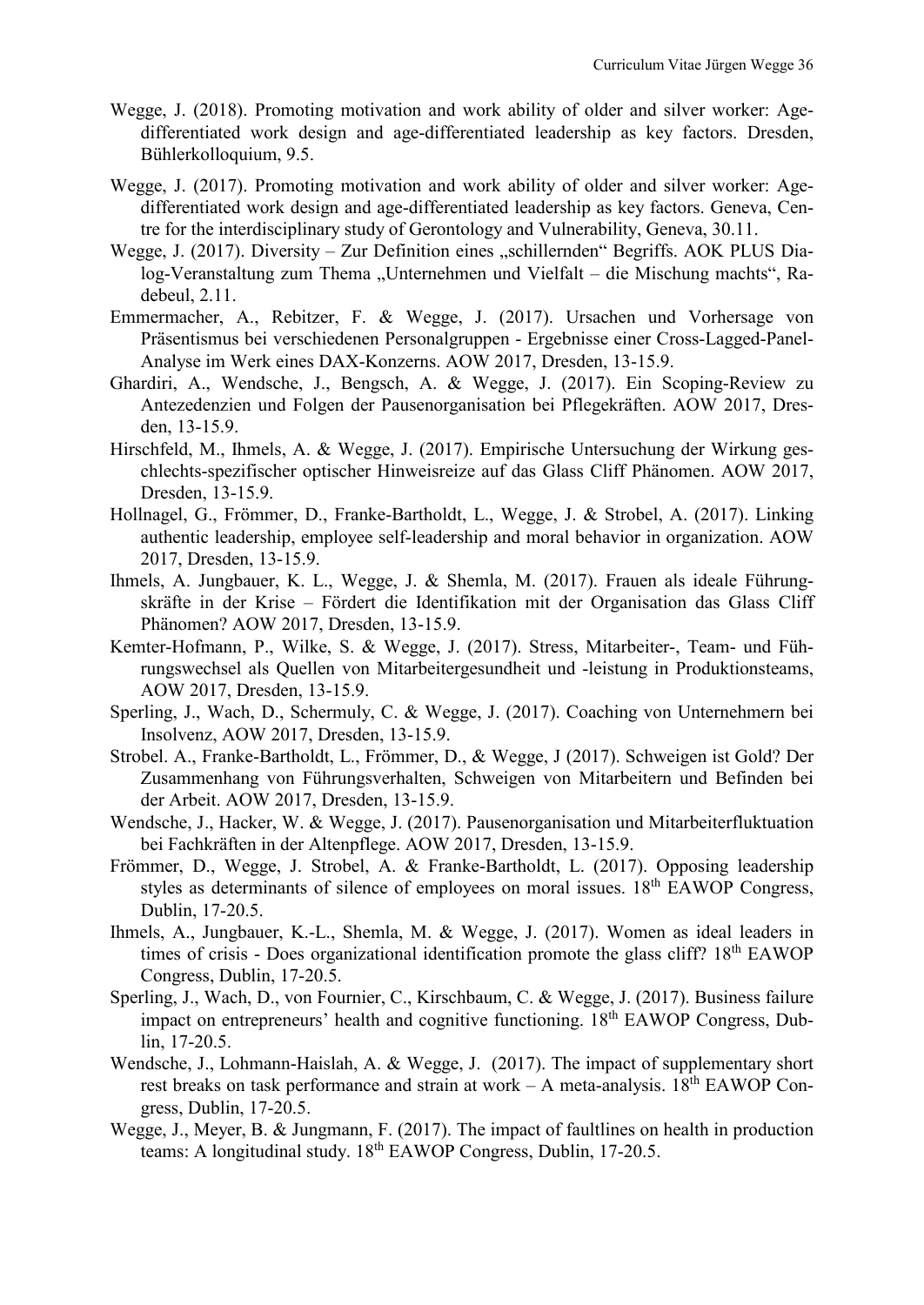- Weinberger, E., Wach, D. Stephan, U. & Wegge, J. (2017). Stressors and detachment: Understanding entrepreneurs' daily psychological well-being. 18th EAWOP Congress, Dublin, 17-20.5.
- Jungmann, F. & Wegge, J. (2017). Damit altersgemischte Teamarbeit gelingt: Konzipierung und Evaluation eines Führungskräftetrainings zur altersgemischten Teamarbeit in der Produktion. 63. Kongress der Gesellschaft für Arbeitswissenschaft, Brugg-Windisch, 15- 17.2.
- Fritzsche, L. & Wegge, J. (2017). Feldstudie zum Einfluss von ergonomischer Belastung und Team-Heterogenität auf Fehlzeiten und Qualität in einer PKW-Montage. 63. Kongress der Gesellschaft für Arbeitswissenschaft, Brugg-Windisch, 15-17.2.
- Wegge, J. (2017). Altersgemischte Team in der Fertigung: Allgemeine Effekte und Anforderungen an die Führungskraft 63. Kongress der Gesellschaft für Arbeitswissenschaft, Brugg-Windisch, 15-17.2.
- Wegge, J. (2017). Jung und Alt in einem Team Wann gelingt die Zusammenarbeit? Vortrag auf dem 1. CDD Diversity Salon, Dresden, 31.1.
- Wegge, J. (2017). Das Belastungs-Beanspruchungskonzept: Der Einfluss der Führungskraft auf die Gesundheit. Sächsische Landesärztekammer, Weiterbildung Arbeits- und Betriebsmedizin, Dresden, 20.1.
- Franke-Bartholdt, L. Frömmer, D. Wegge, J. & Strobel, A. (2016). "Der Rest ist Schweigen" – Einfluss des Führungsverhaltens auf das Schweigen von Mitarbeiter(inne)n zu moralischen Sachverhalten. 9. Deutscher Assessment-Center-Kongress, Hannover, 10-11.11.
- Wegge, J. (2016). Dass Centrum für Demografie und Diversität (CDD) der TU Dresden, Vortrag auf dem 5. Sächsischen Datensalon zum Thema "Migration bedingt Integration", Dresden, 6.10.
- Ihmels, A., Jungbauer, K., Shemla, M. & Wegge, J. (2016). Explaining the Glass Cliff: Combining the think crisis – think female and the signaling change approach. 50. Kongress der Deutschen Gesellschaft für Psychologie, Leipzig, 18.9-22.9.
- Jungbauer, K., Ihmels, A., Shemla, M. & Wegge, J. (2016). Archival evidence for the Glass Cliff in Germany: Political discussions on female quotas influence the appointment of women to precarious leadership positions. 50. Kongress der Deutschen Gesellschaft für Psychologie, Leipzig, 18.9-22.9.
- Jungmann, F, Meyer, B. & Wegge, J. (2016). Faultlines und Gesundheit in Teams. 50. Kongress der Deutschen Gesellschaft für Psychologie, Leipzig, 18.9-22.9.
- Wegge, J. (2016). Alter(n)sgerechte Führung: Ein Führungsmodell für den demografischen Wandel. 50. Kongress der Deutschen Gesellschaft für Psychologie, Leipzig, 18.9-22.9.
- Wegge, J. & Jungbauer, K. (2016). Lead yourself improve employees' health: Selfleadership promotes health-oriented staff leadership through positive affect if autonomy is high. 50. Kongress der Deutschen Gesellschaft für Psychologie, Leipzig, 18.9-22.9.
- Wegge, J., Spitzer, A. & Jungmann, F. (2016). Charismatische Führung im Selbst- und Fremdurteil: Was ist für das Wohlbefinden der Führungskraft wichtiger? 50. Kongress der Deutschen Gesellschaft für Psychologie, Leipzig, 18.9-22.9.
- Sperling, J., Wegge, J., Jungbauer, K. & Wach, D. (2016). Self-leadership of entrepreneurs in crisis. 50. Kongress der Deutschen Gesellschaft für Psychologie, Leipzig, 18.9-22.9.
- Sperling, J., Wegge, J., Jungbauer, K. & Wach, D. (2016). Coaching von Unternehmern bei (drohender)Insolvenz. 50. Kongress der Deutschen Gesellschaft für Psychologie, Leipzig, 18.9-22.9.
- Wegge, J. (2016). Managing age diversity in organizations and teams: The state of the art, ICP 2016, Yokohama, Japan, 26.7.
- Wegge, J. (2016). Dass Centrum für Demografie und Diversität (CDD) der TU Dresden, Eröffnungsveranstaltung, Dresden, 13.06.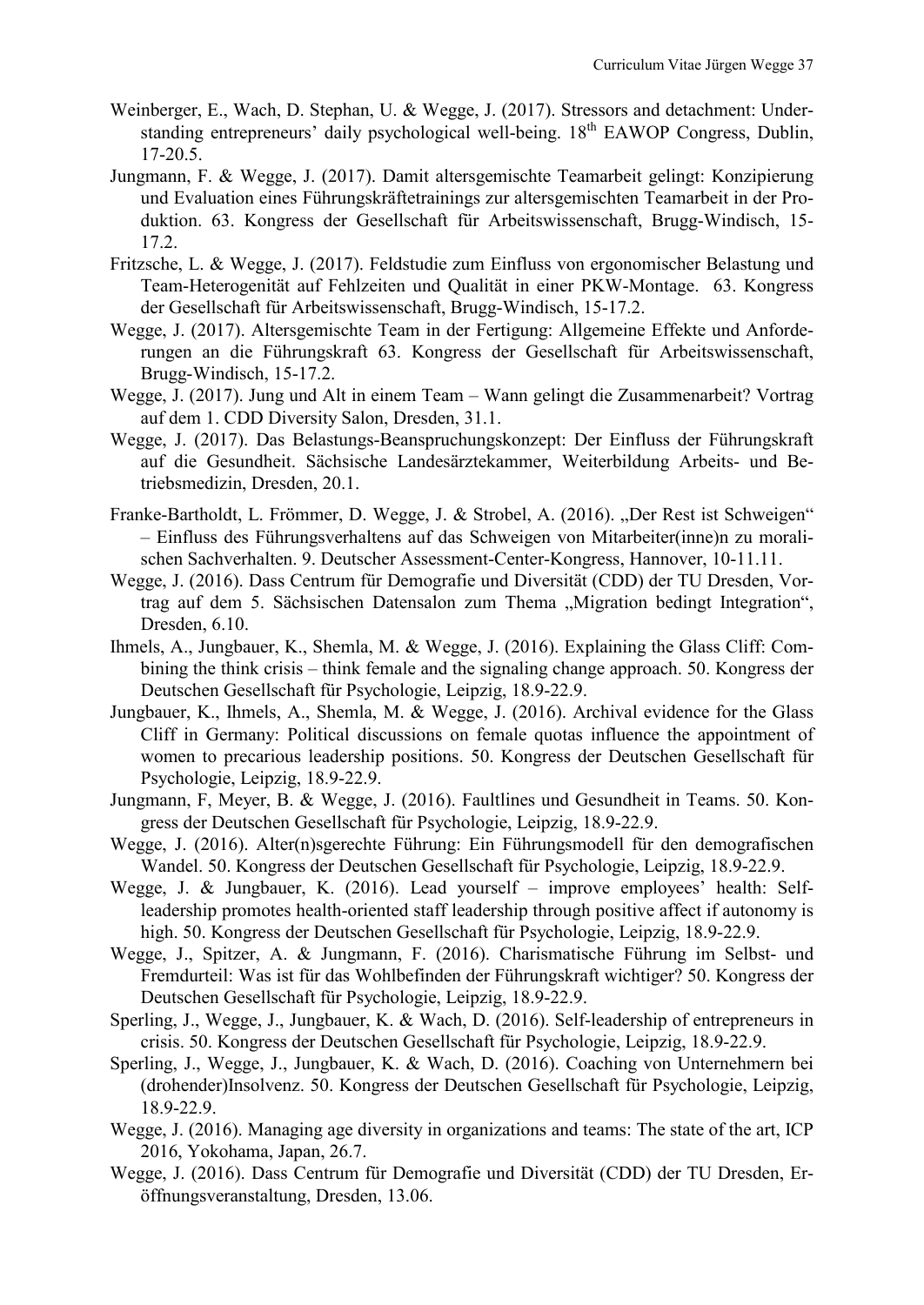- Wegge, J. (2016). What do psychologists know about the link between skills and labour market success? Conference on cognition and skills in the labor market, University of Geneva, 28.4.
- Wegge, J. (2016). Alternsgerechtes Führen. Beiratssitzung der Gesellschaft für Gesunde Arbeit Dresden, 7.3.
- Wegge, J. & Jungmann, F. (2016). Altersdiversität in Gruppen: Eine Frage des richtigen Managements. Arbeitswissenschaftlicher Frühjahrskongress Aachen, 2-4.3.
- Jungmann, F. & Wegge, J. (2016). Are diversity trainings useful? Arbeitswissenschaftlicher Frühjahrskongress Aachen, 2-4.3.
- Wegge, J. (2016). Das Belastungs-Beanspruchungskonzept: Der Einfluss der Führungskraft auf die Gesundheit. Sächsische Landesärztekammer, Weiterbildung Arbeits- und Betriebsmedizin, Dresden, 29.1.
- Wegge, J. (2015). Alter(n)sgerechte Führung. Wirtschaftsdialog zum Thema "Mittelstand als attraktiver Arbeitgeber: Wunsch und Wirklichkeit in KMU", KSG, Gornsdorf, 2.11.
- Wegge, J. (2015). Was bietet ddn-Sachsen. Wirtschaftsdialog zum Thema "Mittelstand als attraktiver Arbeitgeber: Wunsch und Wirklichkeit in KMU", KSG, Gornsdorf, 2.11.
- Wegge, J. (2015). Das Inqua-Audit "Zukunftsfähige Unternehmenskultur". Wirtschaftsdialog zum Thema "Mittelstand als attraktiver Arbeitgeber: Wunsch und Wirklichkeit in KMU", Gornsdorf, KSG, 2.11.
- Wegge, J. (2015). Warum verlassen Mitarbeiter das Unternehmen? Acht Ansatzpunkte für die Mitarbeiterbindung. Vortrag auf der ddn-Reginonalveranstaltung "Gewinnen und Binden von Fachkräften in Bauunternehmen und Handwerksbetrieben", BAuA Dresden, 16.10.
- Bohne, A., Wegge, J., Jungbauer, K. & Shemla, M. (2015). Jetzt wird alles anders! Die Beförderung von Frauen auf unsichere Positionen als ein organisationales Signal der Veränderung. 9. Fachgruppentagung AOW, Mainz, 24.-26.09.
- Diestel, S., Ries, B. C., Wegge, J. & Schmidt, K.-H. (2015). Einflüsse von Altersheterogenität und Altersstereotype auf Konflikte. 9. Fachgruppentagung AOW, Mainz, 24.-26.09.
- Jungbauer, K.-L., Loewenbrück, K., Reichmann, H. Wegge, J. (2015). Leader-Member-Exchange und das Melden von unerwünschten Ereignissen in Krankenhäusern: Ein duales Prozessmodell. 9. Fachgruppentagung AOW, Mainz, 24.-26.09.
- Jungmann, F., Wegge, J. & Porzelt, S. (2015). Wertschätzung von Altersunterschieden bei Teamarbeit in der Produktion. 9. Fachgruppentagung AOW, Mainz, 24.-26.09.
- Jungmann, F., Porzelt, S. & Wegge, J. (2015). Führung und Teamarbeit in alternden Belegschaften - Förderung von Gesundheit und Leistung bei alternden Mitarbeitern in der Produktion. 9. Fachgruppentagung AOW, Mainz, 24.-26.09.
- Piecha, A. , Wegge, J., Wilke, S. & Kemter-Hofmann, P. (2015). Vertikale und geteilte Führung als Quellen von Mitarbeitergesundheit in Produktionsteams. 9. Fachgruppentagung AOW, Mainz, 24.-26.09.
- Sperling, J., Wegge, J., Jungbauer, K. & Wach, D. (2015). Beeinträchtigte Selbstführung bei Stress und Krisen. 9. Fachgruppentagung AOW, Mainz, 24.-26.09.
- Wegge, J. (2015). Alter(n)sgerechte *Führung: Ein vielversprechender Führungsansatz im demografischen Wandel*. 9. Fachgruppentagung AOW, Mainz, 24.-26.09.
- Wilke, S., Wegge, J., Piecha, A. & Kemter-Hofmann, P. (2015). Die Bedeutung der Organisationskultur und Zusammenarbeit zwischen Teams auf Leistungsfähigkeit in der Automobilproduktion. 9. Fachgruppentagung AOW, Mainz, 24.-26.09.
- Wegge, J. (2015). Psychologische Methoden zur Förderung der generationsübergreifenden Kooperation in der Produktion, GFA Herbstkongresses: Arbeitswissenschaft mit Interdisziplinarität und Methodenvielfalt, Dresden, 21.9.
- Wendsche, J., Hacker, W. & Wegge, J. (2015). Job demands, job control and turnover of nurses: The role of care setting and profit orientation. AOM, Vancouver (Canada), 11.8.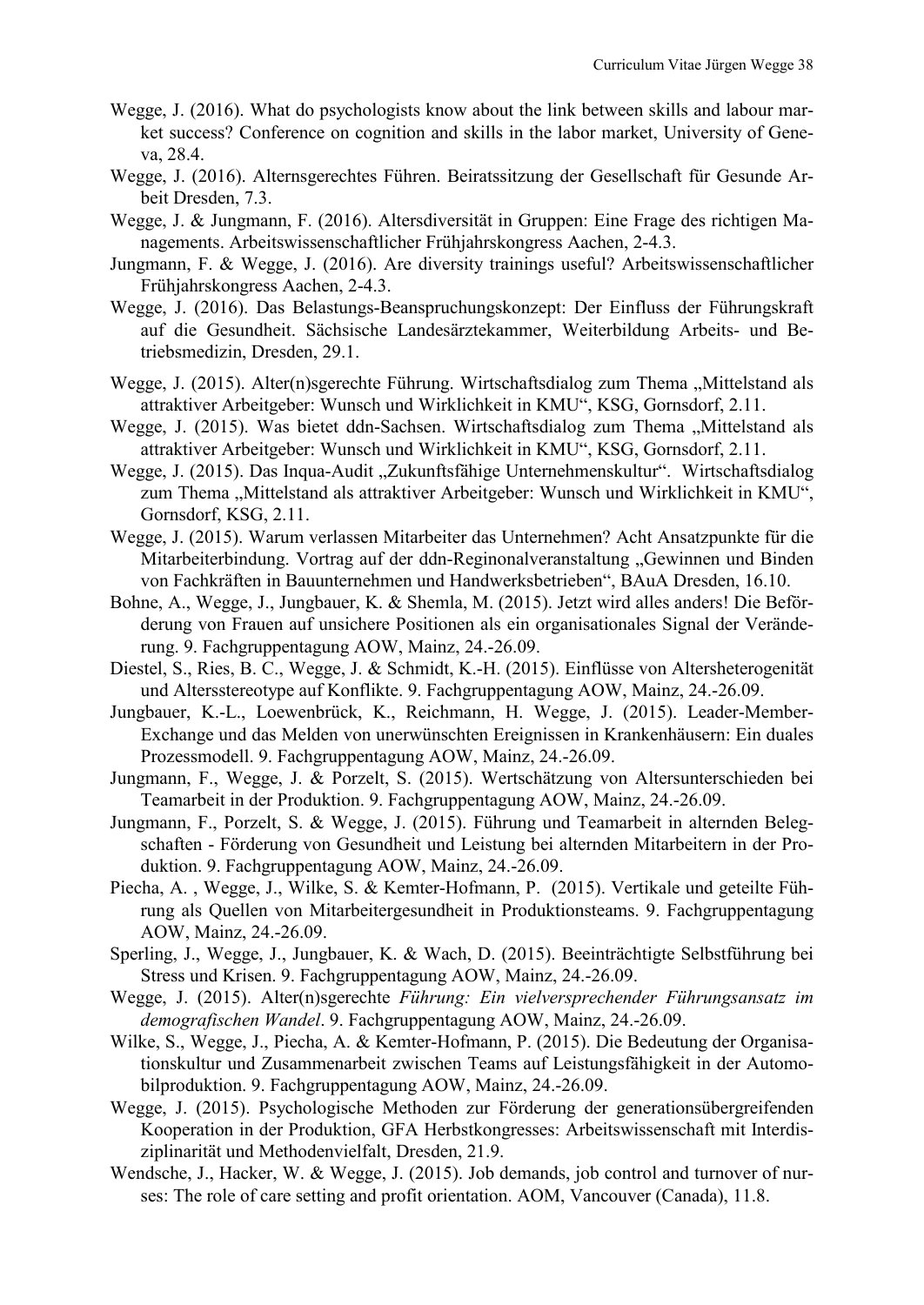- Wegge, J. & Shemla, M. (2015). Managing diverse teams by enhancing team identification: The mediating role of perceived diversity, AOM, Vancouver (Canada), 10.8.
- Wegge, J. (2015). Erfolgsfaktoren heterogener Teams in der Wissenschaft, Teach4TU Professorenprogramm, TU Braunschweig, 15.6.
- Wegge, J. & Jungmann, F. (2015). Altersgemischte Teams und alter(n)sgerechte Führung. Institut der Wirtschaft Thüringens, Erfurt, 6.6.
- Jungmann, F. & Wegge, J. (2015). Improving health and performance in production workers: Conceptualization and evaluation of a leadership training on age diverse teams.  $17<sup>th</sup>$  EA-WOP Congress, Oslo, 20-23.5.
- Jungmann, F. & Wegge, J. (2015). Age-differentiated leadership: A new leadership model for the aging workforce.  $17<sup>th</sup>$  EAWOP Congress, Oslo, 20-23.5.
- Li, J., Meyer, B., Shemla, M., & Wegge, J. (2015). Developing a dynamic team diversity theory.  $17<sup>th</sup>$  EAWOP Congress, Oslo, 20-23.5.
- Piecha, A. Grüneisl, M., Wegge, J. Wilke, S. & Kemter-Hofmann, P. (2015). Team autonomy as antecedence of shared leadership in production teams.  $17<sup>th</sup>$  EAWOP Congress, Oslo, 20-23.5.
- Pintor, S. & Wegge, J. (2015). Unpacking the interplay between leadership networks and perceptions of team shared leadership behaviors over time.  $17<sup>th</sup>$  EAWOP Congress, Oslo, 20-23.5.
- Jungbauer, K.-L., Loewenbrück, K. Wegge, J. & Reichmann, H. (2015). Participation in the reporting of errors and adverse events in healthcare organizations: The role of supervisory leadership.  $17<sup>th</sup>$  EAWOP Congress, Oslo, 20-23.5.
- Wegge, J. (2015). Five pathways how leader behavior influences employees' health at work. 17th EAWOP Congress, Oslo, 20-23.5.
- Wegge, J. (2015). Generationsgerechte Führung von Teams. KITA-Weiterbildungskonferenz Unternehmen Kultur, Dresden, 9.5.
- Wegge, J. (2015). Erfolgreiche Führung junger und älterer Mitarbeiter. Weiterbildungskonferenz des Staatsministeriums des Inneren, Dresden, 4.5.
- Wegge, J. (2015). Altersgemischte Teams und alter(n)sgerechte Führung. Amtsleiterkonferenz der Landeshauptstadt Sachsen, Dresden, 24.4.
- Wegge, J. (2015). Wie fördere ich Arbeitsmotivation und Arbeitszufriedenheit (älterer Mitarbeiter). Amtsleiterkonferenz der Landeshauptstadt Sachsen, Dresden, 24.4.
- Wegge, J. (2015). Alternsgerechtes Führen. Erfahrungsaustauschkreis Fachkräftesicherung für Sachsen und angrenzende Regionen, Chemnitz, 03.03.
- Wegge, J. (2015). Die Arbeit des ddn-Sachsen. Erfahrungsaustauschkreis Fachkräftesicherung für Sachsen und angrenzende Regionen, Chemnitz, 03.03.
- Jungmann, F., Hilgenberg, F., Porzelt, S. , Fischbach, M. & Wegge, J. (2015). Teamarbeit und Führung im demographischen Wandel: Ergebnisse und Erfahrungen aus einem Interventionsprojekt. 61. GFA Frühjahrskongress, Kassel, 27.2.
- Wegge, J. (2015). Arbeitsmotivation und alternsgerechte Führung. Festkolloquium des Leibniz-Institut für Festkörper- und Werkstoffforschung (IFW), Dresden, 24.02.
- Wegge, J. (2015). Altersheterogenität in Teams: Fördert das Innovationen? Fachtagung "Innovationsfähigkeit im demografischen Wandel, Universität Hamburg, Hamburg, 30.01.
- Wegge, J. (2014). Altersgemischte Teams und alter(n)sgerechte Führung, Institutskolloquium Psychologie TU Chemnitz, Chemnitz, 10.12.
- Wegge, J. (2014). Altersgemischte Teams und alter(n)sgerechte Führung, Fachbereichskonferenz Kindertagesbetreuung, Dresden, 25.11.
- Wegge, J. (2014). Altersgemischte Teams und alter(n)sgerechte Führung, ZWH Bildungskonferenz, Berlin, 18.11.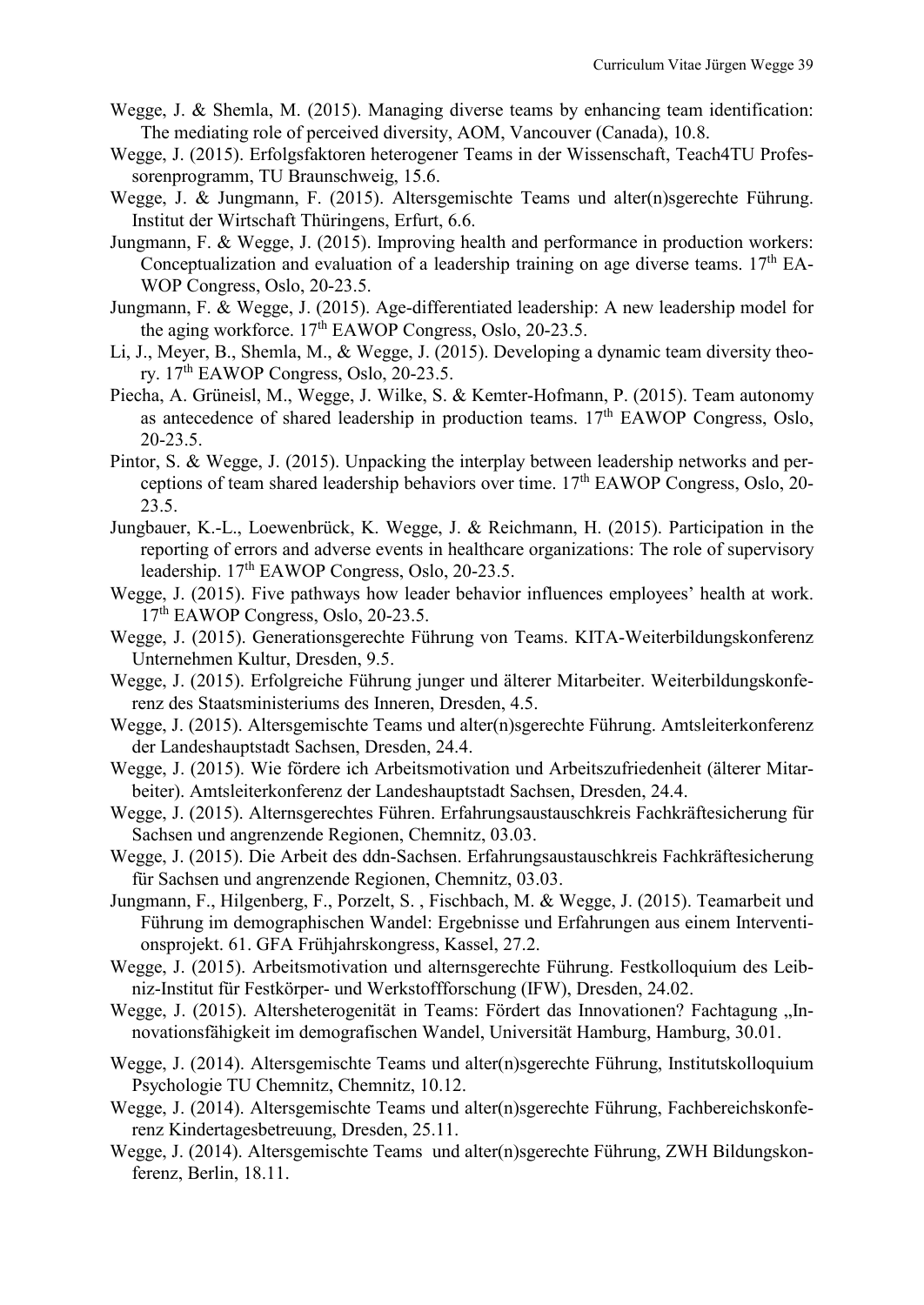- Wegge, J. (2014). Die Führungskraft als Alleskönner: Wie sind die neuen Herausforderungen bei der Führung altersgemischter Teams zu bewältigen? 1. HRM Tagung "Führungskräfteentwicklung", Berlin, 13.11.
- Wegge, J. (2014). Arbeitsmotivation älterer Mitarbeiter Implikationen für Führung, Teamarbeit und Fortbildung. Sitzung der Fortbildungsbeauftragten des Freistaat Sachsen, AVG, Meißen, 10.11.
- Hacker, W., Schrod, N., Wegge, J. & Wendsche, J. (2014). Pausenorganisation und Fluktuation in der Altenpflege. 49. Kongress der Deutschen Gesellschaft für Psychologie, Bochum, 21-25. 09.
- Jungbauer, K. & Wegge, J. (2014). Führung bei kritischen Veränderungen: Ist transformationale Führung die Rettung? 49. Kongress der Deutschen Gesellschaft für Psychologie, Bochum, 21-25. 09.
- Jungbauer, K., Loewenbrück, K., Wegge, J. & Reichmann, H. (2014). Individuelle, organisationale und technische Einflussfaktoren der Kommunikation von unerwünschten Ereignissen und Fehlern in der Medizin. 49. Kongress der Deutschen Gesellschaft für Psychologie, Bochum, 21-25. 09.
- Jungmann, F., & Wegge, J. (2014). Alternsgerechte Führung in der Automobilproduktion, 49. Kongress der Deutschen Gesellschaft für Psychologie, Bochum, 21-25. 09.
- Jungmann, F., & Wegge, J. (2014). Förderung von Teamarbeit und Gesundheit bei altersgemischten Teams in der Produktion, 49. Kongress der Deutschen Gesellschaft für Psychologie, Bochum, 21-25. 09.
- Piecha, A. & Wegge, J. (2014). Arbeitsbedingungen als Randbedingungen für das Auftreten geteilter Führung in Teams. 49. Kongress der Deutschen Gesellschaft für Psychologie, Bochum, 21-25. 09.
- Wegge, J. (2014). Führung und Gesundheit: Zum Stand der Dinge. 49. Kongress der Deutschen Gesellschaft für Psychologie, Bochum, 21-25. 09.
- Wegge, J. & Hacker, W. (2014). Das ODEM Projekt: Förderung der Gesundheit und Arbeitsfähigkeit in der Pflege. 49. Kongress der Deutschen Gesellschaft für Psychologie, Bochum, 21-25. 09.
- Wegge, J. & Jungmann, F. (2014). Altersgemischte Teams und alter(n)sgerechte Führung. Regionalforum Mitteldeutschland: Zukunft der Arbeit – Arbeit der Zukunft" von INQA und ddn", Leipzig, 19.09.
- Wegge, J., Piecha, A., Wilke, S., Kemter-Hofmann, P. (2014). A training for promoting shared leadership in production teams. 8<sup>th</sup> international Workshop of Organizational Participation in Europe Network (OPEN), Innsbruck (Austria), 5.-6.9.
- Wegge, J. (2014). What makes age-diverse teams effective? Results from a six year research program. Colloquium at the Ozyegin University Istanbul, Turkey, 14.8.
- Wegge, J., Hacker, W. & Kliegel, M. (2014). Objective work design, age-related leadership and cognitive resources as determinants of health and work ability in nursing: Results from the longitudinal ODEM-Project. 28<sup>th</sup> ICAP Congress, Paris, 8-13.7.
- Jungmann, F., Wegge, J., Bilinska, P. & Piecha, A. (2014). Age-differentiated leadership: A new leadership model for the aging workforce. 28<sup>th</sup> ICAP Congress, Paris, 8-13.7.
- Jungmann, F. & Wegge, J. (2014). The impact of age diversity, job design and leadership on production workers' health and performance.  $28<sup>th</sup> ICAP Congress, Paris, 8-13.7.$
- Wegge, J. (2014). Jung und Alt in einem Team? Vortrag auf den 1. Radebeuler Generationentag, Kulturbahnhof Radebeul, 9.5.
- Hacker, W. & Wegge, J. (2014). Arbeitsorganisation der stationären und ambulanten Seniorenpflege: Stärken und Ressourcen. Ergebnisdarstellung des ODEM-Projekts im Rahmen der Tagung "Wissenschaft für die Pflege", Radebeul. Diakonisches Werk Sachsen, 29.4.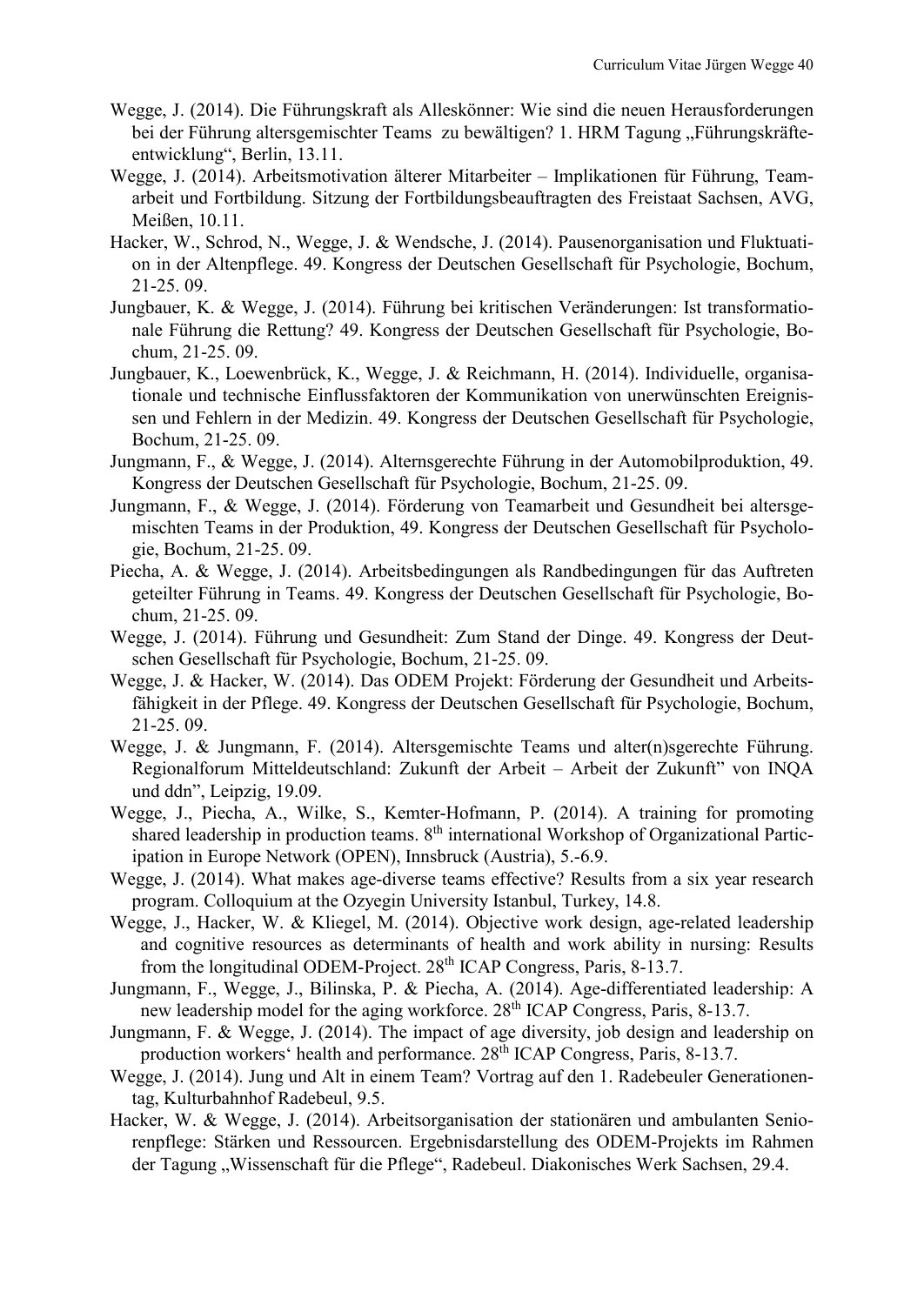- Wegge, J. (2014). Alter(n)sgerechte Führung und AAL-Weiterbildung: Zwei sinnvolle Demografiestrategien für die Wohnungswirtschaft! Vortrag auf den BBU-Tagen 2014, Zukunftsfaktor Demografie, Bad Saarow, 4.3.
- Wegge, J. (2014). Betriebliches Kompetenzmanagement im demografischen Wandel. Vortrag beim Verband Sächsischer Bildungsinstitute e.V., SBG, Dresden, 21.1.
- Wegge, J. & Kleint, S. (2013). Demografische Entwicklung und Strategieansätze in Sachsen: Was kann ein altersgerechtes Assistenzsystem (AAL) beitragen? Vortrag auf der Impulswerkstatt Medizintechnik (biosaxony), SBG, Dresden, 5.12.
- Wegge, J. (2013). Trainingsbasierte Stärkung der subjektiven Gesundheit und Erhalt der Arbeitsfähigkeit bei älteren Beschäftigten im stationären Pflegebereich, Arbeitstagung Aktives Altern, Sächsiche Landesärztekammer, 18.11.
- Wegge, J. (2013). Altersgemischte Teams und alter(n)sgerechte Unternehmensführung. Vortrag auf der Jahresmitgliederversammlung des Bildungsverbunds Sachsen für Chemie- und chemiebezogene Berufe, SBG, Dresden, 8.10.
- Pintor, S., Silva, S. & Wegge, J. (2013). From vertical to shared leadership behaviors emergence in Teams,  $7<sup>th</sup>$  international Workshop of Organizational Participation in Europe Network (OPEN), Fribourg (Switzerland), 9.-10.9.
- Piecha, A. & Wegge, J. (2013). Can shared leadership on the shop floor be effective?  $7<sup>th</sup>$  international Workshop of Organizational Participation in Europe Network (OPEN), Fribourg (Switzerland), 9.-10.9
- Wegge, J. (2013). Altersgemischte Teams und alter(n)sgerechte Führung. Vortrag auf dem Job Motion Round Table, zukunft im zentrum, Berlin, 5.9.
- Meyer, B., Shemla, M., Li, J. & Wegge, J. (2013). On the same side of the faultline: Inclusion in the supervisor's subgroup and employee performance, Academy of Management Annual Meeting, Lake Buena Vista, FL, 9-13.8.
- Wegge, J. & Brom, S. (2013). Stärkung der subjektiven Gesundheit und Erhalt der Arbeitsfähigkeit bei älteren Beschäftigten im stationären Pflegebereich (SuGA)", Vortrag beim Landespflegeausschuss Sachsen, SMS, Dresden, 7.8.
- Wegge, J. (2013). Altersgemischte Teamarbeit. Vortrag in der AG "Demografischer Wandel" der Staatskanzlei Sachsen, Dresden, 17.6.
- Wegge, J. (2013). Führung im demografischen Wandel. Vortrag zur Verleihung des Großen Georg-Gottlob-Preises an Prof. Dr. H.-W. Bierhoff, Ruhr-Universität Bochum, 13.6.
- Bilinska, P. & Wegge, J. (2013a). Young leads old: Consequences of age reversed leadersubordinate relationships, 16<sup>th</sup> EAWOP Congress, Münster, 22.-25.5.
- Bilinska, P. & Wegge, J. (2013b). When age is valued: The role of organizational age climate and age differentiated leadership in keeping nurses healthy,  $16<sup>th</sup>$  EAWOP Congress, Münster, 22.-25.5.
- Diestel, S., Wegge, J. & Schmidt, K.-H. (2013). The moderating role of social context in the relationship between individual job satisfaction and absenteeism: A three-level investigation, 16th EAWOP Congress, Münster, 22.-25.5.
- Jungbauer, K., Shemla, M. & Wegge, J. (2013). Differential effects of team crisis triggered by membership change on team performance: The role of visionary leadership, 16<sup>th</sup> EAWOP Congress, Münster, 22.-25.5.
- Jungbauer, K., Löwenbrück, K., Wegge, J, & Reichmann, H. (2013). Examining different sets of antecedents to medical error and adverse events reporting, 16<sup>th</sup> EAWOP Congress, Münster, 22.-25.5.
- Jungmann, F., Wegge, J. & Ellwart, T. (2013). Age differentiated leadership,  $16<sup>th</sup>$  EAWOP Congress, Münster, 22.-25.5.
- Shemla. M., Kearney, E. & Wegge, J. (2013). Team diversity, team process and team performance: The moderating role of leader mood, 16<sup>th</sup> EAWOP Congress, Münster, 22.-25.5.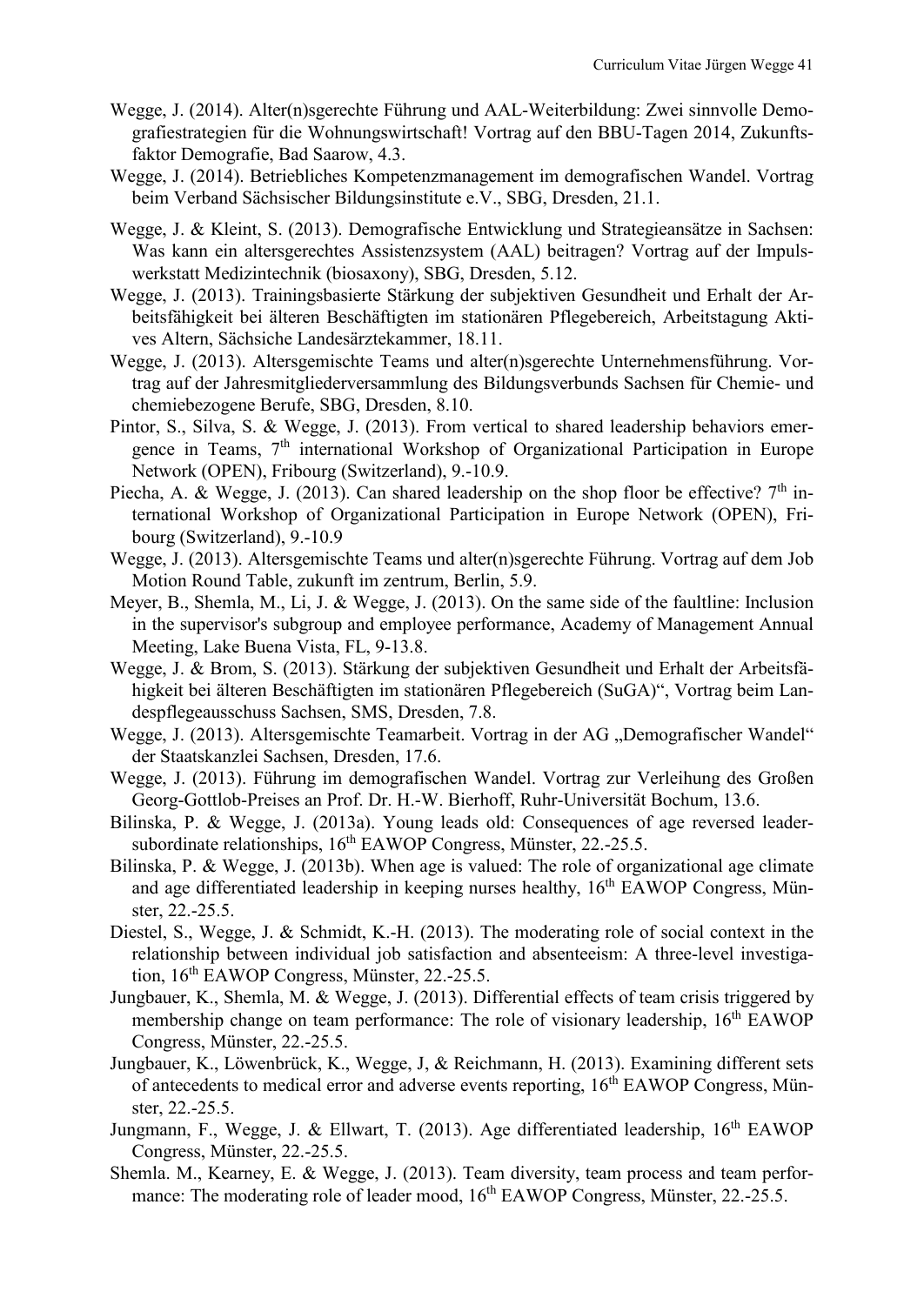- Pintor, S., Silva, S. & Wegge, J. (2013). Shared Leadership and Proactivity, Neglect, and Cynicism: Evidences from Portugal and Brazil, 16<sup>th</sup> EAWOP Congress, Münster, 22.-25.5.
- Schrod, N., Wendsche, J., Roitsch, K., Hacker, W., Bilinska, P. & Wegge, J. (2013). Impact of work organization and task characteristics on strain and turnover in geriatric care, 16<sup>th</sup> EAWOP Congress, Münster, 22.-25.5.
- Wegge, J. Schuh, S. & van Dick, R. (2013). "I feel bad", "We feel good"? Emotions as a driver for personal and organizational identity and organizational identification as a resource for serving unfriendly customers, 16<sup>th</sup> EAWOP Congress, Münster, 22.-25.5.
- Wegge, J. (2013). Alter(n)gerechte Führung. Vortrag auf der BMBF Tagung "Innovationsfähigkeit im demografischen Wandel", Berlin, 17.5.
- Wegge, J. (2013). Sinn und Unsinn altersgemischter Teamarbeit. Vortrag auf dem BPW Germany Tagung "Die letzte macht das Licht aus. Generationen erfolgreich im Austausch, Dresden, 20.4.
- Wegge, J. (2013). Führung und Beratung per Videokonferenz: Ein Modell für fluide Organisationen? Vortrag auf der IAG Fachkonferenz "Die Zukunft der Arbeit – Unternehmenskultur von morgen zwischen nachhaltiger und fluider Organisation, Dresden, 5.4.
- Jungbauer, K.-L., Loewenbrück, K., Wegge, J. & Reichmann, H. (2013). Communication of medical errors and adverse events in neurological university hospitals, International conference on communicating medical error (COME), Ascona, Switzerland, 18-22.3.
- Wegge, J. (2013). Einfluss der demografischen Entwicklung auf das Human Ressource Management in Unternehmen. Vortrag auf der 14. Handelsblatt Tagung "Betriebliche Altersversorgung 2013", Berlin, 13.3.
- Wegge, J. (2013). Vor- und Nachteile altersgemischter Teamarbeit. Vortrag auf dem 9. Iga-Kolloquium: Gesund und sicher länger arbeiten – Werte und Führung. DGUV Dresden, 12.3.
- Wegge, J. (2012). Altersgemischte Teamarbeit und alter(n)sgerechte Führung. Bühlerkolloquium der Fachrichtung Psychologie. Dresden, 17.10.
- Bilinska, P., & Wegge, J. (2012). Wie fördert ein positives Altersklima die Arbeitsfähigkeit von Pflegekräften? 48. Kongress der DGPS, Bielefeld, 23-27.9.
- Jungmann, F., Liebermann, S., Wegge, J. & Schmidt, K.-H. (2012). Führung von altersgemischten Arbeitsgruppen. 48. Kongress der DGPS, Bielefeld, 23-27.9.
- Jungmann, F., Zwick, T. Liebermann, S. & Wegge, J. (2012). Werden nur die anderen älter oder ich auch? Einstellung zum Alterungsprozess von Führungskräften und alternsgerechte Führung. 48. Kongress der DGPS, Bielefeld, 23-27.9.
- Liebermann, S., Jungmann, F, Wegge, J., & Schmidt, K.-H. (2012). Auswirkungen von Altersheterogenität auf individueller und Gruppenebene - Ergebnisse aus dem ADIGU-Projekt. 48. Kongress der DGPS, Bielefeld, 23-27.9.
- Mende, S. & Wegge, J. (2012). Tatsächliche und gewünschte Partizipation: Eine experimentelle Studie zu konkreten Verhaltens- und Erlebenseffekten. 48. Kongress der DGPS, Bielefeld, 23-27.9.
- Piecha, A. & Wegge, J. (2012). Neue Kurzskalen zur Messung konstruktiver und destruktiver geteilter Führung in Teams. 48. Kongress der DGPS, Bielefeld, 23-27.9.
- Piecha, A. & Wegge, J. (2012). Verringerung des Fachkräftemangels in der stationären Altenpflege durch alternsgerechte Führung. 48. Kongress der DGPS, Bielefeld, 23-27.9.
- Piecha, A., Wegge, J., Kliegel. M., Melzer, M., Brom, S. S. & Horvath, I. (2012). Trainingsbasierte Stärkung der subjektiven Gesundheit und Erhalt der Arbeitsfähigkeit bei älteren Beschäftigten im Pflegebereich (SUHA). 48. Kongress der DGPS, Bielefeld, 23-27.9.
- Wendsche, J. & Wegge, J. (2012). Individuelle Erholungsfähigkeit und Zeitdruck beeinflussen die Wirkungen von Kurzpausen. 48. Kongress der DGPS, Bielefeld, 23-27.9.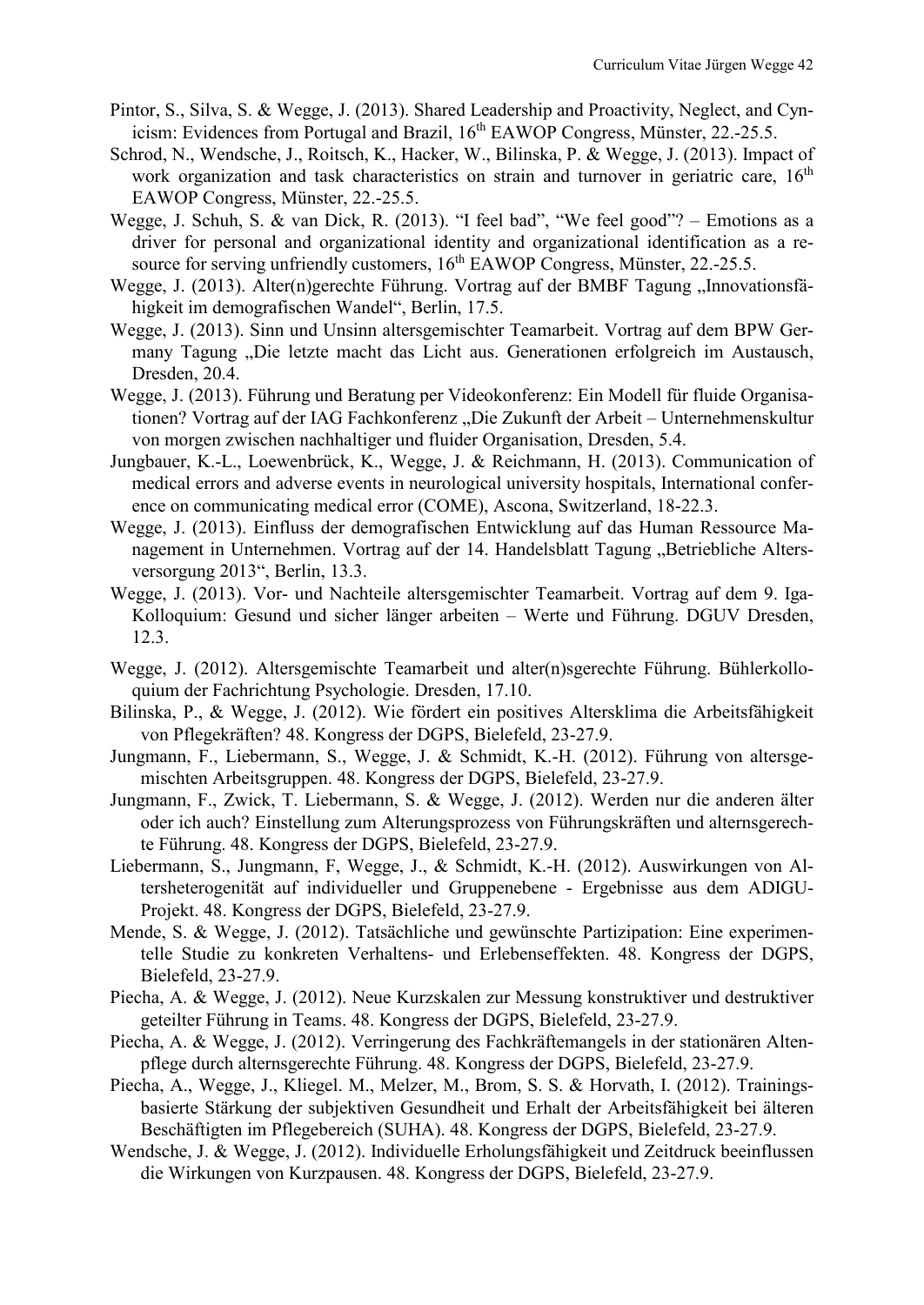- Wegge, J., Schuh, S. C., & van Dick, R. (2012). I feel bad We feel good!? Emotionen beeinflussen die persönliche und organisationale Identifikation, wobei nur die organisationale Identifikationim Umgang mit unfreundlichen Kunden hilft. 48. Kongress der DGPS, Bielefeld, 23-27.9.
- Wegge, J. (2012). Goal commitment und das Erreichen von Leistungszielen, 48. Kongress der DGPS, Bielefeld, 23-27.9.
- Wegge, J. (2012). Alter(n)sgerechte Führung. Dresdner Treffpunkt zur Arbeitssicherheit in der BAuA, Dresden, 4.7.
- Wegge, J. (2012). Shared Leadership Führung ist teilbar! Vortrag auf dem 20. Bodensee-Forum Personalmanagement, Bregenz, 12.5.
- Wegge, J. (2012). Vom Sinn und Unsinn altersgemischter Teamarbeit. Vortrag auf dem 20. Bodensee-Forum Personalmanagement, Bregenz, 12.5.
- Pintor, S., Silva, S., Wegge, J., & Piecha, A. (2012). Vertical and Shared Leadership: Preliminary results of a questionnaire validation, Organizational and Work Psychology Brazilian Congress, Rio de Janeiro, 2-5.5.
- Jungmann, F., Wegge, J. & Schmidt, K.-H. (2012). Altersgemischte Teamarbeit. Ergebnisse aus dem ADIGU-Projekt. Vortrag auf dem GFA-Frühjahrskongress, Kassel, 22-24.2.
- Wegge, J., Jungmann, F., Liebermann, S., Shemla, M., Ries, B. C., Diestel, S. & Schmidt, K.- H. (2012). What makes age diverse teams effective? Results from a six-year research program. IEA-Congress, Recife (Brazil), 12-16.2.
- Jungbauer, K.-L., Loewenbrück, K., Wegge, J., & Reichmann, H. (2011). Auswirkungen von anonymen Meldesystemen für unerwünschte Ereignisse auf Kommunikationsprozesse in neurologischen Universitätskliniken. 84. Jahres-Kongress der Deutschen Gesellschaft für Neurologie, Wiesbaden, 28.9-1.10.
- Wegge, J. (2011). Aktuelle Befunde zur Altersdiskriminierung in Deutschland Wie sollten Vorgesetzte Jung und Alt Führen? Vortrag auf dem 4.Dresdner Forum Employability: Führen in modernen Zeiten, Dresden, 22.9.
- Wegge, J. (2011). Geteilte Führung: Ein neues Modell gesunder Führung in Organisationen und Teams? Vortrag auf dem 4.Dresdner Forum Employability: Führen in modernen Zeiten, Dresden, 22.9.
- Dej, D., Stephan, U. & Wegge, J. (2011). Entwicklung und erste Validierung einer Skala zur Messung des Subjektiven Unternehmerischen Erfolges (SESS). 7. Kongress Fachgruppe der Arbeits-, Organisations- und Wirtschaftspsychologie der DGPS, Rostock, 7-9.9
- Jungmann, F., Ries, B. C., Liebermann, S., Wegge, J. & Schmidt, K.-H. (2011). Konzeption und Evaluation eines Führungskräftetrainings zu "Altersheterogenität als Ressource erkennen und nutzen", 7. Kongress Fachgruppe der Arbeits-, Organisations- und Wirtschaftspsychologie der DGPS, Rostock, 7-9.9.
- Liebermann, S., Wegge, J., Jungmann, F. & Schmidt, K.-H. (2011). Altersdiskriminierung in Deutschland. Ergebnisse der iga-Umfrage, 7. Kongress Fachgruppe der Arbeits-, Organisations- und Wirtschaftspsychologie der DGPS, Rostock, 7-9.9.
- Diestel, S., Ries, B. C., Wegge, J. & Schmidt, K.-H. (2011). Altersheterogenität und Gruppeneffektivität: Der Einfluss von Konflikten und Wertschätzung von Altersheterogenität, 7. Kongress Fachgruppe der Arbeits-, Organisations- und Wirtschaftspsychologie der DGPS, Rostock, 7-9.9.
- Shemla, M., Wegge, J., Kerney, E. & Schraub, E. (2011). Does perceiving differences in teams make us feel less alike? 7. Kongress Fachgruppe der Arbeits-, Organisations- und Wirtschaftspsychologie der DGPS, Rostock, 7-9.9.
- Shemla, M., Kearney, E., Wegge, J., & Lehman, P. (2011). Team diversity, team processes, and team performance: The role of leader mood. 7th Meeting of the German Association of Work and Organizational Psychology (AOW), Rostock, 7-9.9.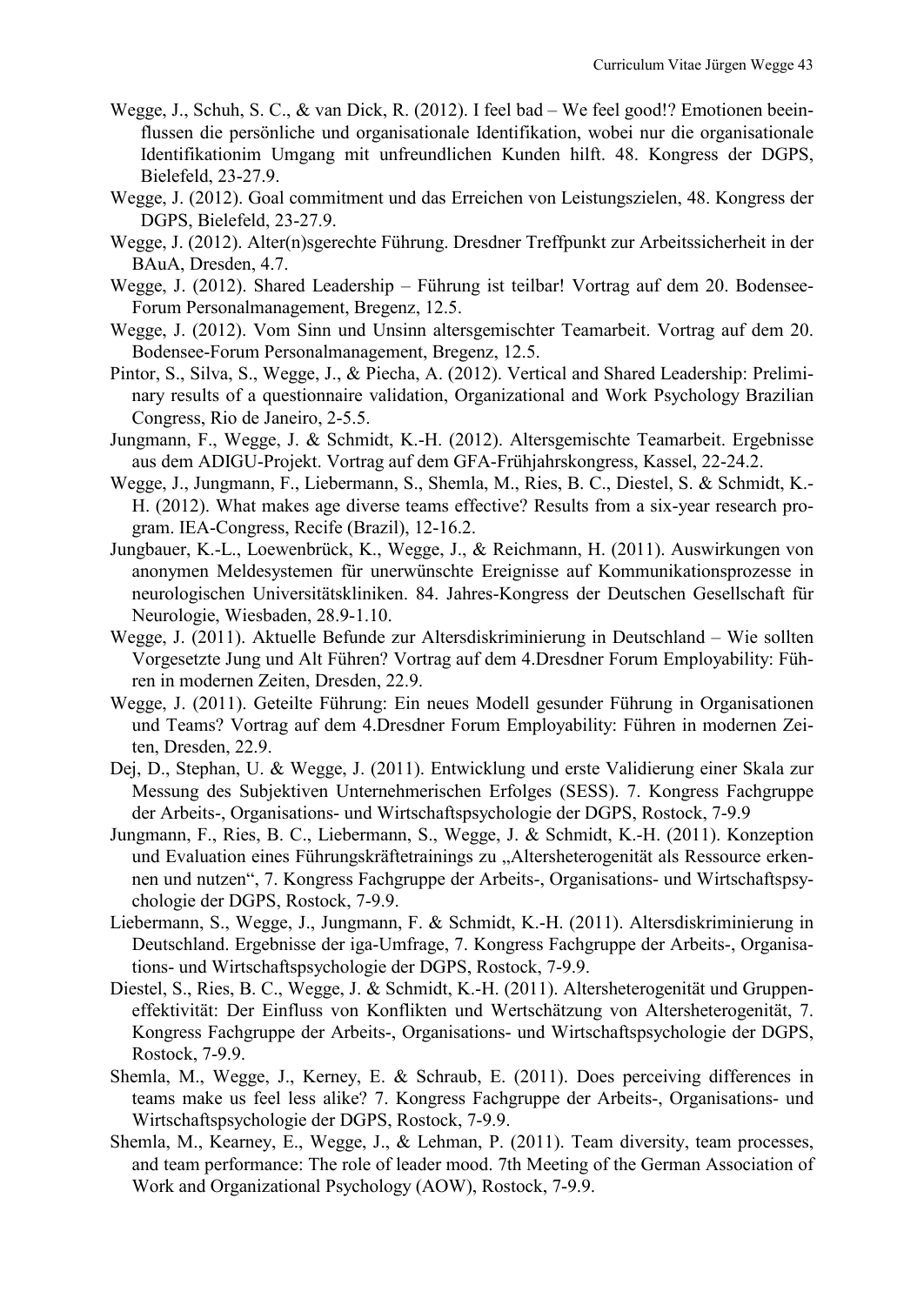- Shemla, M., Lehman, P., Wegge, J. & Kerney, E. (2011). Team diversity and team processes: Assessing the moderating role of leader affect and leader prototypicality. 7. Kongress Fachgruppe der Arbeits-, Organisations- und Wirtschaftspsychologie der DGPS, Rostock, 7-9.9.
- Wegge, J., Ries, B. C., Diestel, S. & Schmidt, K.-H. (2011). Age-diversity salience and conflicts in teams mediate the impact of objective age diversity on team effectiveness, 7. Kongress Fachgruppe der Arbeits-, Organisations- und Wirtschaftspsychologie der DGPS, Rostock, 7-9.9.
- Wegge, J. & Schmidt, K.-H. (2011). Altersheterogenität von Arbeitsgruppen als Determinante von Innovation, Gruppenleistung und Gesundheit. 7. Kongress Fachgruppe der Arbeits-, Organisations- und Wirtschaftspsychologie der DGPS, Rostock, 7-9.9.
- Wegge, J. & Schmidt, K.-H. (2011). Altersheterogenität von Arbeitsgruppen als Determinante von Innovation, Gruppenleistung und Gesundheit (ADIGU). 10. Kongress für Gesundheitspsychologie, Berlin , 31.8-2.9.
- Shemla, M., Wegge, J., Kearney, E., & Schraub, E. M. (2011). Affective linkages in work teams: Does perceiving differences in teams make us feel less alike? European Association of Social Psychology, Stockholm, Sweden, July.
- Wegge, J. (2011). Arbeitsleitung im Alter: Wie kann Arbeit alter(n)sgerecht gestaltet werden? 33. Deutscher Evangelischer Kirchentag, Dresden, 1.-5.6.
- Wegge, J. (2011). Demographic changes as one mega-trend at work and a challenge for Business Psychology, round table, practitioners day, 15th European Congress of Work and Organizational Psychology, Maastricht , 25-28.5.
- Dej, D., Stephan, U., & Wegge, J. (2011). Additive and multiplicative effects of work characteristics on entrepreneurs' health and work motivation, 15th European Congress of Work and Organizational Psychology, Maastricht, 25-28.5.
- Wegge, J., Schmidt, K.-H , Ries, B. C., Diestel, S., Jungmann, F. & Liebermann, S. (2011). Age-diversity in teams: The state of the art, 15th European Congress of Work and Organizational Psychology, Maastricht, 25-28.5.
- Wegge, J., Haslam, S. A. & Postmes, T. (2011). The benefits of participative group goal setting become apparent as tasks become increasingly challenging, 15th European Congress of Work and Organizational Psychology, Maastricht , 25-28.5.
- Jungmann, F., Wegge, J, Liebermann, S. & Schmidt, K. H. (2011), Age-discrimination at work: Representative results from the German work force, 15th European Congress of Work and Organizational Psychology, Maastricht , 25-28.5.
- Wegge, J., Piecha, A., Jeppesen H. J. & Silva, S. (2011). Promoting work motivation and distributive leadership in organizations: A review and a new model, 15th European Congress of Work and Organizational Psychology, Maastricht , 25-28.5.
- Piecha, A. & Wegge, J. (2011). Development of new short scales for assessing vertical and shared leadership in teams, 15th European Congress of Work and Organizational Psychology, Maastricht, 25-28.5.
- Pintor, S., Silva, S., Wegge, J. & Piecha, A. (2011). Teams working in Portuguese non-profit organizations: Preliminary results of a shared leadership questionnaire, 15th European Congress of Work and Organizational Psychology, Maastricht, 25-28.5.
- Shemla, M., Wegge, J., & Kearney, E. (2011). The moderating role of diversity and identification on affective linkages in work teams. SIOP, Chicago, USA, April.
- Jungmann, F., Liebermann, S. & Wegge, J. (2011). Vor- und Nachteile altersgemischter Teamarbeit. Vortrag auf dem 8. iga-Kolloquium: Gesund und sicher länger arbeiten – Praktische Handlungshilfen für Betriebe, Dresden, IAG, 14.-15.3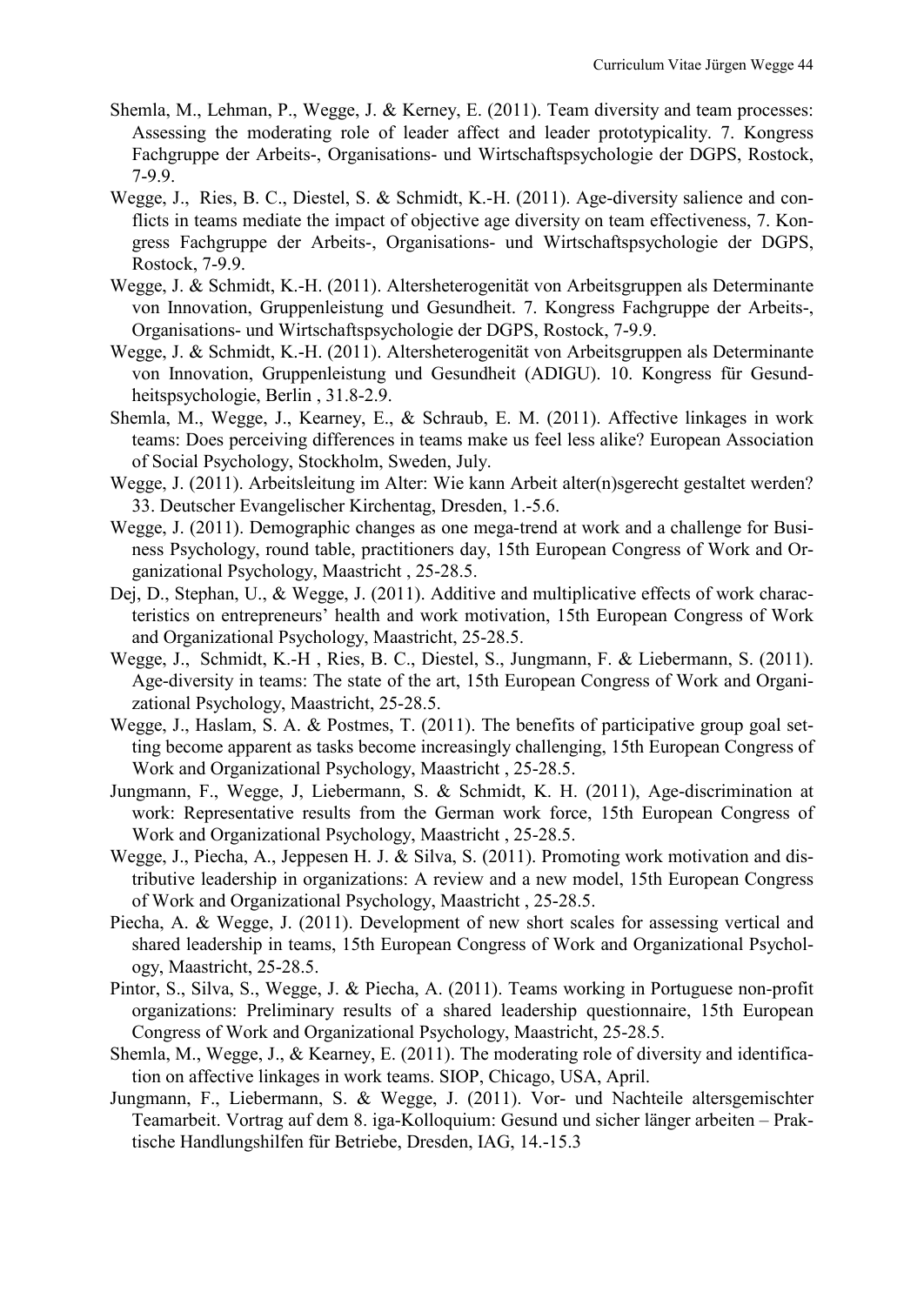- Jungbauer, K.-L., Shemla, M. & Wegge, J. (2011). Differential effects of membership change induced team crisis on team performance: The role of visionary leadership. EAWOP small group meeting about time and change in teams, Chemnitz, 24.-26.2
- Wegge, J. (2011). Altersgemischte Teamarbeit in Organisationen [Age-diverse team work in organisations]. Gastvortrag am Deutschen Zentrum für Altersfragen (DZA), Berlin, 17.02.
- Wegge, J. (2011). Alterheterogenität von Arbeitsgruppen als Determinante von Innovation, Gruppenleistung und Gesundheit [Age diversity of work groups as a determinant of innovation, performance and health]. Konferenz "Ressourcen erkennen und Stärken nuten. BZgA-Regionalkonferenz Sachsen, Deutsches Hygiene-Museum Dresden, 21.1.
- Wegge, J., Jungmann, F., Schmidt,. K.-H. & Liebermann, S. (2011). Altersdiskriminierung in Deutschland: Ergebnisse des iga Barometer 2010. Beiratstreffen der Initiative Gesundheit und Arbeit, Berlin, 12.01.
- Wegge, J., Jungmann, F., Schmidt,. K.-H. & Liebermann, S. (2010). Altersdiskriminierung in Deutschland: Ergebnisse des iga Barometer 2010. Wettbewerbsvorteil Gesundheit. Gesunde Arbeit – die Arbeitswelt von morgen aktiv gestalten, Köln, 30.11-1.12.
- Jungmann, F., Liebermann, S, Wegge, J. & Schmidt, K.-H. (2010). Altersgemischte Teamarbeit erfordert Wertschätzung von Jung und Alt. 47. Kongress der Deutschen Gesellschaft für Psychologie, Bremen, 26-30.9.
- Kleint, S. Wegge, J. & Schmidt, K.-H. (2010). Effekte des Alters der Führungskraft auf die Fluktuation im Team: Eine longitudinale Mehr-Ebenenanalyse. 47. Kongress der Deutschen Gesellschaft für Psychologie, Bremen, 26-30.9.
- Shemla, M., Wegge, J., Kearney, E. & Straub. E. (2010). Explaining affective linkages in teams: A multilevel examination of the role of subjective team diversity and emotional awareness. 47. Kongress der Deutschen Gesellschaft für Psychologie, Bremen, 26-30.9.
- Van Dick, R., Wegge, J., & Haslam, S.A. (2010). Stress bei der Arbeit: Ein neuer, identitätsbasierter Zugang. Positionsreferat. 47. Kongress der Deutschen Gesellschaft für Psychologie, Bremen, 26-30.9.
- Wegge, J., Haslam, S. A., & Postmes, T. (2010). Partizipativ vereinbarte Gruppenziele sind direktiv vorgegebenen Zielen überlegen, wenn man zunehmend schwieriger werdende Ziele erreichen will. 47. Kongress der Deutschen Gesellschaft für Psychologie, Bremen, 26.-30.9.
- Wegge, J. & van Dick, R. (2010). Emotionsspezifische Messung von emotionaler Dissonanz: Eine wichtige Weiterentwicklung in der Analyse kundeninduzierter Beanspruchungen? 47. Kongress der Deutschen Gesellschaft für Psychologie, Bremen, 26.-30.9.
- Wegge, J. (2010). Closing generational gaps at the workplace: Implications for educators. ITE College West, School of Business and Services, Singapore, 30.7.
- Wegge, J. (2010). The ageing workforce: Problems and prospects for effective team work, Conference on creativity in business and education, Psychology of Excellence in Business and Education, University of Munich (LMU), Munich, 25.6.
- Wegge, J. & Wolff. S. (2010). Führung und Gesundheit Aktuelle Forschungsbilanz und offene Fragen [Leadership and health], 16. Workshop "Psychologie der Arbeitssicherheit und Gesundheit", Dresden, IAG, 10-12.5.
- Wegge, J., van Knippenberg, D. & Schmidt, K.-H. (2010).Age diversity and innovation: The moderating role of diversity beliefs and burnout, 27th international congress of applied psychology (ICAP), Melbourne, Australia, 11-16.7.
- Wegge, J., Ries, B. C., Diestel, S. & Schmidt, K.-H. (2010). Age-diversity salience and conflicts in teams as mediators of the impact of objective age diversity on team effectiveness, 27th international congress of applied psychology (ICAP), Melbourne, Australia, 11-16.7.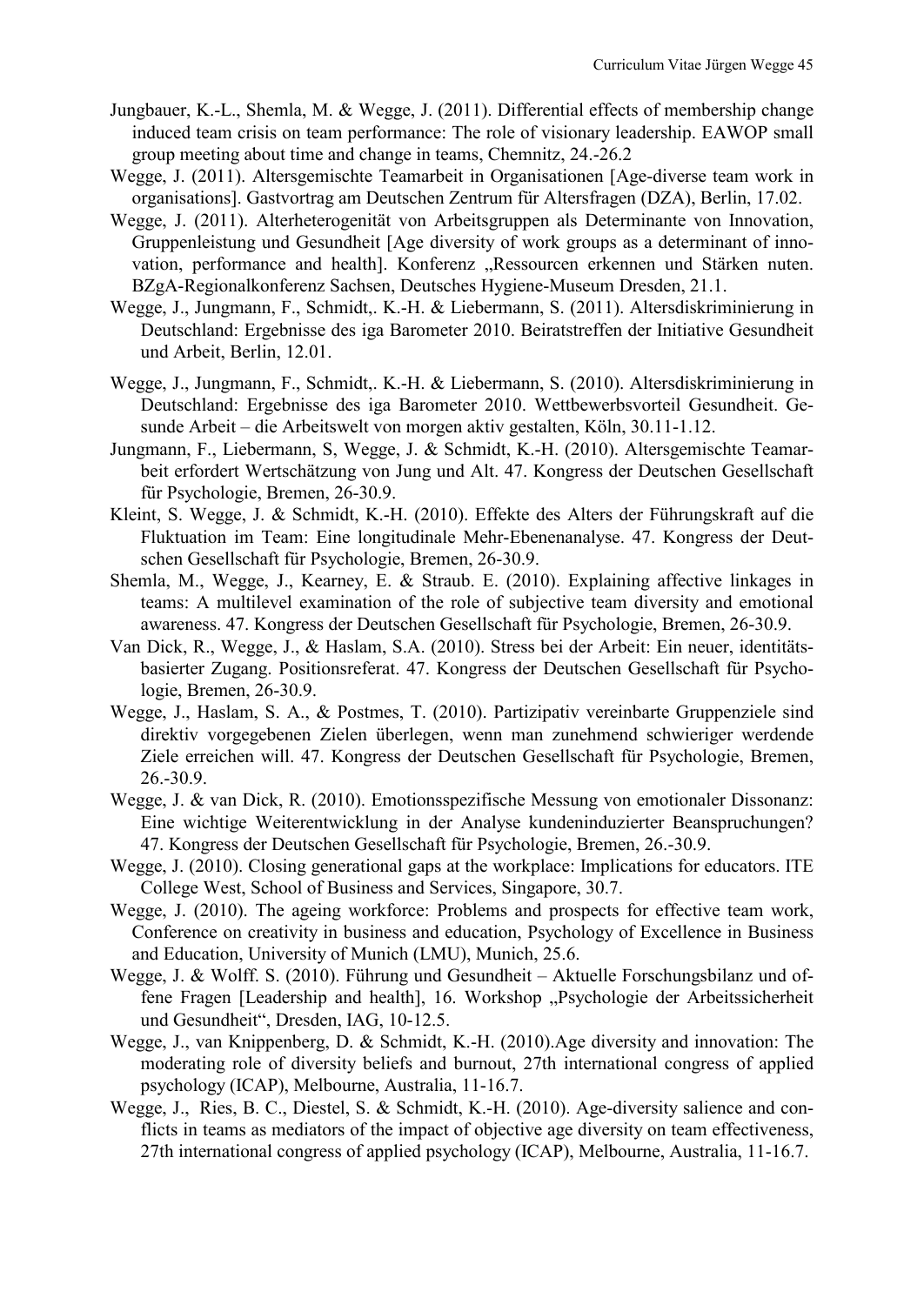- Wegge, J., Haslam, S. A. & Postmes, T. (2010). The benefits of participative group goal setting become apparent as tasks become increasingly challenging over time, 27th international congress of applied psychology (ICAP), Melbourne, Australia, 11-16.7.
- Dej, D., Gorgievski, M., Wegge, J. (2010). Entrepreneurial success is multidimensional: Development and validation of subjective success scale, 27th international congress of applied psychology (ICAP), Melbourne, Australia, 11-16.7.
- Ries, B., Diestel, S., Wegge, J. & Schmidt, K.-H. (2010). Altersheterogenität und Gruppeneffektivität: Die moderierende Rolle des Teamklimas [Age heterogeneity and group effectivity: The moderate role of the team climate], 56. Frühjahrskongress der GFA, Darmstadt, 25.3.
- Wegge, J. (2010). Führung von Arbeitsgruppen [Leadership of work teams], Symposium "Teamkonzepte für die öffentliche Veranstaltung", Linx, 18-19.2.
- Wegge, J. (2009). Aktuelle Forschung im Bereich "Human Resource and Human Factors", Veranstaltung "10 Jahre Psychologie Kontakt", Dresden, 9.12.
- Wegge, J. (2009). Eine aktuelle Bilanz der Vor- und Nachteile altersgemischter Teamarbeit. [A current balance of benefits and disadvantages of agediverse teamwork], Konferenz "Produktivität und Zufriedenheit in altersgemischten Teams, Auto-Uni Wolfsburg, Wolfsburg, 18.11.
- Wegge, J., Hoch, F. & Pearce, C. L. (2009). Developing a shared leadership short scale: Validating Pearce and Sims (2002) questionnaire in German work teams, 3. OPEN Tagung, Lissabon, 13-14.11.
- Wegge, J. (2009). Vor- und Nachteile altersgemischter Teamarbeit. [Benefits and disadvantages of age diverse teamwork], Beiratssitzung Gesunde Arbeit, Dresden, 11.11.
- Wegge, J. (2009). Group goal setting: The state of the art, Gästekolloquium des Masterschwerpunkts Sozial-, Organisations- und Wirtschaftspsychologie, Universität Zürich, 29.9.
- Wegge, J. (2009). Ansätze des Change Management. [Approaches of change management], 2. Dresdner Forum Employability der VBG, Dresden, 23.9.
- Wegge, J. (2009). Gerechtigkeit in Organisationen. [Fairness in organisations], 2. Dresdner Forum Employability der VBG, Dresden, 23.9.
- Hoch, J. E. & Wegge, J. (2009). Eigeninitiative in virtuellen Teams. [Personal resposibility in virtual teams], 6. Tagung der Fachgruppe Arbeits- und Organisationspsychologie, Wien, 9-11.9.
- Hoch, J. E. & Wegge, J. (2009). The joint impact of shared leadership and shared mental models on team performance in age diverse teams, 6. Tagung der Fachgruppe Arbeitsund Organisationspsychologie, Wien, 9-11.9.
- Hoch, J. E., Wegge, J. & Pearce, C. L. (2009). Developing a shared leadership short scale: validating Pearce and Sims (2002) questionnaire in German work teams, 6. Tagung der Fachgruppe Arbeits- und Organisationspsychologie, Wien, 9-11.9.
- Wegge, J., Blachnik, B. C., Diestel, S. & Schmidt, K.-H. (2009). Die Rolle von Alterssalienz und Konflikten in Teams als Mediatoren in der Beziehung zwischen Altersheterogenität und Gruppeneffektivität. [The role of age salience and conflicts in teams as mediators in the relationship between age heterogeneity and group effectiveness], 6. Tagung der Fachgruppe Arbeits- und Organisationspsychologie, Wien, 9-11.9.
- Buruck, G. & Wegge, J. (2009). Wirksamkeit von Gesundheitszirkeln in der Pflege Eine Fallbeschreibung. [Efficiency of health circles in caring– A case study], 9. Kongress für Gesundheitspsychologie, Zürich, 25-28.8.
- Wegge, J. (2009). Partizipative Führung von Arbeitsgruppen. [Participatory leadership in workgroups], Kolloquium der Wirtschafts-, Organisations- und Sozialpsychologie der TU Chemnitz, 3.7.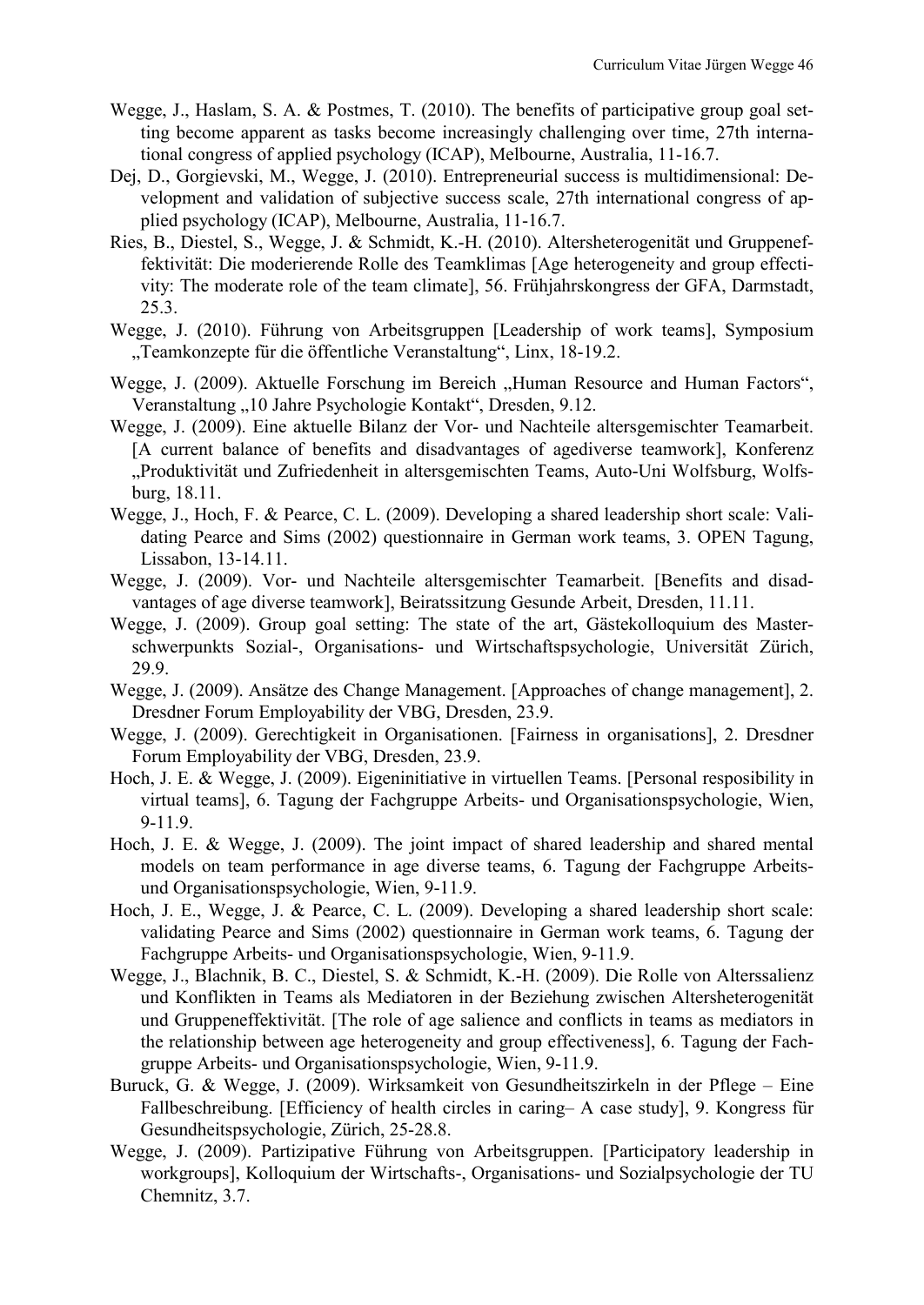- Dej, D., Gorgievski, M., Augustin, A., & Wegge, J. (2009). Entrepreneurial success as defined by entrepreneurs: Development of a measurement instrument, 14th European Congress of Work and Organizational Psychology, Santiago de Compostela, 13.-16.5
- Hoch, J. E., Fritsche, L. & Wegge, J. (2009). Age diversity, identification and innovation in teams: Evidence for curvilinear relationships. 14th European Congress of Work and Organizational Psychology, Santiago de Compostela, 13-16.5
- Hoch, J. E. & Wegge, J. (2009). The role of employee integrity and shared leadership as antecedents of workplace innovation, 14th European Congress of Work and Organizational Psychology, Santiago de Compostela, 13-16.5.
- Shemla, M., Wegge, J., Kanfer, R., Schmidt, K.H. & Hoch, J. E. (2009). Men's and women's health disorders and gender composition in teams, 14<sup>th</sup> European Congress of Work and Organizational Psychology, Santiago de Compostela, 13-16.5.
- Wegge, J. (2009). Group goal setting: The state of the art,  $14<sup>th</sup>$  European Congress of Work and Organizational Psychology, Santiago de Compostela, 13-16.5.
- Wegge, J. & Hoch., J. E. (2009). Shared leadership at distance; The impact of shared leadership on team performance in virtual teams. 14<sup>th</sup> European Congress of Work and Organizational Psychology, Santiago de Compostela, 13-16.5.
- Wegge, J., Hoch., J. E., Roth, C., Schmidt, K. H. & van Knippenberg, D. (2009). Diversity matters: New findings regarding performance and health, 14<sup>th</sup> European Congress of Work and Organizational Psychology, Santiago de Compostela, 13-16.5.
- Wegge, J. (2009). The ageing workforce: Problems and prospects for effective team work, Colloquium der School of Psychology, Georgia Tech University, Atlanta, 8.4.
- Hoch, J. E. & Wegge, J. (2009). Employee integrity, vertical leadership, shared leadership and workplace innovation. SIOP, New Orleans, 2-4.04.9.
- Shemla, M., Wegge, J., Kanfer, R., Schmidt, K.H. & Hoch, J. E. (2009). Men's and women's health disorders and gender composition in teams, SIOP, New Orleans, 2-4.4.
- Wegge, J., Hoch., J. E., Roth, C., Schmidt, K. H. & van Knippenberg, D. (2009). Diversity matters: New findings regarding performance and health, SIOP, New Orleans, 2-4.4.
- Blachnik, B., Diestel, S., Wegge, J. & Schmidt, K.-H. (2009). Altersheterogenität in Arbeitsgruppen: Chance oder Risiko? [Age heterogeneity in workgroups: chance or risk?], 55. Frühjahrskongress der GFA, Dortmund, 5.3.
- Wegge, J. (2008). Alter und Arbeit. [Age and work] Vortrag auf dem ersten Dresdner Forum "Employability", VBG, Schloss Albrechtsberg, 27.11.
- Blachnik, B., Diestel, S., Wegge, J. & Schmidt, K.-H. (2008). Salienz und Konflikte als Wirkmechanismen in der Beziehung zwischen Altersheterogenität und Gruppeneffektivität. [Salience and conflicts as mode of action in the relationship between age heterogeneity and group efficiency], Forum für Arbeitsphysiologie, Dortmund, 15.11.
- Wegge, J. (2008). Führung von Arbeitsgruppen. [Leadership of work groups], Erfahrungsaustausch für Führungskräfte zum Thema "Wertschätzung durch Wertschätzung", MID, Dresden, Werkstätten Hellerau, 14.11.
- Wegge, J. (2008). Leadership of research teams. 1<sup>st</sup> European PostDoc summer school for advances work and organizational psychology, Berlin, 6-12.11.
- Wegge, J. (2008). Konsequenzen des demographischen Wandels für das Management von Humanressourcen in Organisationen. [Consequences of demographic change for the management of human resources in organisations], Generation Research Project, Bad Tölz, 29.8.
- Shemla, M. & Wegge, J. (2008). Motivational problems in work groups as a function of age and tenure diversity, ICP 2008, Berlin, 21.7.
- Hoch, J. & Wegge, J. (2008). The effectiveness of empowering leadership in virtual working conditions, ICP 2008, Berlin, 24.7.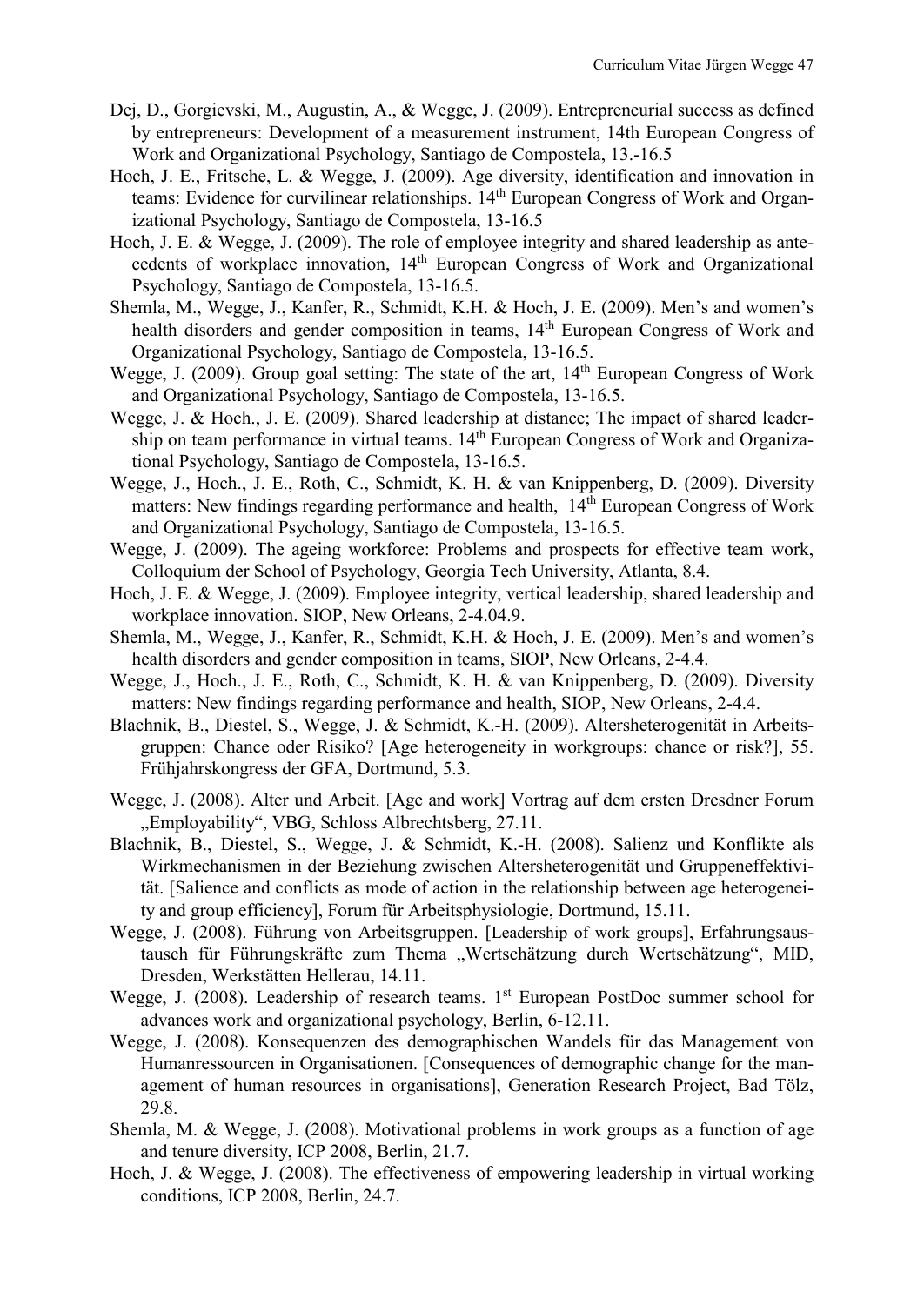- Özcan, G. & Wegge, J. (2008). Self-efficacy and success in English as a foreign language, ICP 2008, Berlin, 24.7.
- Wegge, J. & Schmidt, K.-H. (2008). The impact of age diversity in workgroups on innovation, group performance and health, ICP 2008, Berlin, 24.7.
- Wegge, J. (2008). Discussion of the symposium "Psychology of Entrepreneurship" organized by Ute Stephan and Marjan Gorgievskihe. "The impact of age diversity in workgroups on innovation, group performance and health", ICP 2008, Berlin, 23.7.
- Wegge, J. (2008). Effects of achievement and affiliation motive dispositions on group cohesion and performance in work groups. Munich Symposium on Motivation, Munich, 17-7.- 20.7.
- Wegge, J. (2008). Partizipative Führung von Arbeitsgruppen. [Participatory leadership in work groups], Kolloquium der Arbeits- und Organisationspsychologie, Universität Freiburg, 6.6.
- Wegge, J. & Schmidt, K.-H. (2008). Konsequenzen des demographischen Wandels für das Management von Humanressourcen in Organisationen. [Consequences of demographic change for the management of human resources in organizations] Überblicksreferat auf dem 7. BDP-Kongress für Wirtschaftspsychologie, Fellbach, 28.4.
- Wegge, J. (2008). Work motivation in teams. MA-program "Organizational Behavior" at the ISCTE, Lissabon, Portugal, 9.2.
- Wegge, J. & Kliegel, M. (2008). "Mit 68 Jahren da fängt das Leben an!?" [Life begins with the age of 68!?], Gemeinsame Antrittsvorlesung an der TU Dresden, 30.1.
- Wegge, J. (2007). The ageing workforce: Problems and chances with respect to effective team work, Transdiciplinary Colloquium of the Jacobs Centre of lifelong learning, Jacobs University Bremen, 10.12.
- Wegge, J., Schmidt, K.H. & Roth, C. (2007). Konsequenzen des demographischen Wandels für das Management von Humanressourcen in Organisationen. [Consequences of demographic change for the management of human resources in organisations], 5. Tagung der Fachgruppe Arbeits- und Organisationspsychologie, Trier, 19-21.9.
- Roth, C., Wegge, J., Neubach, B. & Schmidt, K.-H. (2007). Altersheterogenität von Arbeitsgruppen, innovatives Verhalten und Gesundheit. [Age heterogeneity of workgroups, innovative behavior and health], 5. Tagung der Fachgruppe Arbeits- und Organisationspsychologie, Trier, 19-21.9.
- Roth, C., Wegge, J., Neubach, B. & Schmidt, K. H. (2007). Age diversity and gender diversity as determinants of performance and well-being in a public organization,  $13<sup>th</sup>$  European Congress of Work and Organizational Psychology, Stockholm, 9-12.5.
- Wegge, J., van Dick, R., Fisher, K. G., West, M. & Dawson, J. F. (2007). Participation, supervisory support and well being in call centre work: The mediating role of positive work emotions, 13th European Congress of Work and Organizational Psychology, Stockholm, 9-12.5.
- Wegge, J. (2007). Ageing workforce Chancen und Pozenziale altersdifferenzierter Arbeitssysteme. [Chances and potentials of age differentiated work systems], Tagung des Commercial Vehicle Cluster, Speyer, 9.3.
- Neubach, B., Roth, C., Wegge, J. & Schmidt, K. H. (2007). Altersheterogenität von Arbeitsgruppen als Determinante von Innovation, Gruppenleistung und Gesundheit – Ergebnisse einer Pilotstudie. [Age diversity of work groups as a determinant of innovation, performance and well-being – results of a pilot study], 53. Frühjahrskongress der GFA, Magdeburg, 28.2.
- Wegge, J. & Roth, C. (2007). Teamarbeit und Kreativität. [Teamwork and creativity], Tagung "Arbeit, Kreativität und Gesundheit" an der TU München, 16.2.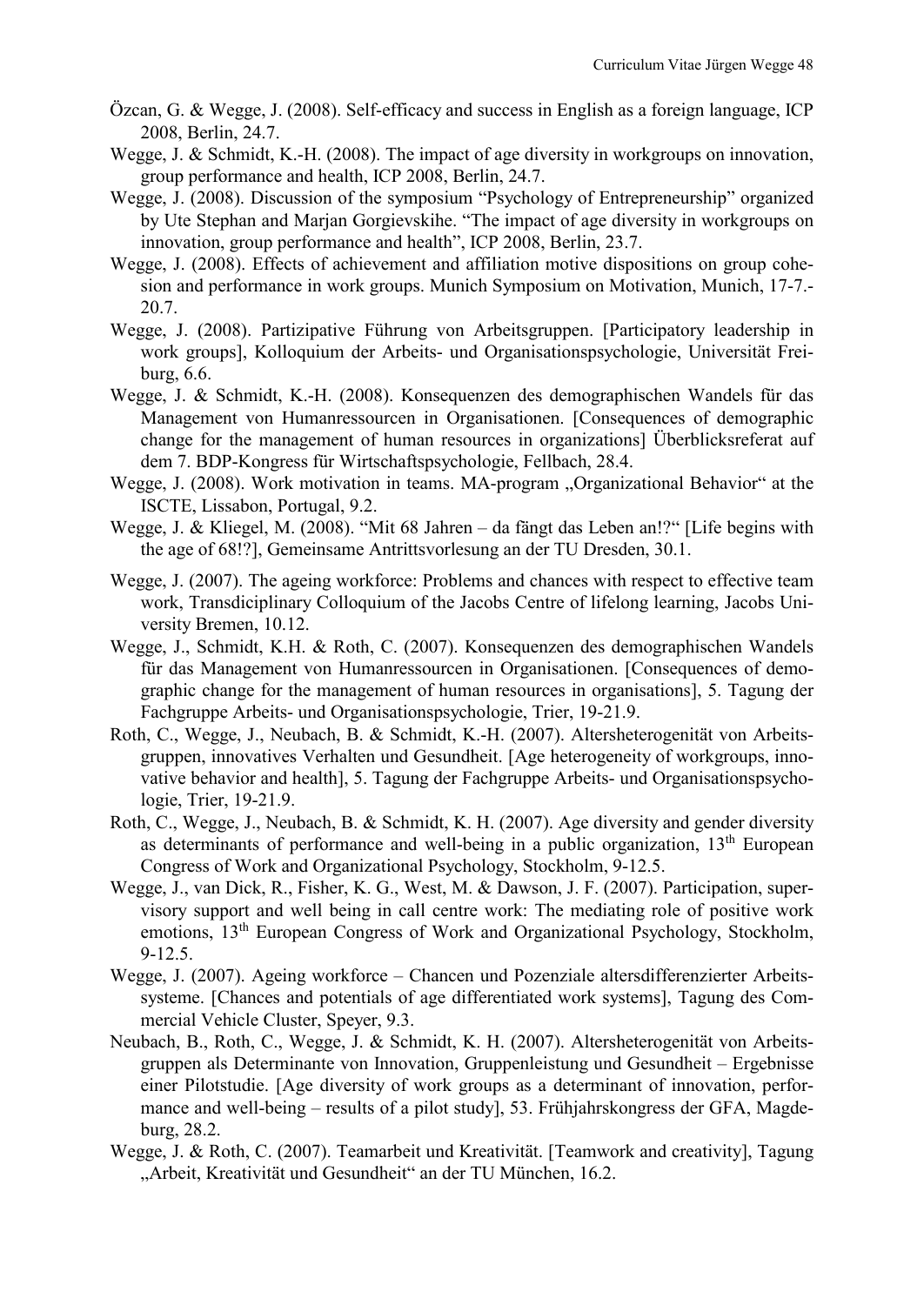- Wegge, J. (2007). Führung von Arbeitsgruppen. [Leadership of work groups ], Kolloquium der Fakultät für Sportwissenschaft an der TU München, 26.1.
- Wegge, J. (2006).Emotionen im Unternehmen. [Emotions in organisztion], Ringvorlesung "Mitarbeiterorientierte Unternehmensführung I – Personalmanagement, LMU München, 11.12.
- Wegge, J. (2006). Die neue Zielsetzungstheorie für Gruppenarbeit. [The new goal setting theory for group work], A&O-Kolloquium an der TU München, 22.11.
- Wegge, J. (2006). A test of basic assumptions of Affective Events Theory (AET) in call centre work, Kolloquium des Instituts für Wirtschafts- und Sozialpsychologie, Universität zu Köln, 26.10.
- Wegge, J. (2006). Die neue Zielsetzungstheorie für Gruppenarbeit. [The new goal setting theory for group work], 45. Kongress der DGPs in Nürnberg, 17-19.9.
- Seuss, D. & Wegge, J. (2006). Die englische Übersetzung des EV-20 und Zusammenhänge zum berufsbezogenen Leistungspotenzial. [The English translation of the EV-20 and its correlations with the managerial achievement potential], 45 Kongress der DGPs in Nürnberg, 17-19.9.
- Schättle, C. & Wegge, J. (2006). Personale Determinanten des Studienerfolgs in einem internationalen englischsprachigen Master Programm an der LMU München. [Personal determinats of the academic succses in an international english master program at the LMU Munich ] Vortrag auf dem 45 Kongress der DGPs in Nürnberg, 17-19.9.
- Wegge, J. & Haslam, S. A. (2006). When group goal setting fails. Vortrag auf dem int. Kongress "Expertise in Context", Humboldt Universität Berlin, 26-28.7
- Roth, C., Wegge, J., Neubach, B. & Schmidt, K. H. (2006). Age diversity and gender diversity as determinants of performance and well-being in a public organization: The moderating role of task complexity and commitment, Kongress "Expertise in Context", Humboldt Universität Berlin, 26-28.7.
- Wegge, J., van Dick, R., Fisher, K. G., West, M. & Dawson, J. F. (2006). Test of assumptions of Affective Events Theory (AET) in call centre work. Lecture at the invited symposium "Emotion at multiple levels in organizations", organized by Neal. M. Ashkanasy on the 26th international congress of applied psychology, Athen, 16.7.-21.7.
- Wegge, J. (2006). Fit for Age Das Potential älterer Mitarbeiter nutzen. [Fit for age? Utilising the potential of older employees], Weiterbildungskongress "Leadership meets University" der LMU München, 29.6.
- Roth, C. & Wegge, J. (2006). Altersheterogenität von Arbeitsgruppen als Determinante von Innovation, Gruppenleistung und Gesundheit. [Age diversity of work groups as a determinant of innovation, performance and well-being], Arbeits- und Organisationspsychologischem Kolloquium der LMU, 11.1.
- Wegge, J. & Schmidt, K.-H. (2005). Altersheterogenität von Arbeitsgruppen als Determinante von Innovation, Gruppenleistung und Gesundheit. [Age diversity of work groups as a determinant of innovation, performance and well-being], Einführungsveranstaltung SPP "Altersdifferenzierte Arbeitssysteme" an der Universität Kassel, 29.9.
- Haslam, S. A. & Wegge, J. (2005). Wenn schwierige Gruppenziele Ihre Wirkung verlieren: Der Einfluss von Aufgabenkomplexität und unfairem Vorgesetztenverhalten. [When group goal setting fails: The impact of task complexity and unfair supervisors], 4. Tagung der Fachgruppe Arbeits- und Organisationspsychologie, Bonn, 19-21.9.
- Wegge, J. (2005). Arbeitsmotivation in Gruppen. [Work motivation in groups], 4. Tagung der Fachgruppe Arbeits- und Organisationspsychologie, Bonn, 19-21.9.
- Wegge, J. (2005). Führung von Arbeitsgruppen: Neuer Wein in neuen Schläuchen?. [Leadership of workgroups: New wine in old bottles?], 25. Kolloquium der Motivationspsychologen (MPK) in Düsseldorf, 16.-18.9.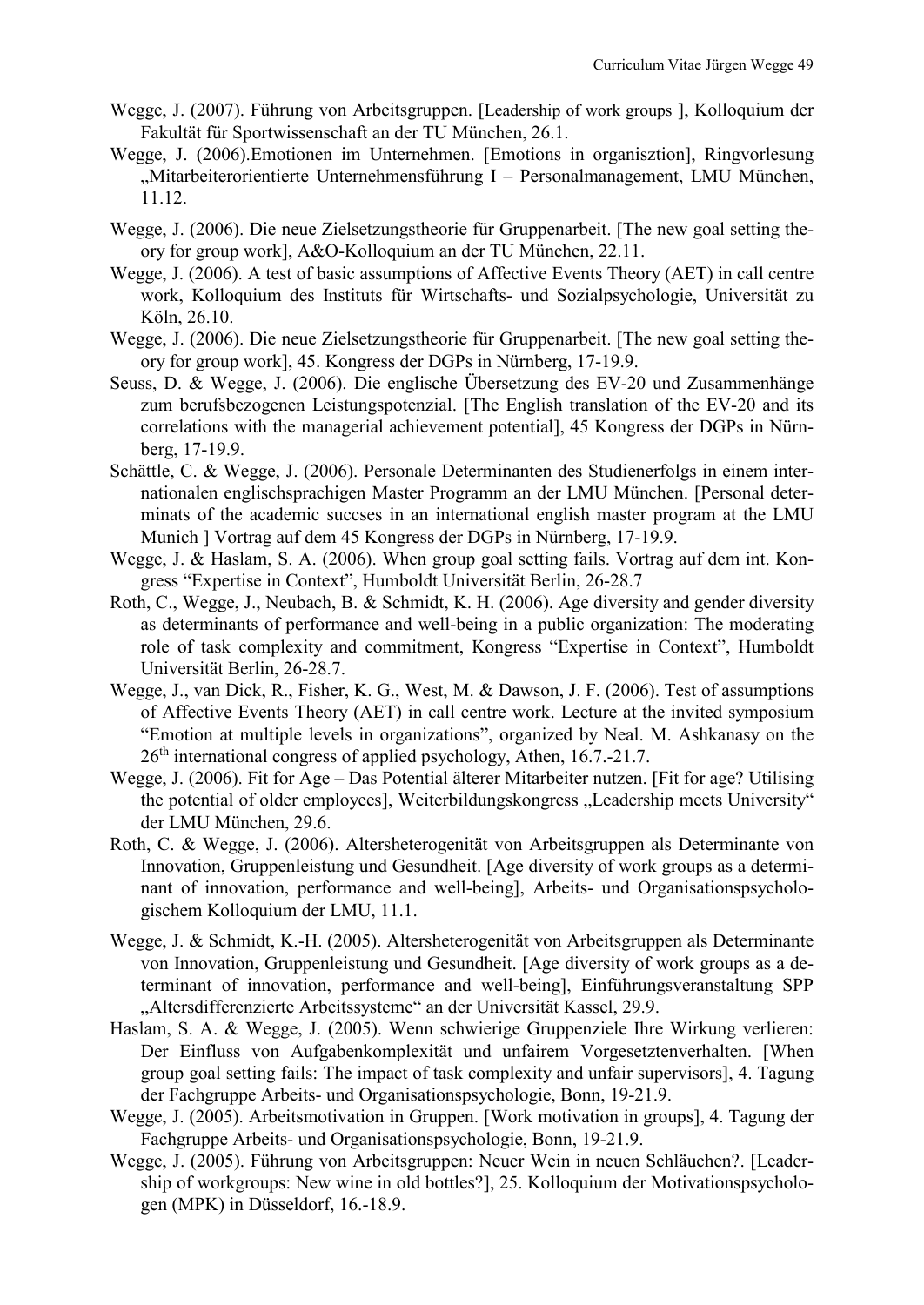- Wegge, J. & Haslam, S. A. (2005). When group goal setting fails: The impact of task complexity and unfair supervisors, 12th European Congress on Work and Organizational Psychology, Istambul, 12.-15.5.
- Wegge, J., Schmidt, K.H., Parkes, C. & van Dick, R. (2005). "Taking a sickie". Job satisfaction and job involvement as interactive predictors of absenteeism, 12th European Congress on Work and Organizational Psychology, Istanbul, 12.-15.5,
- Wegge, J. (2005). Angewandte Forschung zwischen Theorie und Praxis. Zur Kritik am Elfenbeinturm und dem Mythos der Praxis. [Applied research between theory and praxis. Criticizing the ivory tower and the myth of praxis], 2. Nachwuchs-workshop der Fachgruppe Arbeits- und Organisationspsychologie der DGPs, Jena, 26.2.
- Wegge, J. (2004). Führung von Arbeitsgruppen: Neuer Wein in neuen Schläuchen. [Leadership of work groups: New wine in new bottles], Kolloquium der Arbeits- und Organisationspsychologie an der TU München, 15.12.4.
- Wegge, J. & Wecking, C. (2004). "Chancen und Risiken von Videokonferenzen in Organisationen". [Chances and risks of videoconferencing in organizations], Wissenschaftstag der Universität Dortmund, 17.11.
- Wegge, J. (2004). Zielvereinbarung per Videokonferenz. [Goal setting via videoconferencing], 44. Kongress der DGPs in Göttingen, 26-30.9.
- Wecking, C. & Wegge, J. (2004). Kundeberatung per Videokonferenz. [Counseling via videoconferencing], 44. Kongress der DGPs in Göttingen, 26-30.9
- Wegge, J. & Haslam, A. (2004). When group goal setting fails: The impact of task complexity and unfair supervisors,  $8<sup>th</sup>$  Intetantional Workshop on Teamworking (IWOT 8), University of Trier, 16-17.9.
- Wegge, J. (2003). Work motivation in groups. University of Exeter, 3.11.
- Wegge, J. (2003). Emotion work in Call Centers. Aston University, Birmingham, 5.11.
- Wegge, J. (2003). Counseling and Goal setting via videoconferencing. Aston University, Birmingham, 12.11.
- Wegge, J. (2003). Führung von Arbeitsgruppen: Neuer Wein in neuen Schläuchen. [Leadership of workgroups: New wine in new bottles], dritte Tagung der Fachgruppe Arbeitsund Organisationspsychologie der DGPs in Mannheim, 22.-24.9.
- Bipp, T., Wegge, J. & Kleinbeck, U. (2003). Zielsetzung und Zielvereinbarung per Videokonferenz am PC. [Goal setting via videoconferencing], dritte Tagung der Fachgruppe Arbeits- und Organisationspsychologie der DGPs in Mannheim, 22.-24.9.
- Sodenkamp, D., Wegge, J. & Kleinbeck, U. (2003). Partizipatives Produktivitäts-Management (PPM) und personale Führung: Stand der Forschung. [Participative productivity management (PPM) and leadership: State of the art], dritte Tagung der Fachgruppe Arbeits- und Organisationspsychologie der DGPs in Mannheim, 22.-24.9.
- Wegge, J. (2003). Participative group goal setting and work motivation in groups, 11th European Congress on Work and Organizational Psychology, Lissabon, 14.-17.5.
- Wegge, J. (2003). Führung von Arbeitsgruppen. [Leadership of work groups], Kolloquium des Instituts für Psychologie an der Martin-Luther-Universität Halle, 29.1.3.
- Wegge, J. (2003). Selbstmotivierung. [Self-motivation], Seminar "Futurework / Arbeits- und Organisationsformen der Zukunft" an der Universität Bochum (Fakultät für Sozialwissenschaft), 16.1.3.
- Wegge, J. (2002). Arbeitsmotivation in Gruppen. [Work-motivation in groups], Symposium "Ziele, Beanspruchung und Leistung", Universität Dortmund, 13-14.12.
- Dick, R. van & Wegge, J. (2002). Berufliche Identifikation und Motivation. [Professional identification and motivation], Symposium "Ziele, Beanspruchung und Leistung", Universität Dortmund, 13-14.12.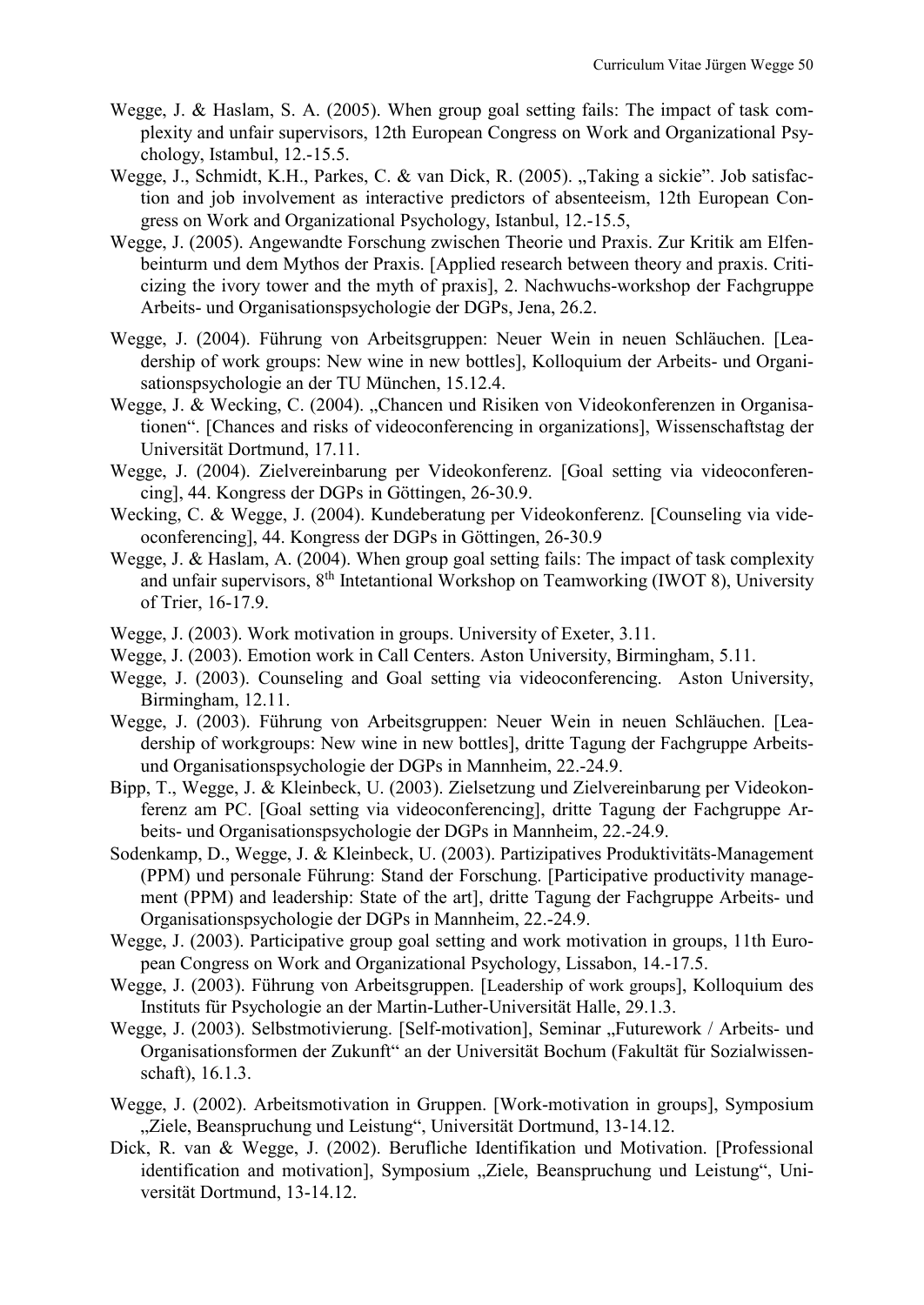- Wegge, J., Bipp, T. & Kleinbeck, U. (2002). Emotionale Anforderungen und Auswirkungen der Beratung per Videokonferenz am PC. [Emotional demands and effects of counseling via videoconferencing], internationale Fachtagung "Videokonferenz: Grundlagen, Anwendungen, Perspektiven" an der Universität Essen, 6-7.11.
- Wegge, J. (2002). Emotion und Arbeit. [Emotion and work], 22. Kolloquium der Motivationspsychologen (MPK) in Siegen, 6.-7.9.
- Bipp, T. & Wegge, J. (2002). Emotionale Anforderungen und Auswirkungen der Beratung per Videokonferenz am PC. [Emotional demands and effects of counseling via videoconferencing], 43. Kongress der DGPs in Berlin, 22-26.9.
- Wegge, J. & Kleinbeck, U. (2002). Wirkmechanismen des Partizipativen Produktivitätsmanagement (PPM). [Effects of the Participative productivity management (PPM)], 43. Kongress der DGPs in Berlin, 22-26.9.
- Kleinbeck, U. & Wegge, J. (2002). Neue Erkenntnisse über Zielvereinbarung und Rückmeldung als Führungsaufgabe. [New insights regarding goal setting and feedback as ledership tasks], 43. Kongress der DGPs in Berlin, 22-26.9.
- Wegge, J. (2002). Participative group goal setting, Summer School der European Association of Experimental Social Psychology, Marburg, 18.-31.8.
- Wegge, J. (2002). Participative group goal setting and work motivation in groups, WATM-8 in Moskau, 12.-15.6.
- Wegge, J. (2002). Selbstmotivierung. [Self-motivation], siebtes Landauer Frühjahrssymposium zum Thema "Selbstverwirklichung im Arbeitsleben", Landau, 21.-22.3.
- Wegge, J. (2001). Zielvereinbarung und Beratung mit Videokonferenzen am PC. [Goal setting and counseling via videoconferencing], Expertentagung "Interaktionsarbeit in der personenbezogenen Dienstleistung", Universität München, 14.12.
- Wegge, J. (2001). Partizipative Zielvereinbarungen bei Gruppenarbeit: Zum Stand der Dinge. [Participative group goal setting: The state of the art], zweite Tagung der Fachgruppe Arbeits- und Organisationspsychologie der DGPs in Nürnberg, 19.-21.9.
- Wegge, J. (2001). Emotion und Arbeit. [Emotion and work], zweite Tagung der Fachgruppe Arbeits- und Organisationspsychologie der DGPs in Nürnberg, 19.-21.9.
- Wegge, J. (2001). Emotion im Rahmen einer juristischen Beratung per Videokonferenz am PC. [Emotion within a law counseling episode via virdeoconferencing], zweite Tagung der Fachgruppe Arbeits- und Organisationspsychologie der DGPs in Nürnberg, 19.-21.9.
- Wegge, J. (2001). Zielsetzung, Rückmeldung und Leistung: Neue Erkenntnisse aus Laborund Feldforschung. [Goal setting, feedback and performance: new knowledge from laband field-research], 21. Kolloquium der Motivationspsychologen (MPK) in Zürich, 14.- 15.09.
- Wegge, J. & Metz-Göckel, H. (2001). Incentives and avoidance motivation, 9. EARLI-Tagung in Fribourg (Schweiz), 28.08.-01.9.
- Wegge, J. & Kleinbeck U. (2001). Die Wirkung von Rückmeldung und Zielen bei Gruppenarbeit. [The effect of feedback and goals on team work], 47. Arbeitswissenschaftlicher Kongress in Kassel vom 14.-16.3.
- Wegge, J. & Kleinbeck U. (2001). Rückmeldung und Zielvereinbarung zur Produktivitätssteigerung bei Gruppenarbeit. [Feedback and goal setting for the increase of productivity in team work], 17. Hamburger Symposium zur Methodologie der Sozialpsychologie in Hamburg vom 12.-13.1.
- Wegge, J. (2000). Führung und Beratung mit Videokonferenzen am PC. [Leadership and counseling via videoconferencing], Wirtschafts- und Praxiskolloquium der Arbeitsgruppe Arbeits- und Organisationspsychologie der Phillips-Universität Marburg, 12.12.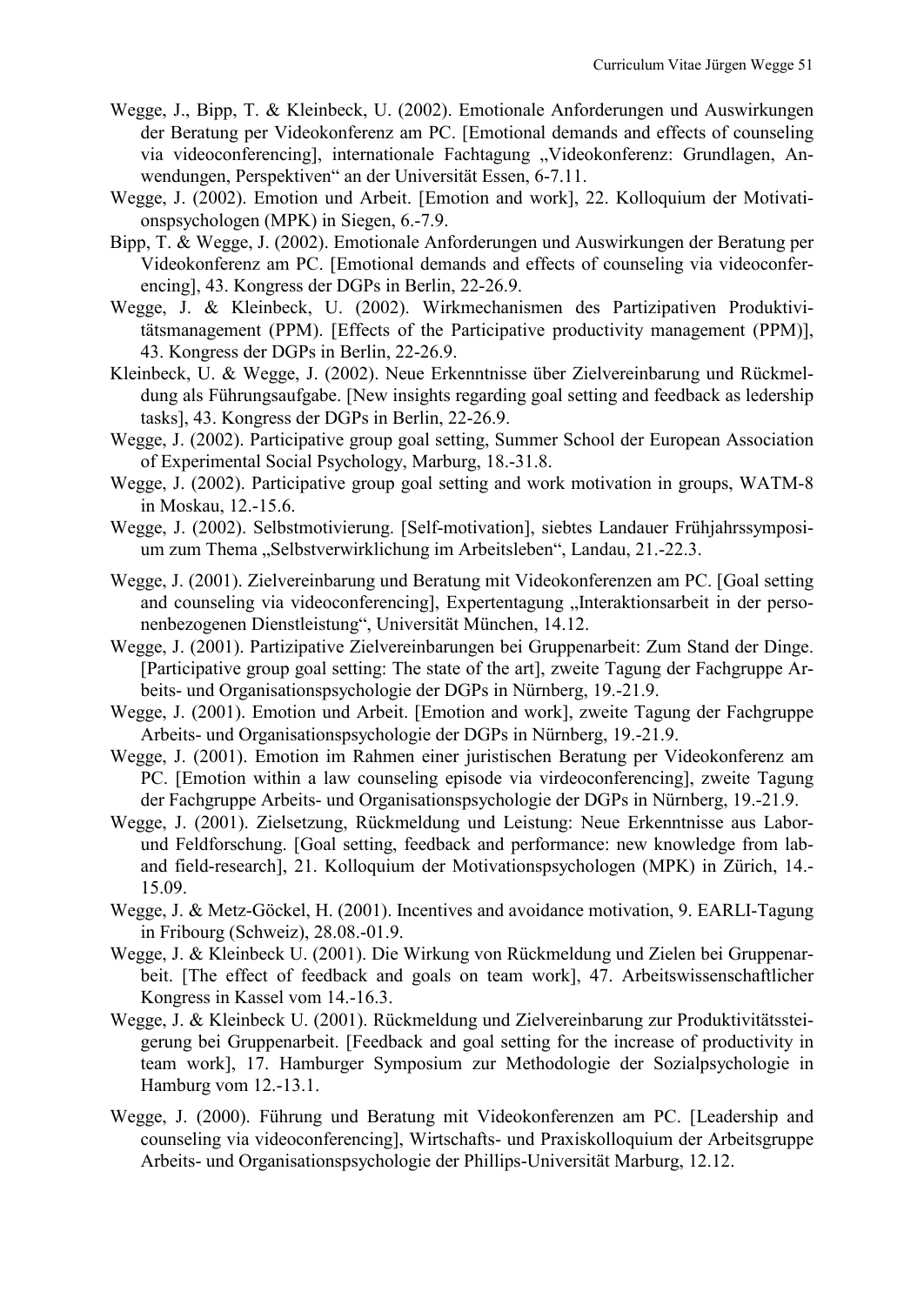- Wegge, J. (2000). Was bewegt menschliches Handeln? Neue Erkenntnisse zum Anreizbegriff. [What affects human behaviour? New insights regarding tee concept of incentives], EU-Tagung zum Thema "Musculo-skelettal-disorders" in Wien vom 18.-20.10.
- Wegge, J. (2000). Effects of motive diversity in groups on motivation and task performance, WATM-7 in Leuven (Belgien), 12.-15.5
- Wegge, J. (2000). Leistungsförderung in Arbeitsgruppen durch Zielvereinbarung. [Performance improvement through goal-setting], 46. arbeitswissenschaftlichen Kongress in Berlin, 15.-18.3.
- Wegge, J. & Metz-Goeckel, H. (1999). PSI-Theorie, klassische Motivkonstrukte und die fünf grundlegenden Anreiztypen. [PSI-theory, classical motive concepts and the five basic types of incentive], 19. Kolloquium der Motivationspsychologen (MPK) in Bochum, 12.11.
- Wegge, J. (1999). Zielvereinbarung und Gruppenleistung. [Goal setting and group performance], erstee Tagung der Fachgruppe Arbeits- und Organisationspsychologie der DGPs in Marburg, 15.-17.9.
- Wegge, J. (1999). Participation in group goal setting: Some novel findings and a comprehensive theory as a new ending to an old story, Konferenz "Work Motivation" in Sydney, 22.- 25.6 und der "Third Australien Industrial and Organizational Psychology Conference" in Brisbane, 26.-27.6.
- Wegge, J. (1999). "Goal-setting via video-conference: When does it work?", Australien Graduate School of Management (AGSM) in Sydney (Australien), 19.6.
- Wegge, J. & Dreißen, A. (1999). Bedingungen für erfolgreiche Existenzgründungen im Ausland: Was machen international effizient agierende Unternehmen besser? [Conditions for successful start-ups abroad: What improves international efficient working organizations?], Frühjahrssymposium der Arbeits- und Organisationspsychologie in Landau, 18.- 19.3.
- Wegge, J. & Metz-Goeckel, H. (1999). Was bewegt menschliches Handeln? Überlegungen zu einer Taxonomie verschiedener Anreiztypen. [What affects human behaviour? Considerations of a taxonomy different types of incentives], 18. Kolloquium der Motivationspsychologen (MPK) in Leichlingen, 19.2.
- Wegge, J. (1999). Heterogenität in aufgabenorientierten Kleingruppen: Motivationspsychologische Erkenntnisse und methodische Herausforderungen. [Heterogeneity in taskorientated small groups: insights form motivational psychology and methodical challenges], 15. Hamburger Symposium zur Methodologie der Sozialpsychologie, Universität Hamburg, 15.-16.1.
- Wegge, J. (1998). Die Wirkungen von Zielsetzungen auf Arbeitsgedächtnisleistungen. [The benefit of goal setting on working memory performance], 41. Kongress der DGPs in Dresden, 27.09-01.10.
- Wegge, J. (1998). Motivation, Informationsverarbeitung und Leistung: Wissen, Vermutungen und Perspektiven der zukünftigen Forschung. [Motivation, information processing and performance: knowledge, assumption and perspective of the future research], 17. Kolloquium der Motivationspsychologen (MPK) in Hildesheim, 05.-06.6.
- Wegge, J. (1998). Goal setting and performance in letter matching tasks, WATM-6, Universität Thessaloniki, 28.-30.3.
- Wegge, J. (1998). Groupware als Instrument der Organisationsentwicklung: Was ist von Zielvereinbarungen per Videokonferenz zu halten? [Groupware as an instrument for organizational development: Is goal setting via videoconferencing effective?], zweites Frühjahrssymposium der Arbeitseinheit Arbeits-, Betriebs- und Organisationspsychologie der Universität Koblenz-Landau, 19.-20.3.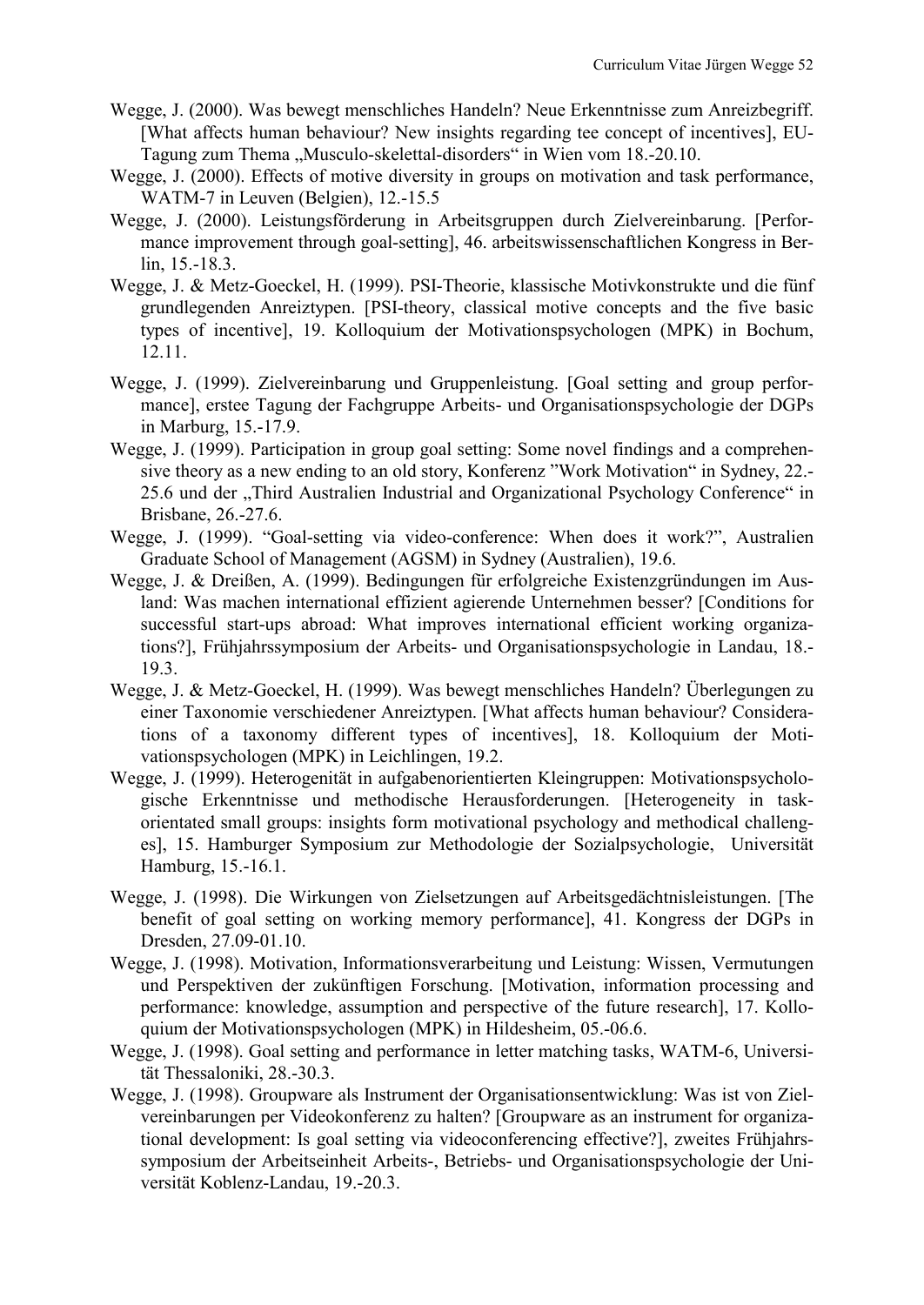- Wegge, J. (1997). Unzeitgemäße Betrachtungen zur Abschaffung des Motivbegriffs. [Inopportune considerations regarding the abolition of the motive construct], 16. Kolloquium der Motivationspsychologen (MPK) in Potsdam, 19.-20.9.
- Wegge, J. (1997). Die Zielsetzungstheorie. Ein kritischer Blick auf Grundlagen und Anwendungen. [The goal setting theory. A critical view on basic assumptions and applications], Frühjahrssymposium der Arbeitseinheit Arbeits-, Betriebs- und Organisationspsychologie der Universität Koblenz-Landau, 10.-11.4.
- Wegge, J. (1997). Persönlichkeit und Gruppenleistung. [Personality and group performance], 42. Kongress der Gesellschaft für Arbeitswissenschaft, Universität Dortmund, 12.-14.3.
- Wegge, J. (1996). Motivation und Fehlzeiten am Arbeitsplatz: Ergebnisse einer vergleichenden Analyse in zwei Organisationen. [Motivation and absence at work: Results of a comparative analysis in two organisations], 40. Kongress der Deutschen Gesellschaft für Psychologie, München, 22.-26.9.
- Wegge, J. (1996). Participative group goal setting and group performance, 1st International Conference on Applied Ergonomics, Istanbul, 21.-24.5.
- Wegge, J. (1996). Goal setting and performance in short-term memory and working memory tasks, Konferenz "Work Motivation in the context of a globalizing economy", Ein-Gedi (Israel), 23.-25.2.
- Wegge, J. (1996). Gewaltorientierte Bildschirmspiele: Gibt es einen Katharsiseffekt durch Aggression in virtuellen Welten? [Violence-orientated computer games: Is there a catharsis effect through aggression in virtual worlds?], 2. Symposium für Pädagogische Psychologie, Universität Dortmund, 15.-16.2.
- Wegge, J. (1995). Problems of research on absenteeism. Vortrag auf dem "Second European Research Workshop in Work and Organizational Psychology", Universität Tilburg, 16.- 18.11.
- Wegge, J. (1995). Motivation und Selbstregulation in Arbeitsgruppen: Führen partizipative Zielsetzungen zu höherer Motivation und besseren Gruppenleistungen? [Motivation and self-regulation in work groups: Does participatory goal setting lead to a higher motivation and better group performance?], 13. Bergisch-Westfälischen Motivationskolloquium, Universität Osnabrück, 06.-07.10.
- Wegge, J. (1995). Motivation and information processing: Impact of goal setting an cognitive processes during task performance, University of Maryland (College of Business and Management), 19.9.
- Wegge, J. (1995). Goal setting and group performance, University of Maryland (Department of Psychology), 18. 9.
- Wegge, J. (1995). Motivational Variables and absence behaviour: Evidence for a new model, Konferenz "Work, Stress and Health ´95: Creating healthier workplaces", Washington, 14.-16.9.
- Wegge, J. (1995). Motives of Computer players: Who spends money and time for computer games?, University of Minnesota, 11.9.
- Wegge, J. (1995). Goal setting and group performance: Impact of personality, participation and task characteristics, Texas A&M University, 06.9.
- Wegge, J. (1995). Motivation und Informationsverarbeitung: Nachweis von Zielsetzungswirkungen bei einer Sternbergaufgabe. [Motivation and information processing: Verification of goal setting effects in Sternberg tasks], 37. Tagung experimentell arbeitender Psychologen, Universität Bochum, 09.-13.4.
- Wegge, J. (1995). Arbeitsmotivation und Qualitätsmanagement bei Gruppenarbeit. [Work motivation and quality management for teamwork], 41. Kongress der Gesellschaft für Arbeitswissenschaft (GFA), Technische Universität Wien, 29.-31.3.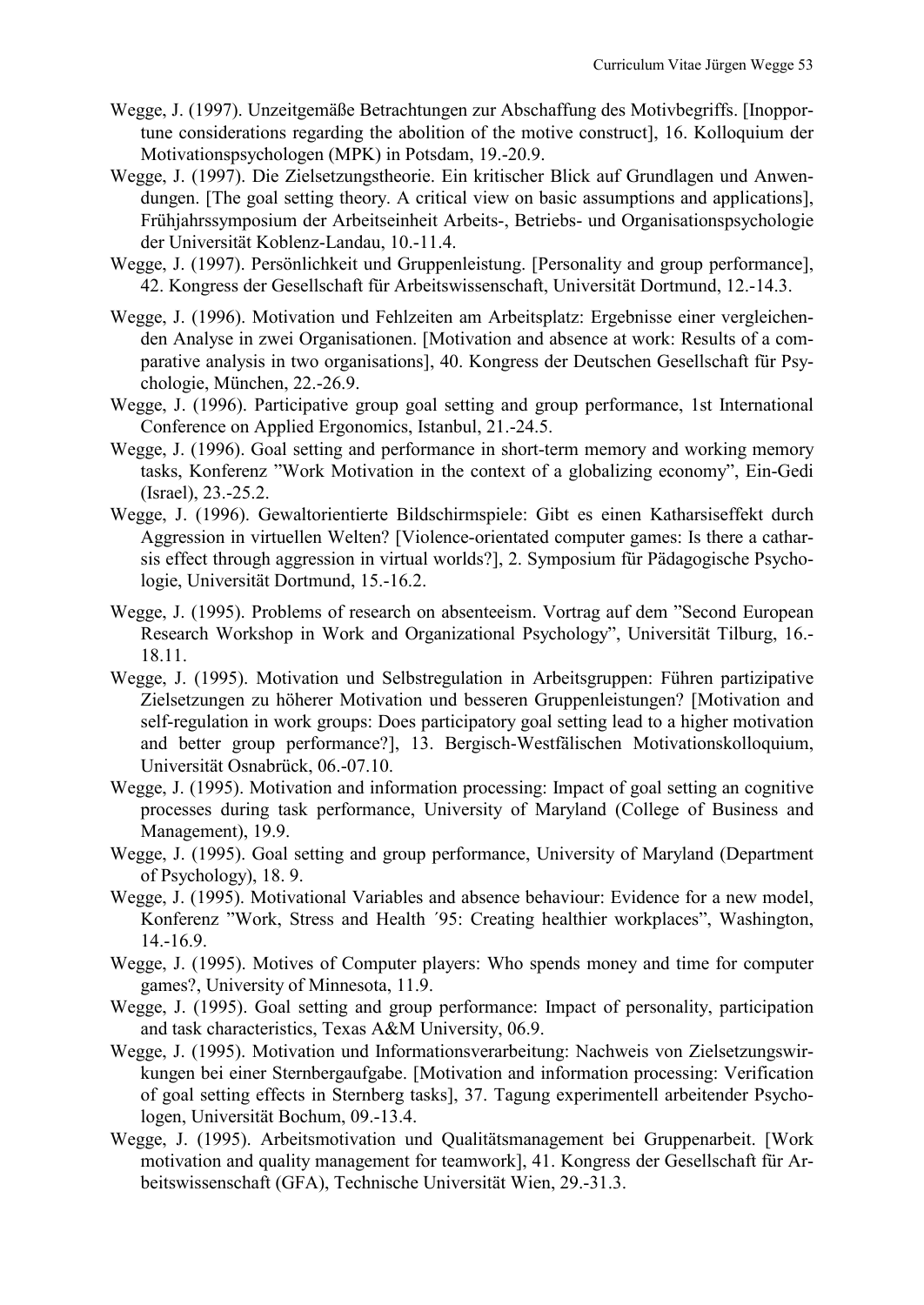- Wegge, J. (1995). Misserfolgsangst beim Computerspiel. [Fear of failure for computer games] Vortrag auf der Tagung "Spielewelten sind Lebenswelten", Fachhochschule Köln, 15.-17. 3.
- Wegge, J. & Metz-Göckel, H. (1995). Was sagen die verschiedenen Motivkonstrukte voraus? [What do different motive constructs predict?], 12. Bergisch-Westfälischen Motivationskolloquium, Universität Bochum, 10.-11.3.
- Wegge, J. (1994). Motivation, Informationsverarbeitung und Leistung: Zur Integration motivationaler und kognitiver Leistungstheorien. [Motivation, information processing and performance: Integration of motivational and cognitive effort theories], Kolloquium der Arbeitseinheit Allgemeine- und Entwicklungspsychologie, Universität Bochum, Juli.
- Wegge, J. (1994). Zur Faszinationskraft von Video- und Computerspielen bei Studenten. [The power of fascination from video and computer games of students], 1. Dortmunder Symposium für Pädagogische Psychologie, Universität Dortmund, 10.-11.2.
- Wegge, J. (1993). Effects of goal setting in different fields of performance, "International Conference on Motivation", Oslo, 26.-29.8.
- Wegge, J. (1993). Die Auswirkungen unterschiedlicher Zielsetzungskontexte auf Leistungsresultate interaktiver Arbeitsgruppen. [Implications of different goal-setting contexts on performance in interactive work groups], 7. Bergisch-Westfälischen Motivationskolloquium, Universität Dortmund, 16.4.
- Wegge, J., Metz-Göckel, H. & Kleinbeck, U. (1992). Motivation, Informationsverarbeitung und Leistung: Was erklären operante und respondente Leistungsmotivmaße. [Motivation, information processing and performance: What does operant and respondent achievement motives explain?], 38. Kongress der Deutschen Gesellschaft für Psychologie, Trier, 30 9.
- Wegge, J. & Kleinbeck, U. (1992). Motivationale Faktoren der Anwesenheit in Organisationen. Zum Einfluss des Leistungs- und Anschlussmotivs auf das Abwesenheitsverhalten. [Motivational factors of attendance in organisations. The impact of achievement and affiliation motives on absence behaviour], 38. Kongress der Gesellschaft für Arbeitswissenschaft, Universität Braunschweig, 25.-27.3.
- Wegge, J. (1992). Motivation und Gedächtnisleistungen im Tagesverlauf. [Motivation and memory performance over the day], 5. Bergisch-Westfälischen Motivationskolloquium, Leichlingen (Wuppertal), 28.-29.2.
- Wegge, J. & Schmidt, K. (1991). Motivational effects on information processing and performance: Goal setting and memory scanning, "Second European Congress of Psychology", Budapest, 08.-12.6.
- Wegge, J. (1991). Motivation und Informationsverarbeitung: Zielsetzung und Gedächtnissuche. [Motivation and information processing: Goal setting and memory scanning], 4. Bergisch-Westfälischen Motivationskolloquium, Universität Bochum, 11.5.
- Wegge, J. (1989). Effects of self-awareness and motivation on performance and the use of strategies in complex problem solving, 3. Workshop on Achievement and Task Motivation, Universität Bochum, 02.-05.10.

## **PANEL DISCUSSIONS**

- Bornewasser, M., Wegge, J., Moser, K., van Dick, R. & Felfe, J. (2012). Commitment: Ein Konzept zwischen Konfusion und Präzision. 48. Kongress der Deutschen Gesellschaft für Psychologie, Bielefeld, 23-27.09.
- Wegge, J., & Felfe, J. (2010). Quo vadis AOW-Psychologie? Kompetenzen und Berufschancen der neuen Bachelor- und Master-Absolventinnen und Absolventen an Universitä-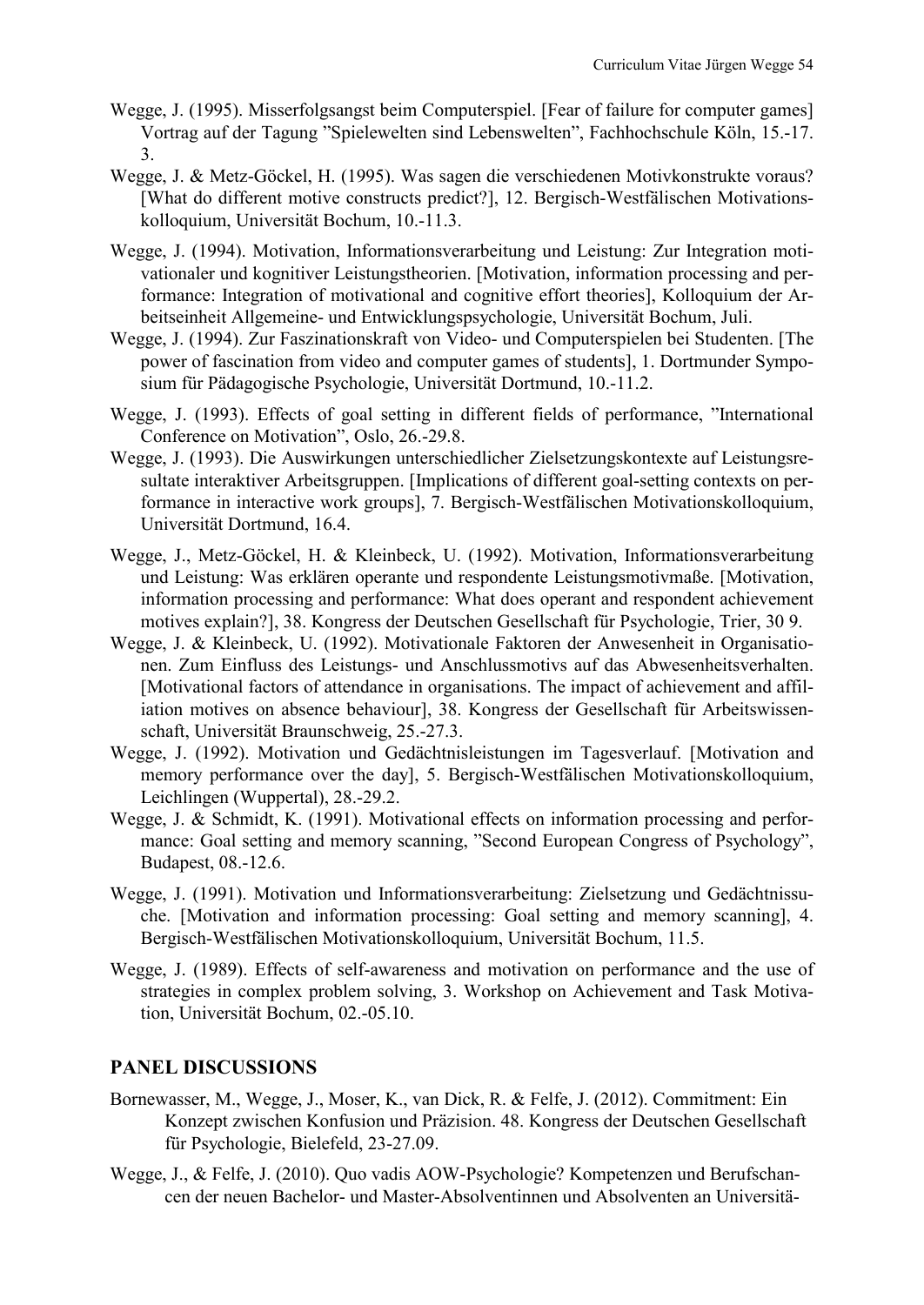ten und Fachhochschulen. 47. Kongress der Deutschen Gesellschaft für Psychologie, Bremen, 26-30. 09.

# **TEACHING**

# **Topics of English seminars/workshops**

| Workshop "Age diversity in Organizations", 16 <sup>th</sup> EAWOP Congress, Münster | 2013        |
|-------------------------------------------------------------------------------------|-------------|
| Teacher of the classes "Goal setting $- A$ valid theory and a powerful technique    | 2009        |
| " in the MA-program "Organizational Behaviour" at ISCTE, Lisbon                     |             |
| Teacher in the 1 <sup>st</sup> European PostDoc summer school for advances work and | 2008        |
| organizational psychology, Berlin                                                   |             |
| Teacher of the classes "Work motivation in teams" and "Goal setting theory"         | 2008        |
| in the MA-program "Organizational Behaviour" at ISCTE, Lisbon                       |             |
| Teacher in the Module 10 "Work Science, Industrial Psychology"                      | 2002-2004   |
| of the Master Program "Industrial Design and Manufacturing                          |             |
| (IDM)", University of Dortmund and University of Twente                             |             |
| Teacher in the workshop "Social identity in organizations" during                   | 2002        |
| the EAESP-Summer School in cooperation with Daan van Knippenberg                    |             |
| (Netherlands) at the Philips-University of Marburg                                  |             |
| Classes in the MA-Program "Psychology of Excellence" at LMU                         |             |
| Research colloquium for Psychology of Excellence                                    | SS 07       |
| Organizational development                                                          |             |
| Research practice                                                                   |             |
| Colloquium "Work- and Organizational Psychology"                                    |             |
| with Kehr (TU), Schultz-Gambard (LMU), Lang von Wins (UBW)                          |             |
| Research colloquium for Psychology of Excellence                                    | WS 06/07    |
| Effective leadership in organizations                                               |             |
| Excellence and related concepts                                                     |             |
| Social competencies, communication and conflict management                          |             |
| Career counselling                                                                  |             |
| Colloquium "Work- and Organizational Psychology"                                    |             |
| with Kehr (TU), Schultz-Gambard & Spiess (LMU)                                      |             |
| MA research colloquium for Psychology of Excellence                                 | <b>SS06</b> |
| Quality management                                                                  |             |
| Organizational development                                                          |             |
| <b>Research Practice</b>                                                            |             |
| Colloquium "Work- and Organizational Psychology"                                    |             |
| with Schultz-Gambard & Spiess (LMU)                                                 |             |
| Research colloquium and research practice                                           | WS 05/06    |
| Effective leadership in organizations                                               |             |
| Identification of excellence and programming                                        |             |
| Promoting excellence in the corporate world                                         |             |
| Colloquium "Work- and Organizational Psychology"                                    |             |
| with von Rosenstiel, Schultz-Gambard (LMU) & Hacker (TU)                            |             |
| MA research colloquium for Psychology of Excellence                                 | <b>SS05</b> |
| Career counselling; Instructional design, job analysis and job design               |             |
| Self-regulated learning                                                             |             |